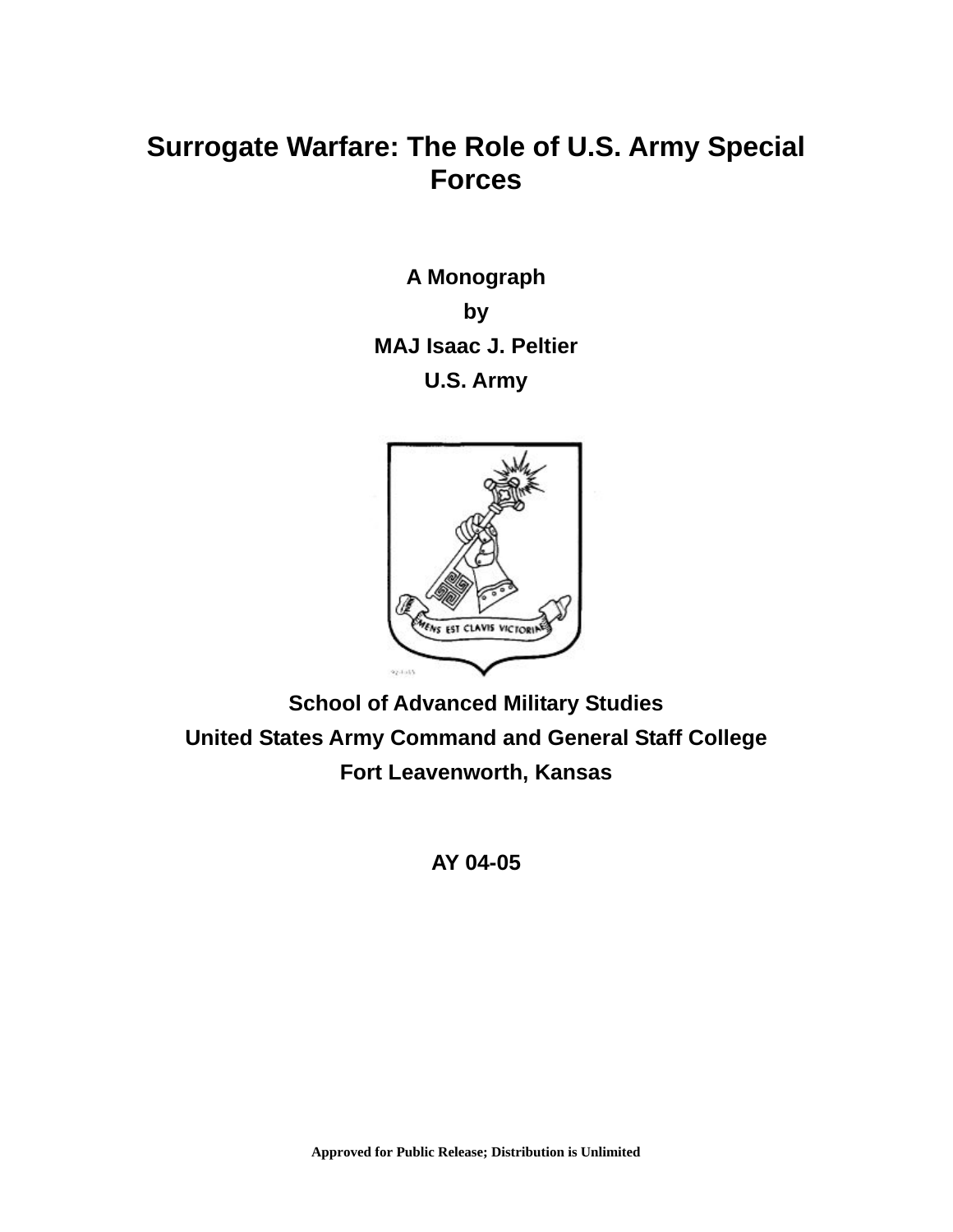| <b>REPORT DOCUMENTATION PAGE</b>                                                                                                                                                        |                                                                                                                                                                                                                                                                                                                                                                                                                                                                                                                                                                                                                                            |                                    |                                                    | Form Approved<br>OMB No. 074-0188  |  |
|-----------------------------------------------------------------------------------------------------------------------------------------------------------------------------------------|--------------------------------------------------------------------------------------------------------------------------------------------------------------------------------------------------------------------------------------------------------------------------------------------------------------------------------------------------------------------------------------------------------------------------------------------------------------------------------------------------------------------------------------------------------------------------------------------------------------------------------------------|------------------------------------|----------------------------------------------------|------------------------------------|--|
|                                                                                                                                                                                         | Public reporting burden for this collection of information is estimated to average 1 hour per response, including the time for reviewing instructions, searching existing data sources, gathering and maintaining<br>the data needed, and completing and reviewing this collection of information. Send comments regarding this burden estimate or any other aspect of this collection of information, including suggestions for<br>reducing this burden to Washington Headquarters Services, Directorate for Information Operations and Reports, 1215 Jefferson Davis Highway, Suite 1204, Arlington, VA 22202-4302, and to the Office of |                                    |                                                    |                                    |  |
| Management and Budget, Paperwork Reduction Project (0704-0188), Washington, DC 20503<br>1. AGENCY USE ONLY (Leave blank)                                                                | <b>2. REPORT DATE</b>                                                                                                                                                                                                                                                                                                                                                                                                                                                                                                                                                                                                                      | 3. REPORT TYPE AND DATES COVERED   |                                                    |                                    |  |
|                                                                                                                                                                                         | 052605                                                                                                                                                                                                                                                                                                                                                                                                                                                                                                                                                                                                                                     | Monograph                          |                                                    |                                    |  |
| <b>4. TITLE AND SUBTITLE</b>                                                                                                                                                            | Surrogate Warfare: The Role of U.S. Army Special Forces                                                                                                                                                                                                                                                                                                                                                                                                                                                                                                                                                                                    |                                    | <b>5. FUNDING NUMBERS</b>                          |                                    |  |
| 6. AUTHOR(S)<br>Major Isaac Peltier                                                                                                                                                     |                                                                                                                                                                                                                                                                                                                                                                                                                                                                                                                                                                                                                                            |                                    |                                                    |                                    |  |
| 7. PERFORMING ORGANIZATION NAME(S) AND ADDRESS(ES)                                                                                                                                      |                                                                                                                                                                                                                                                                                                                                                                                                                                                                                                                                                                                                                                            |                                    | 8. PERFORMING ORGANIZATION<br><b>REPORT NUMBER</b> |                                    |  |
| US Army Command and General Staff College<br>School of Advanced Military Studies<br>250 Gibbon Ave.<br>Fort Leavenworth, KS 66027                                                       |                                                                                                                                                                                                                                                                                                                                                                                                                                                                                                                                                                                                                                            |                                    |                                                    |                                    |  |
| 9. SPONSORING / MONITORING AGENCY NAME(S) AND ADDRESS(ES)                                                                                                                               |                                                                                                                                                                                                                                                                                                                                                                                                                                                                                                                                                                                                                                            |                                    | 10. SPONSORING / MONITORING                        |                                    |  |
| U.S. Army Command and General Staff College<br>Fort Leavenworth, KS 66027                                                                                                               |                                                                                                                                                                                                                                                                                                                                                                                                                                                                                                                                                                                                                                            |                                    |                                                    | <b>AGENCY REPORT NUMBER</b>        |  |
| <b>11. SUPPLEMENTARY NOTES</b>                                                                                                                                                          |                                                                                                                                                                                                                                                                                                                                                                                                                                                                                                                                                                                                                                            |                                    |                                                    |                                    |  |
|                                                                                                                                                                                         |                                                                                                                                                                                                                                                                                                                                                                                                                                                                                                                                                                                                                                            |                                    |                                                    |                                    |  |
| 12a. DISTRIBUTION / AVAILABILITY STATEMENT<br>Approved for public release; distribution is unlimited.                                                                                   |                                                                                                                                                                                                                                                                                                                                                                                                                                                                                                                                                                                                                                            |                                    |                                                    | <b>12b. DISTRIBUTION CODE</b><br>Α |  |
| 13. ABSTRACT (Maximum 200 Words)                                                                                                                                                        |                                                                                                                                                                                                                                                                                                                                                                                                                                                                                                                                                                                                                                            |                                    |                                                    |                                    |  |
| United States Army Special Forces (SF) has played a critical role in prosecuting the                                                                                                    |                                                                                                                                                                                                                                                                                                                                                                                                                                                                                                                                                                                                                                            |                                    |                                                    |                                    |  |
| Global War on Terror. Their ability to wage unconventional warfare remains their                                                                                                        |                                                                                                                                                                                                                                                                                                                                                                                                                                                                                                                                                                                                                                            |                                    |                                                    |                                    |  |
| trademark. Operations in Afghanistan and northern Iraq demonstrated SF's ability to<br>successfully leverage a surrogate force to achieve U.S. objectives. These UW campaigns           |                                                                                                                                                                                                                                                                                                                                                                                                                                                                                                                                                                                                                                            |                                    |                                                    |                                    |  |
| were unique in many ways and suggest what future unconventional warfare operations in the                                                                                               |                                                                                                                                                                                                                                                                                                                                                                                                                                                                                                                                                                                                                                            |                                    |                                                    |                                    |  |
| Global War on Terror may look like. However, this was not guerilla warfare characterized<br>by small units using hit and run tactics. This was positional warfare in which cities       |                                                                                                                                                                                                                                                                                                                                                                                                                                                                                                                                                                                                                                            |                                    |                                                    |                                    |  |
| were taken, ground was held, and the enemy capitulated or defeated. The Northern Alliance                                                                                               |                                                                                                                                                                                                                                                                                                                                                                                                                                                                                                                                                                                                                                            |                                    |                                                    |                                    |  |
|                                                                                                                                                                                         | and Kurdish Peshmerga functioned as surrogate armies in place of U.S. conventional forces<br>and they were controlled by U.S. Army Special Forces.                                                                                                                                                                                                                                                                                                                                                                                                                                                                                         |                                    |                                                    |                                    |  |
|                                                                                                                                                                                         | Analysis of the two most recent UW campaigns in Afghanistan and Iraq suggest that cultural                                                                                                                                                                                                                                                                                                                                                                                                                                                                                                                                                 |                                    |                                                    |                                    |  |
| awareness and regional expertise are critical to conducting surrogate warfare, as well as<br>the ability to function as an operational-level joint headquarters capable of planning and |                                                                                                                                                                                                                                                                                                                                                                                                                                                                                                                                                                                                                                            |                                    |                                                    |                                    |  |
| supporting a UW campaign.                                                                                                                                                               |                                                                                                                                                                                                                                                                                                                                                                                                                                                                                                                                                                                                                                            |                                    |                                                    |                                    |  |
|                                                                                                                                                                                         |                                                                                                                                                                                                                                                                                                                                                                                                                                                                                                                                                                                                                                            |                                    |                                                    |                                    |  |
| <b>14. SUBJECT TERMS</b>                                                                                                                                                                |                                                                                                                                                                                                                                                                                                                                                                                                                                                                                                                                                                                                                                            |                                    |                                                    | <b>15. NUMBER OF PAGES</b>         |  |
| Surrogate Warfare, UW, Task Force Viking, Task Force Dagger                                                                                                                             |                                                                                                                                                                                                                                                                                                                                                                                                                                                                                                                                                                                                                                            |                                    |                                                    | 42<br><b>16. PRICE CODE</b>        |  |
| <b>17. SECURITY CLASSIFICATION</b>                                                                                                                                                      | <b>18. SECURITY CLASSIFICATION</b>                                                                                                                                                                                                                                                                                                                                                                                                                                                                                                                                                                                                         | <b>19. SECURITY CLASSIFICATION</b> |                                                    | 20. LIMITATION OF ABSTRACT         |  |
| OF REPORT<br>U                                                                                                                                                                          | OF THIS PAGE<br>U                                                                                                                                                                                                                                                                                                                                                                                                                                                                                                                                                                                                                          | OF ABSTRACT<br>U                   |                                                    | none                               |  |
| NSN 7540-01-280-5500                                                                                                                                                                    |                                                                                                                                                                                                                                                                                                                                                                                                                                                                                                                                                                                                                                            |                                    |                                                    | Standard Form 298 (Rev. 2-89)      |  |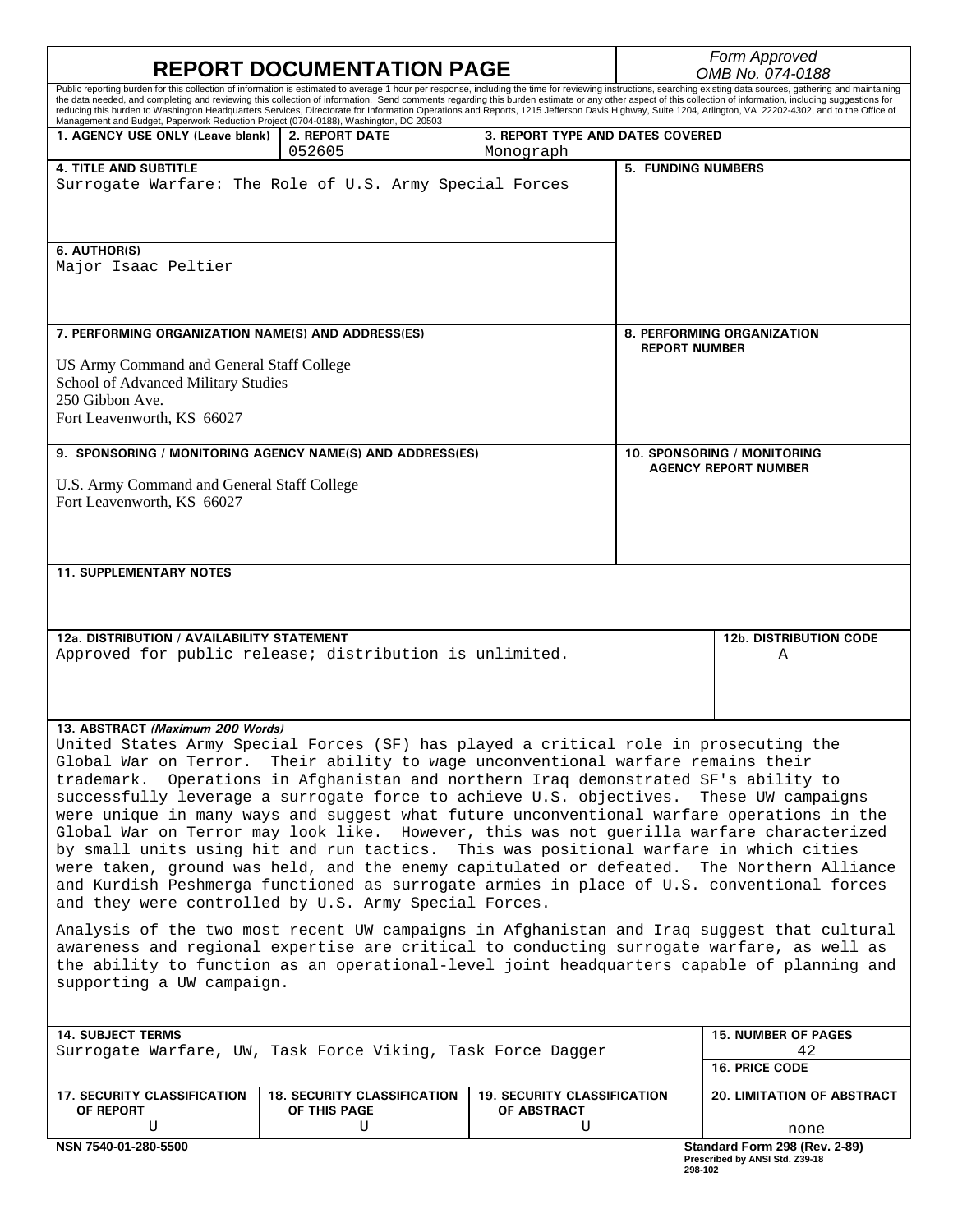# **SCHOOL OF ADVANCED MILITARY STUDIES**

# **MONOGRAPH APPROVAL**

MAJ Isaac J. Peltier

Title of Monograph: Surrogate Warfare: The Role of U.S. Army Special

**Forces** 

Approved by:

Richard D. Newton, MMAS

Monograph Director

Kevin C.M. Benson, COL, AR School of Advanced

Director, Military Studies

Robert F. Baumann, Ph.D.

Director,<br>Graduate Degree Programs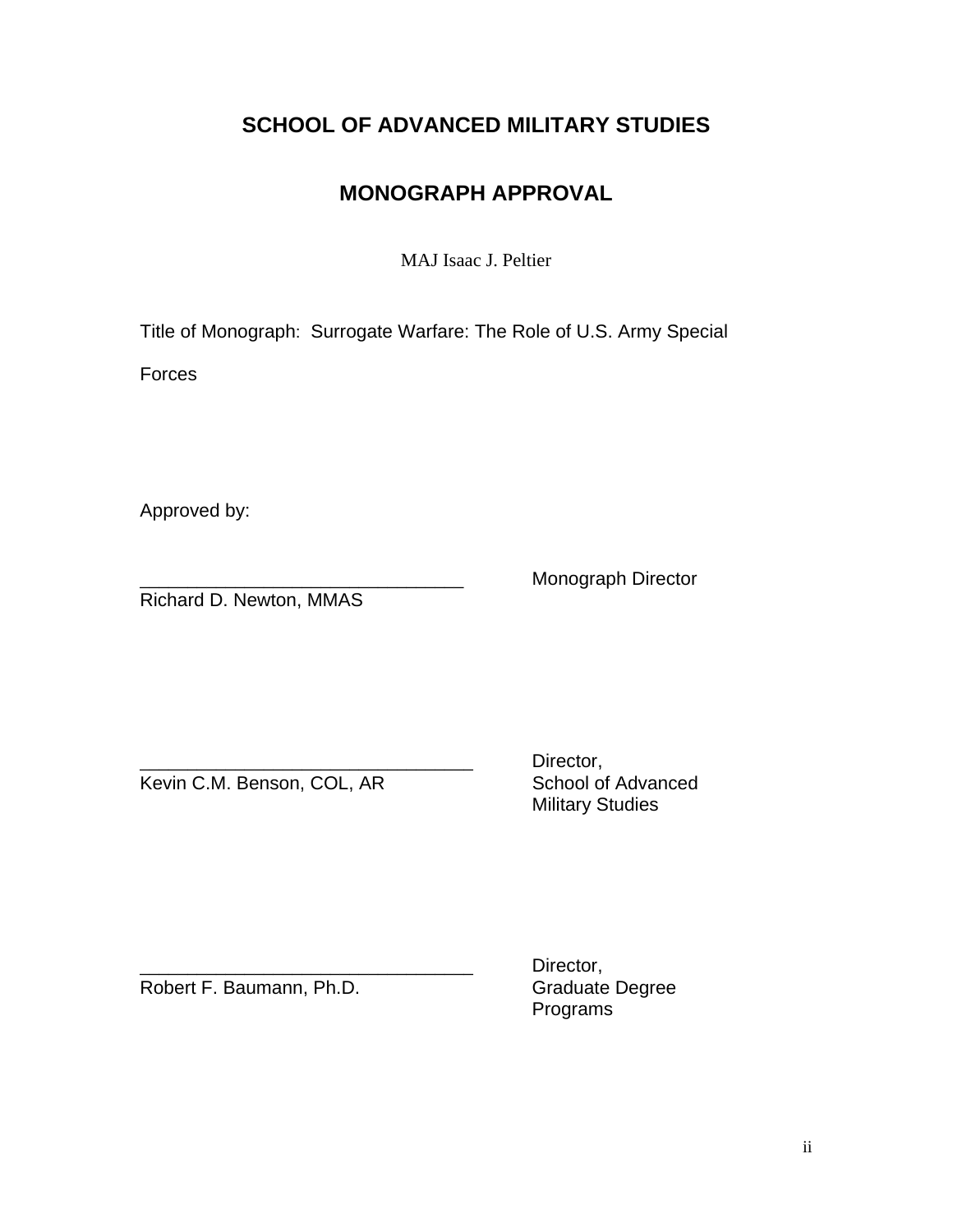# **Abstract**

Surrogate Warfare: The Role of U.S. Army Special Forces by MAJ Isaac J. Peltier, U.S. Army, 42 pages.

 United States Army Special Forces (SF) has played a critical role in prosecuting the Global War on Terror. Their ability to wage unconventional warfare remains their trademark. Operations in Afghanistan and northern Iraq demonstrated SF's ability to successfully leverage a surrogate force to achieve U.S. objectives. These UW campaigns were unique in many ways and suggest what future unconventional warfare operations in the Global War on Terror may look like. However, this was not guerilla warfare characterized by small units using hit and run tactics. This was positional warfare in which cities were taken, ground was held, and the enemy capitulated or defeated. The Northern Alliance and Kurdish Peshmerga functioned as surrogate armies in place of U.S. conventional forces and they were controlled by U.S. Army Special Forces.

 The U.S. Army has a long history of using surrogates to achieve their objectives, however, nowhere in joint and army doctrine is surrogate warfare mentioned. The primary question this monograph seeks to answer is what is required of U.S. Army Special Forces to conduct surrogate warfare in the future? Analysis of the two most recent UW campaigns in Afghanistan and Iraq suggest that cultural awareness and regional expertise are critical to conducting surrogate warfare, as well as the ability to function as an operational-level joint headquarters capable of planning and supporting a UW campaign. Analysis reveals that while SF is adept at applying their cultural expertise across different cultures and regions, they need to invest more in their language and cultural awareness training to more effectively meet the challenges of the future. Further analysis also reveals that while the 5th and 10th Special Forces Groups (SFG) successfully performed the mission of a Joint Special Operations Task Force (JSOTF), it was not without great growing pains. Although there is currently a wealth of institutional knowledge within the SFG with respect to operating a JSOTF, there is still a requirement to ensure timely integration and training of joint and coalition partners.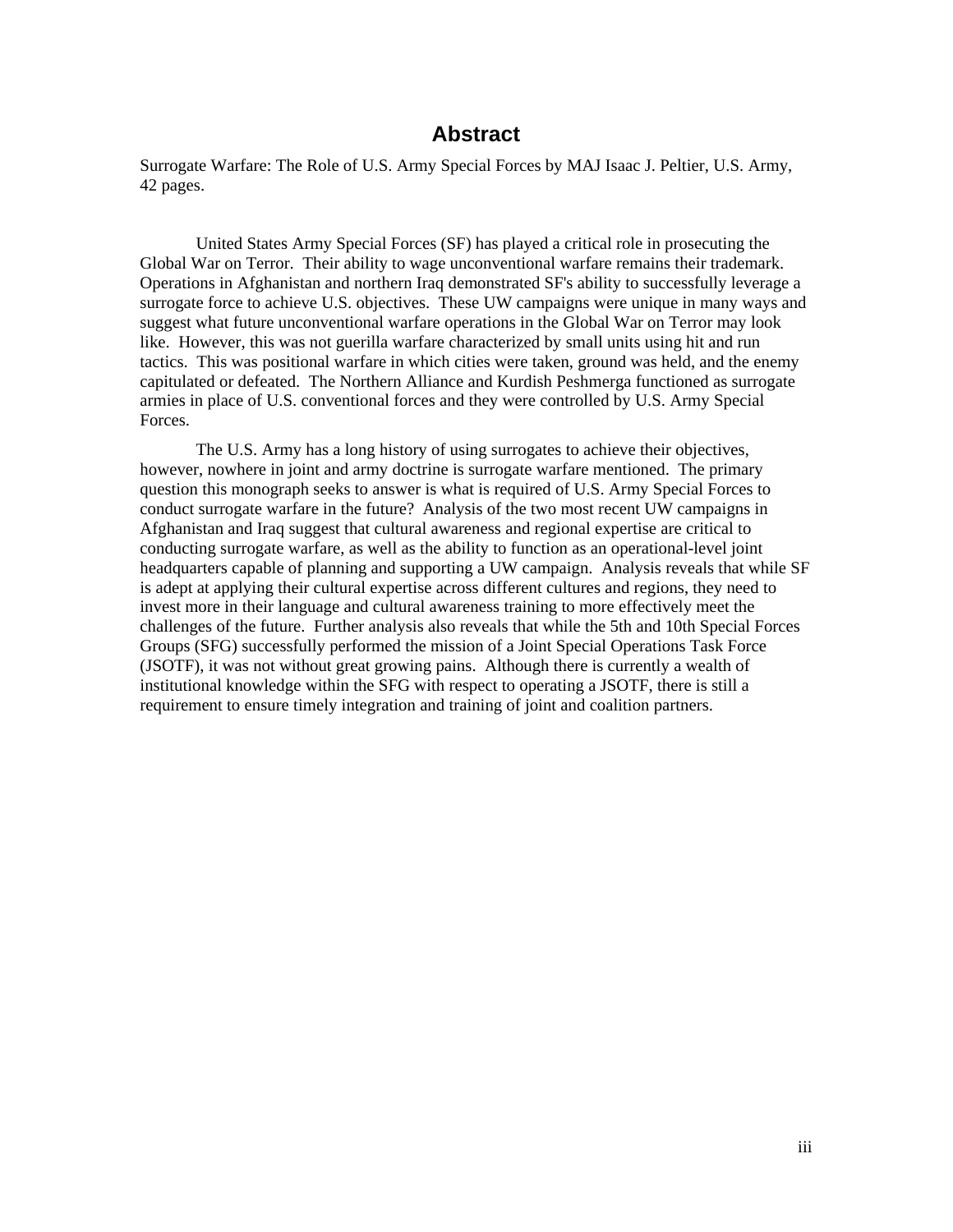# **TABLE OF CONTENTS**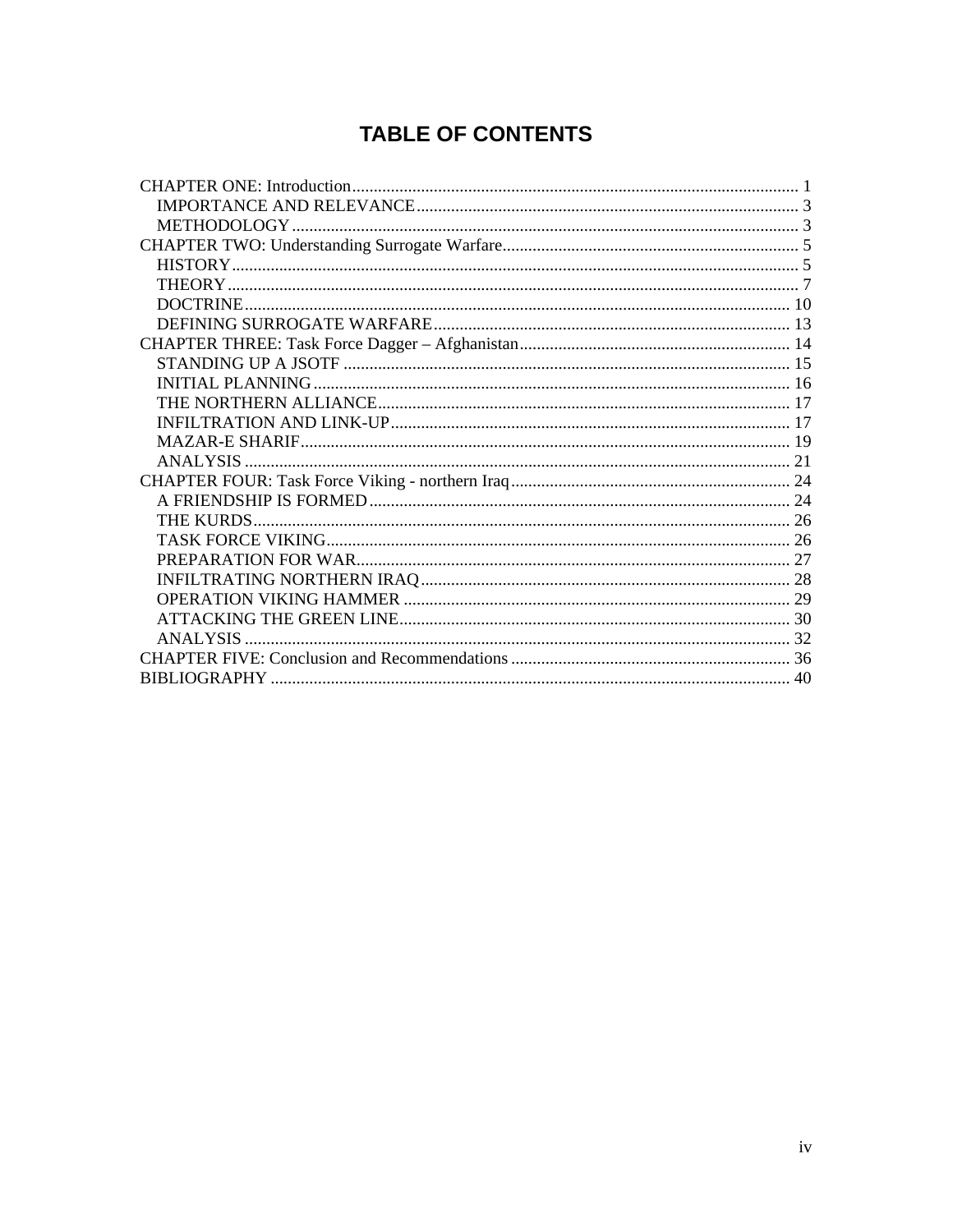# **CHAPTER ONE: Introduction**

<span id="page-5-0"></span>Operation Enduring Freedom (OEF) and Operation Iraqi Freedom (OIF) saw the United States Army employ Special Forces (SF) on a scale not seen since the Vietnam War.<sup>[1](#page-5-1)</sup> Since 11 September 2001, U.S. Army Special Forces have experienced a renaissance with unconventional warfare (UW), the role for which SF was originally founded in June  $1952<sup>2</sup>$  $1952<sup>2</sup>$  $1952<sup>2</sup>$  In his 12 March 2002 testimony before the Senate Armed Services Committee, General Charles R. Holland, Commander of the U.S. Special Operations Command, stated that the "long-standing SOF mission" of surrogate warfare was receiving deserved new attention.<sup>[3](#page-5-3)</sup> In fact, according to General Holland, U.S. strategic objectives in Afghanistan would not have been achieved if not for surrogate warfare.<sup>[4](#page-5-4)</sup> Interestingly, however, surrogate warfare is not mentioned in Joint or Army doctrine. This raises the primary research question for this monograph, what does SF need to do to prepare for future surrogate warfare? This monograph will argue that surrogate warfare is indeed a form of unconventional warfare and that U.S. Army Special Forces are clearly the force of choice for conducting it because of their cultural and regional expertise.

The attacks of September 11th, 2001, demanded a swift response. President Bush made it clear in his address to the nation that the U.S. would hunt down those responsible and hold them accountable.<sup>[5](#page-5-5)</sup> Intelligence suggested that Osama Bin Ladin and al-Qaeda were operating out of Afghanistan, which meant the military task fell to Central Command (CENTCOM), because it was in its geographic area of responsibility (AOR). In deciding how to respond militarily, Defense Secretary Donald Rumsfeld and CENTCOM Commander General Tommy

<span id="page-5-1"></span><sup>&</sup>lt;u>1</u> <sup>1</sup> Jim Garamone, "Iraqi Freedom Largest Special Ops Effort Since Vietnam," *American Forces Press Service*, online at [www.defenselink.mil/news/articles](http://www.defenselink.mil/news/articles). Accessed on 27 August 2004.

<span id="page-5-2"></span>Major Mike Skinner, "The Renaissance of Unconventional Warfare as an SF Mission" *Special Warfare* (Winter, 2002), 16.

<span id="page-5-5"></span><span id="page-5-4"></span><span id="page-5-3"></span><sup>&</sup>lt;sup>3</sup> General Charles R. Holland, *Statement before the Senate Armed Services Committee, Emerging Threats and Capabilities Subcommittee on the state of Special Operations Forces,* (United States Senate,  $2002$ ),  $12.4$  Ibid.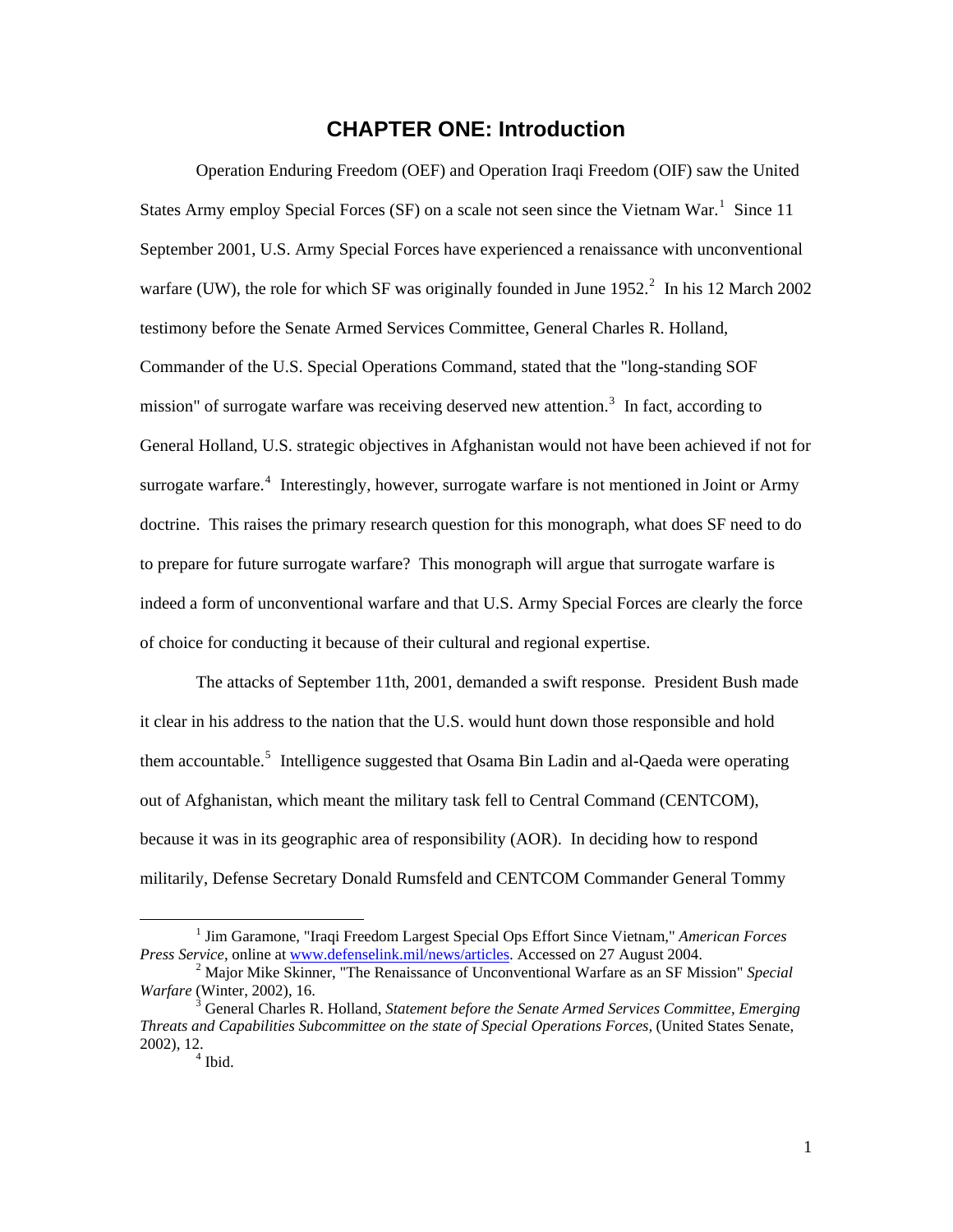Franks were keenly aware of the failure of the Soviet Union in Afghanistan in the 1980s, and did not want to repeat that failure. They agreed that the force would have to be small, flexible, and possess the capabilities to operate with precision and lethality.<sup>[6](#page-6-0)</sup> CENTCOM directed its Special Operations Command (SOCCENT) to begin planning. SOCCENT in turn notified the 5th Special Forces Group to begin preparations to conduct UW in Afghanistan.

Operation Enduring Freedom saw SF take an unprecedented role as the main effort in the campaign to overthrow the Taliban and root out al-Qaeda. The unconventional war fought in Afghanistan involved working by, with, and through the Northern Alliance to achieve strategic, operational and tactical objectives. The Northern Alliance, under the advisement and direction of SF, served as a surrogate army in place of the large conventional U.S. force that Rumsfeld and Franks wanted to avoid using. SF's success in Afghanistan would foreshadow what was to come a year later in Iraq.

In Operation Iraqi Freedom, SF was employed on an even larger scale. When the 4th Infantry Division was not allowed to enter northern Iraq through Turkey, the 10th Special Forces Group was used to open up a second front with surrogate forces. Kurdish militia, which numbered approximately 70,000, were used by SF to disrupt 13 Iraqi divisions, preventing them from interfering with the Combined Forces Land Component Command's (CFLCC) march on Baghdad.

In both OEF and OIF, U.S. Army Special Forces demonstrated they could leverage a surrogate force to achieve U.S. objectives. The use of surrogates in Afghanistan allowed the Bush administration to achieve the quick response desired after the attacks of September11th. The use of surrogates also reduced U.S. presence, gave the local population a stake in the coalition's objectives, and bolstered the perception of legitimacy for a U.S.-led coalition. In

<span id="page-6-0"></span> $\frac{1}{5}$  George Bush, *Statement by the President in Address to the Nation*, online at [www.whitehouse.gov](http://www.whitehouse.gov/). Accessed on 1 October 2004.

Tommy Franks, *American Soldier* (New York: HarperCollins, 2004), 271.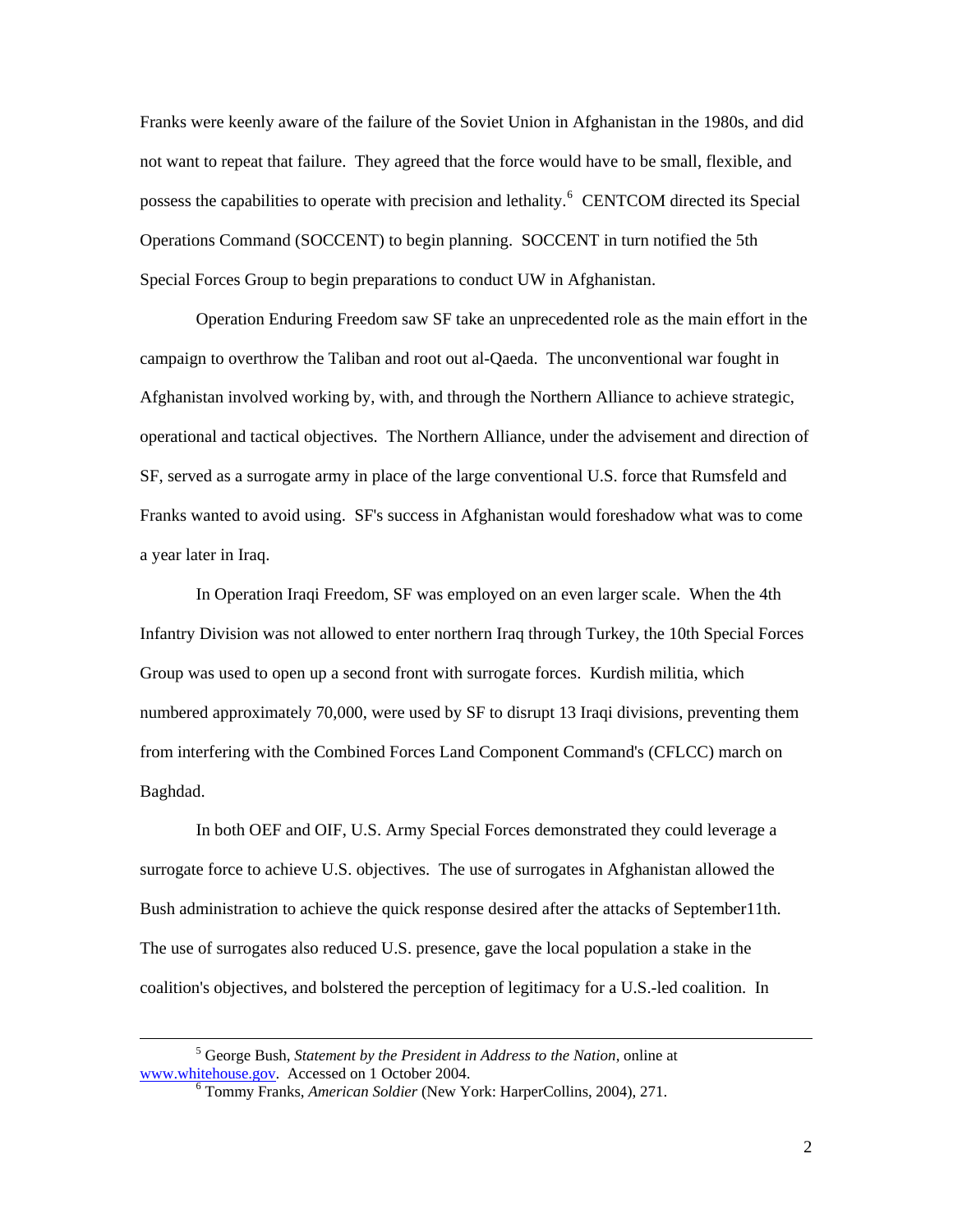<span id="page-7-0"></span>northern Iraq, the use of surrogates served to fill the large void created by Turkey's refusal to allow U.S. forces to enter Iraq through their country and proved to be a suitable substitute for the large U.S. conventional force that was originally planned for the northern front.

### **IMPORTANCE AND RELEVANCE**

Since it's inception in 1952, SF's niche has been UW. The recent experience of OEF and OIF validates this. Nevertheless, the unconventional warfare campaigns SF conducted in Afghanistan and northern Iraq were unique. This was not guerilla warfare characterized by small units using hit and run tactics. This was positional warfare in which cities were taken, ground was held, and the enemy capitulated or defeated. The Northern Alliance and Kurdish Peshmerga functioned as surrogate armies in place of U.S. conventional forces and they were controlled by U.S. Army Special Forces. The success SF achieved in Afghanistan and northern Iraq has established a trademark for UW in the 21st century.

#### **METHODOLOGY**

In answering the primary research question of what is required of U.S. Army Special Forces to prepare for surrogate warfare in the future; this monograph will examine history, theory and doctrine. Analysis of the U.S. Army's use of Indian scouts on the western frontier and OSS Detachment 101's use of Kachin tribesmen in Burma during World War II will demonstrate the advantages and disadvantages of using surrogate forces. The theories of T.E. Lawrence and Sun Tzu will provide an understanding of the importance of understanding culture and of knowing one's own strengths and weaknesses, as well as the value of the indirect approach to waging war. Analysis of current unconventional warfare doctrine will offer insight to how surrogate warfare might fit into the overall UW framework.

This monograph will also examine two historical vignettes from the recent UW operations in Operation Enduring Freedom and Operation Iraqi Freedom. The first historical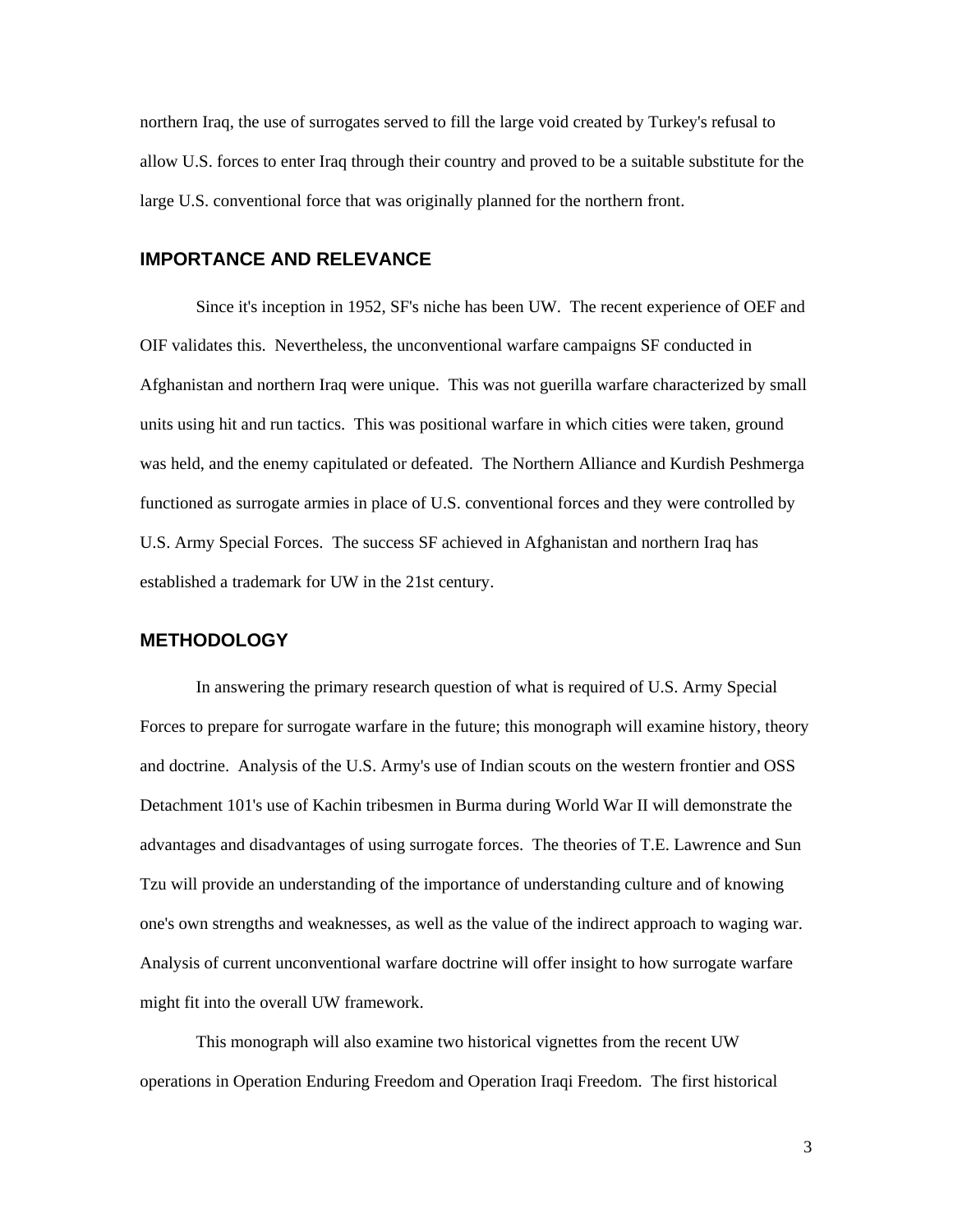vignette will examine Task Force Dagger in Afghanistan and the UW operations they conducted with Northern Alliance Forces. The second historical vignette will examine Task Force Viking in northern Iraq and the UW operations they conducted with Kurdish Peshmerga forces.

Two criteria will be used to analyze and evaluate the historical vignettes presented in this monograph. The first criterion is training, and focuses on the cultural awareness and regional expertise required to conduct surrogate warfare. Analysis will reveal the challenges SF faced in working with surrogates and the steps they took to overcome these challenges. Analysis will also reveal that SF is indeed the force of choice for conducting surrogate warfare because they possess regional specialization and language capabilities.

The second criterion is organization, and focuses on the ability of a Special Forces Group to serve as an operational level headquarters capable of conducting an unconventional warfare campaign. Analysis will reveal the challenges both the 5th and 10th Special Forces Groups faced and the steps they took to overcome personnel, logistics, and planning issues.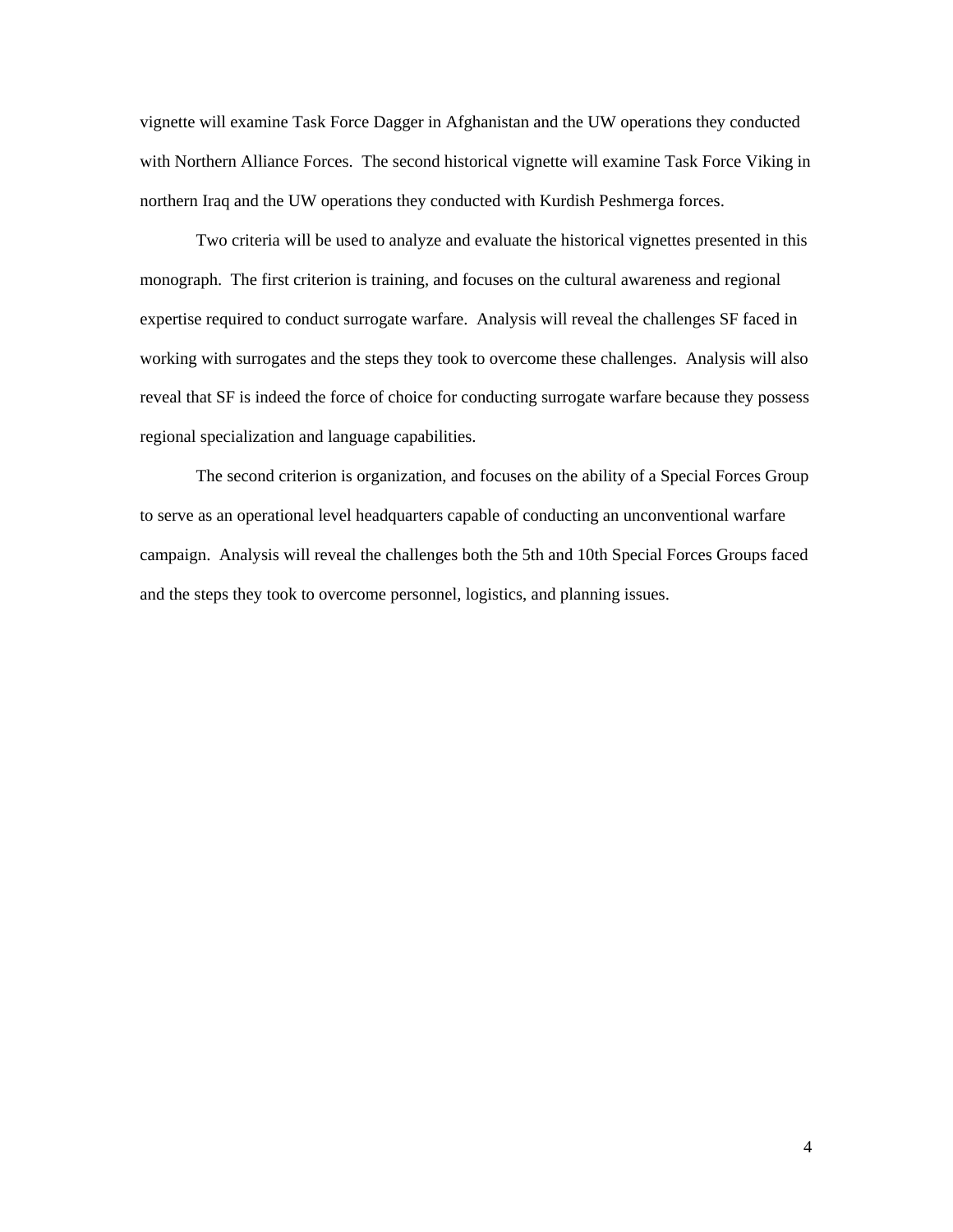# **CHAPTER TWO: Understanding Surrogate Warfare**

#### <span id="page-9-0"></span>**HISTORY**

The use of surrogate forces by the U.S. Army is not a new concept. One need only look to the Indian Wars of the western frontier where Indians were used by the U.S. Army to fight other Indians. The Indians had a long tradition of serving the U.S. Army as guides, but in 1866 the War Department authorized the use of up to 1,000 Indians to be officially commissioned as scouts.<sup>[7](#page-9-1)</sup> General George Crook was one of the main proponents of using Indian scouts. In his efforts to track down renegade Indian bands, he employed Indian scouts alongside his regular troops, but he also employed them independently. Crook understood the nature of the war against Indians was different from conventional warfare, and the only way he could be successful was by using Indians himself. $8$ 

Using Indians as a surrogate force to achieve their objectives, the U.S. Army was able to adapt to the environment in which they were operating. By embracing the very characteristics of the Indian that had once confounded them, the Army was able to compensate for their own weakness by leveraging the strengths of another. Besides the obvious advantages that Indian scouts brought to the U.S. Army, such as knowledge of the land and cultural nuances of the Indians, they also provided significant human intelligence. Army officers used Indians as informants by having them find out the intentions of renegade Indians through their normal interactions on the reservations.<sup>[9](#page-9-3)</sup> This intelligence combined with the tracking expertise of the scouts provided the U.S. Army a tremendous advantage in stamping out Indian resistance on the frontier.

<span id="page-9-1"></span> <sup>7</sup> Andrew J. Birtle, *U.S. Army Counterinsurgency and Contingency Operations Doctrine 1860- 1941* (Washington, D.C., 2001), 69.

<span id="page-9-3"></span><span id="page-9-2"></span>Fort Huachuca Museums, *Apache Scouts: A Guide to Understanding History at Fort Huachuca* (Fort Huachuca: U.S. Army Intelligence Center), 2.

 $<sup>9</sup>$  Ibid., 7.</sup>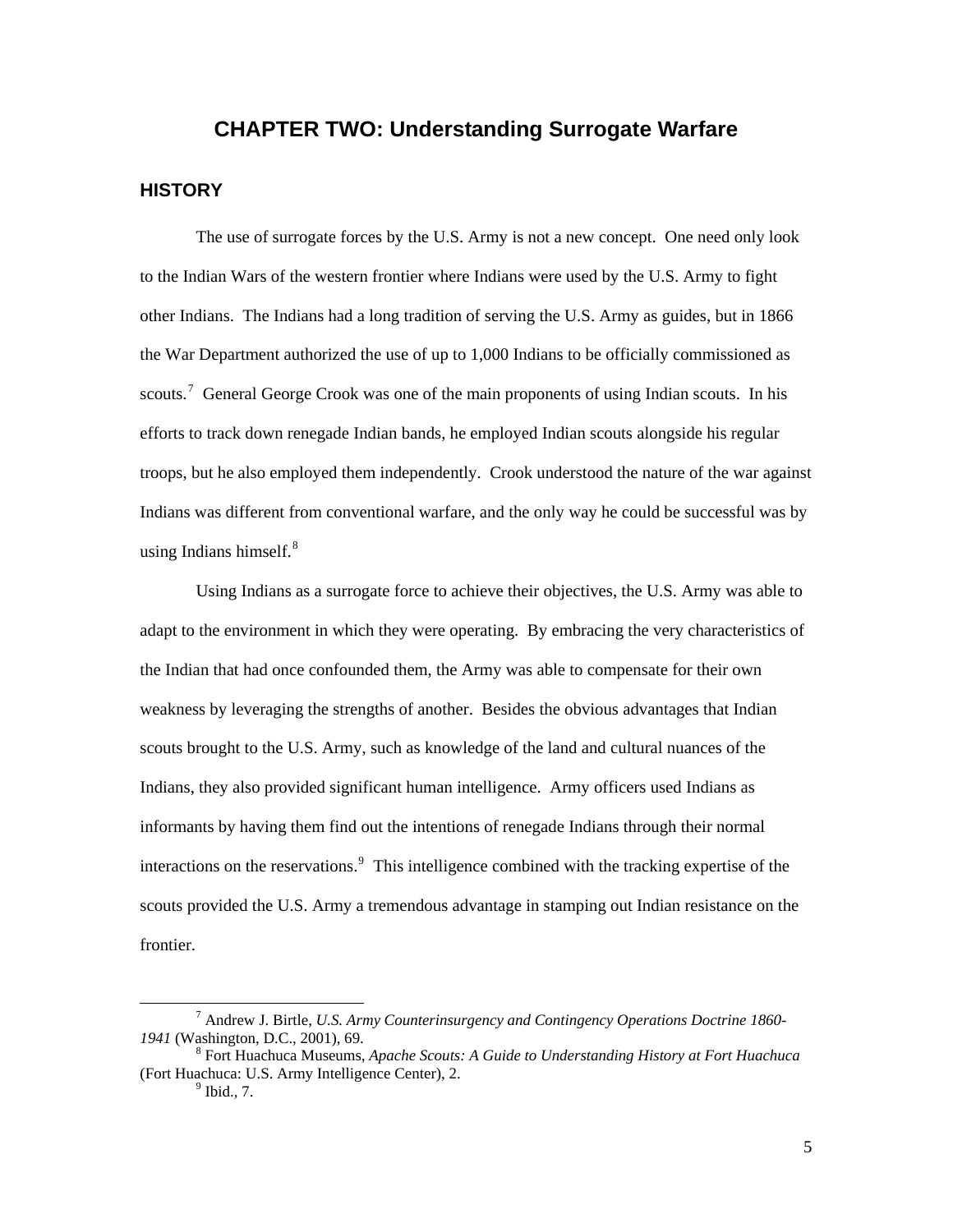Not everyone in the Army was in favor of using Indians as scouts, however. Many officers felt Indians could never be fully trusted and that their interests were not consistent with those of the Army. For example, the Apaches had a deep-rooted hatred for the Mexicans, and during Pershing's punitive expedition against Pancho Villa this hatred surfaced.<sup>[10](#page-10-0)</sup> Army officers were forced to keep a close eye on their Indian scouts to ensure they did not commit acts of brutality or cruelty against innocent Mexicans. This challenge of working with surrogates would surface again in both OEF and OIF, when Special Forces soldiers would witness acts of retribution committed against the Taliban and Ansar-al-Islam.

Perhaps the organization that has contributed most to modern unconventional warfare was the Office of Strategic Services (OSS), the operational predecessor of Special Forces.<sup>[11](#page-10-1)</sup> The OSS is most famous for the Jedburgh teams that infiltrated into occupied France to organize the French resistance in preparation for D-Day. However, in the jungles of Burma the OSS also conducted UW, and it was there that they experimented with the art of working with indigenous surrogate forces.

Detachment 101 was formed on 14 April 1942, for the purpose of conducting unconventional warfare against the Japanese in China and Burma.<sup>[12](#page-10-2)</sup> Their tasks included espionage, sabotage, guerilla warfare, propaganda, and escape and evasion. American OSS operatives knew they could not pass themselves off as natives in Burma. This severely restricted their ability to conduct operations deep behind enemy lines, as the Jedburghs had done in Europe. Additionally, there were never more than 120 Americans in the field in Burma at a time. Consequently, Burmese nationals were recruited to perform these tasks, thereby becoming surrogates for the Americans.

 $10$  Ibid., 8.

<span id="page-10-1"></span><span id="page-10-0"></span><sup>&</sup>lt;sup>11</sup> Aaron Bank, *From OSS to Green Berets: The Birth of Special Forces* (California: Presidio Press, 1986), 206.<br><sup>12</sup> James R. Ward, *The Activities of Detachment 101 of the OSS (1942-1945)*, online at [www.oss-](http://www.oss-101.com/history)

<span id="page-10-2"></span>[<sup>101.</sup>com/history](http://www.oss-101.com/history). Accessed 2 October 2004.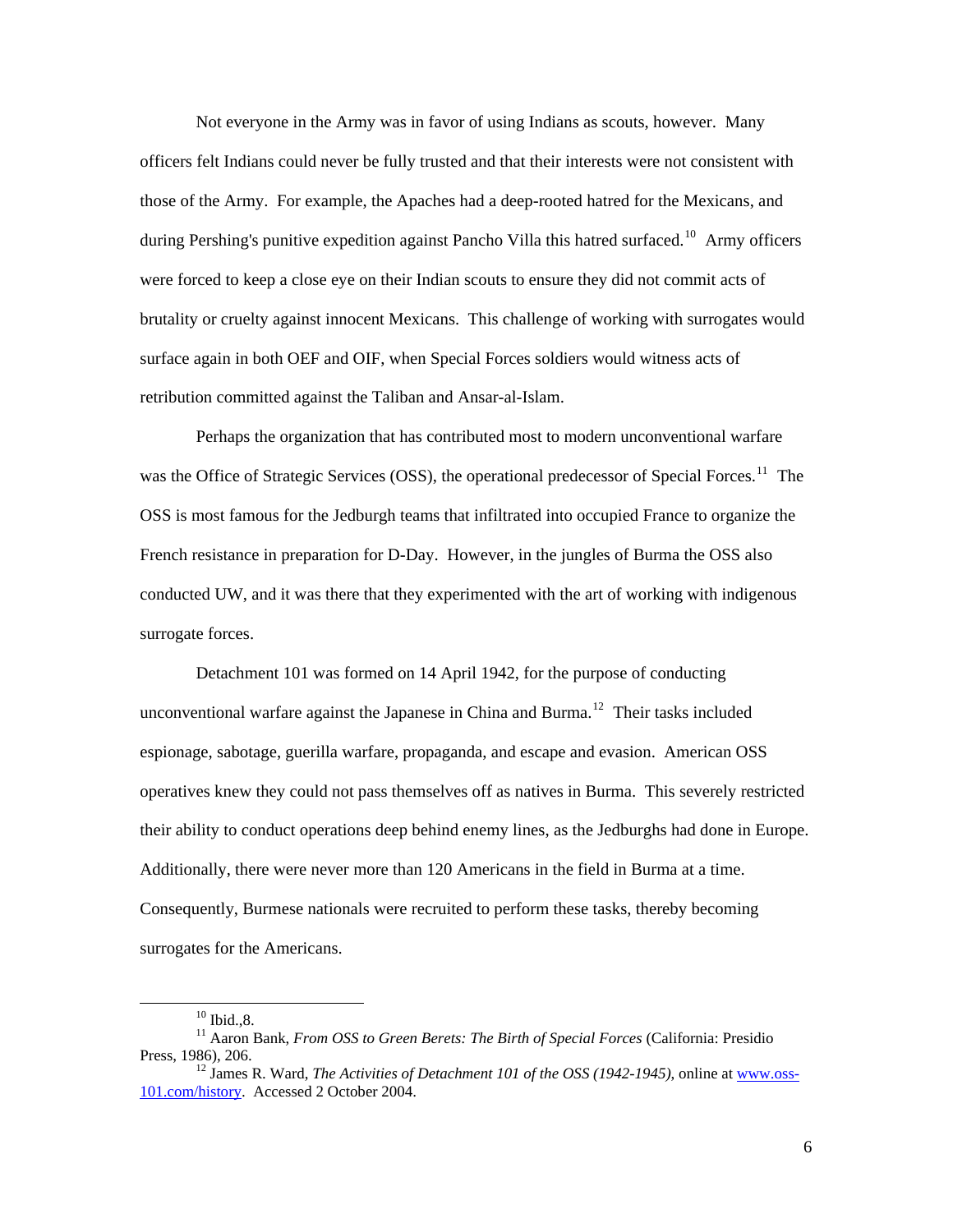<span id="page-11-0"></span>When Detachment 101 was formed, the Army did not have any doctrine or guidance on recruiting, training and employing native forces. The leaders in Detachment 101 figured it out as they went along. Members of the Detachment also received training from the natives. The Kachin tribesmen were fierce fighters who lived in the hills and they trained their American advisors how to survive and fight in the jungles. As Detachment 101 evolved and the surrogate army grew, they began to rely more and more on airborne operations. They began infiltration via parachute, rather than overland travel, and they learned how to conduct resupply operations by air in the jungle. They also began developing tactics, techniques and procedures for conducting rescue operations for downed aircrew. By the beginning of 1944, Detachment 101 had grown to 3,000 men and by 1945 they would be over 10,000 strong.

Detachment 101 and their Kachin tribesmen had many important roles in the war. They provided valuable intelligence to conventional American and Allied forces and they served as a vital economy of force effort in the theater. Detachment 101 was responsible for killing 5,428 Japanese soldiers, wounding an estimated 10,000 and capturing 78 prisoners. Detachment 101 losses were only 27 American and 338 natives killed.<sup>[13](#page-11-1)</sup> The American use of surrogates in Burma was a huge success and proved equally successful in Afghanistan and Iraq.

#### **THEORY**

The ideas of Sun Tzu, the Chinese philosopher, warrior and military theorist, are of great value in arriving at an understanding of the nature of surrogate warfare. Sun Tzu's ideas are simple and to the point, and at times seem blatantly obvious. Their enduring value though, cannot be understated as he has had a wide range of influence from Mao Tse Tung to corporate America.

<span id="page-11-1"></span><sup>&</sup>lt;sup>13</sup> Gary M. Jones and Christopher Tone, "Unconventional Warfare: Core Purpose of Special Forces," *Special Warfare* (Summer 1999), 5.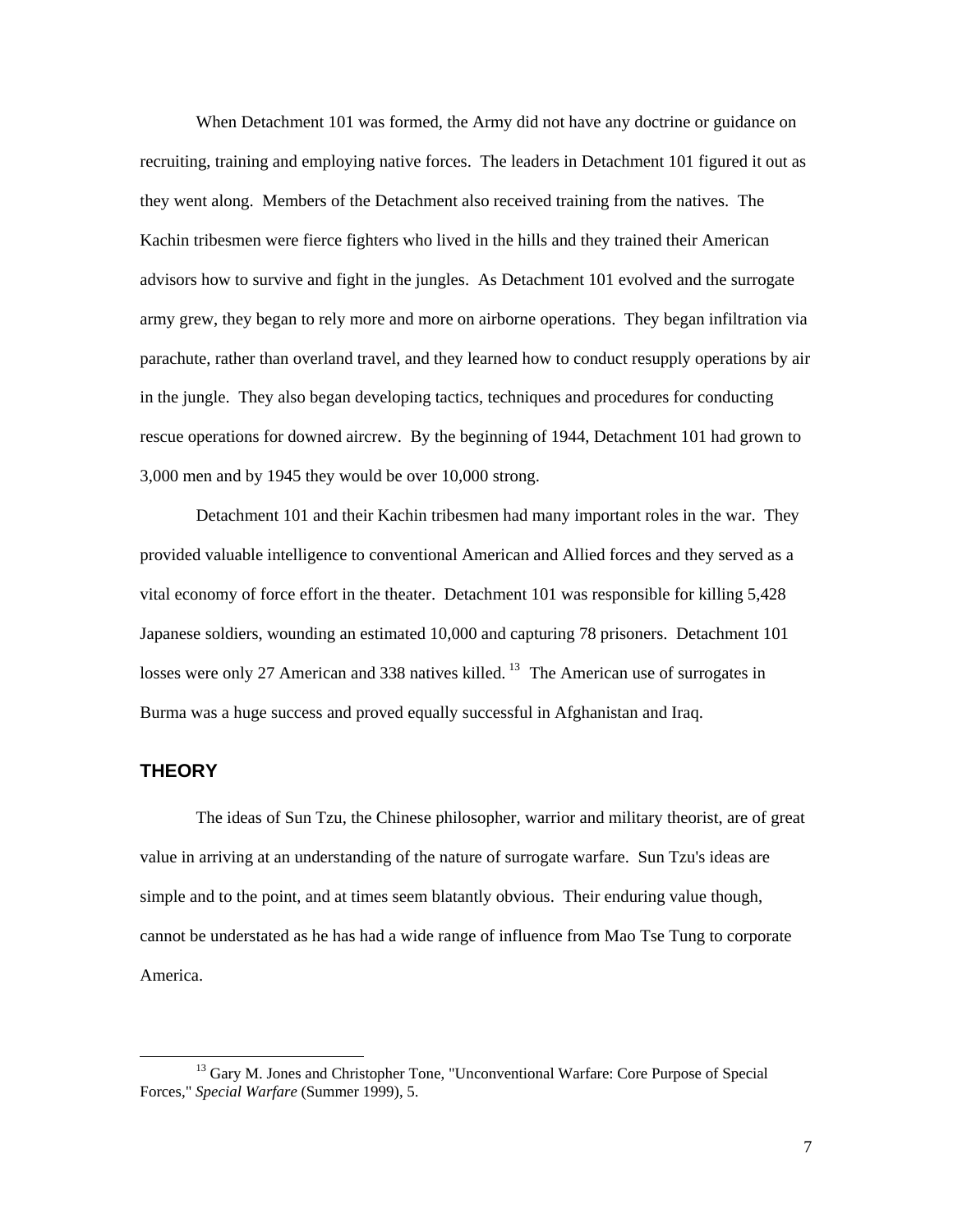For the sake of brevity this paper will examine only one of Sun Tzu's maxims, which is of particular interest to understanding the nature of surrogate warfare. Sun Tzu said, "know the enemy and know yourself; and in a hundred battles you will never be in peril."<sup>[14](#page-12-0)</sup> Perhaps this idea, more than any other, captures the essence of surrogate warfare. There is, however, more to this maxim than meets the eye because it consists of five circumstances that will be examined in turn. The first circumstance of which Sun Tzu writes is, "He who knows when he can fight and when he cannot will be victorious." The old Clint Eastwood saying, "A man's got to know his limitations," comes to mind here. Because surrogate warfare involves conducting operations with a force of varying degrees of capability, it is imperative that the sponsoring force be aware of when it is feasible to conduct combat operations. If operations are executed too soon or without the proper training or assets in place, then failure is likely.

Sun Tzu's second circumstance says, "He who understands how to use both large and small forces will be victorious." While SF is adept at conducting small unit operations, surrogate warfare may involve conducting operations with a large force. Therefore, it is important to have a thorough understanding of brigade and division level tactics, as well as small unit tactics.

The third circumstance of which Sun Tzu writes is, "He whose ranks are united in purpose will be victorious." Because the interests of a surrogate force may differ from those of the sponsor, SF serves to bridge this gap by facilitating unity of effort. Perhaps the greatest strength of Special Forces is their ability to win hearts and minds through interpersonal relationships. It is through these relationships that SF is able to get surrogate forces to work towards a common goal.

Sun Tzu's fourth circumstance is, "He who is prudent and lies in wait for an enemy who is not, will be victorious." Although it may not be desirable to literally lie in wait for the enemy,

<span id="page-12-0"></span> <sup>14</sup> Sun Tzu, *The Art of War: Translated and with an introduction by Samuel B. Griffith* (London: Oxford University Press, 1963), 84.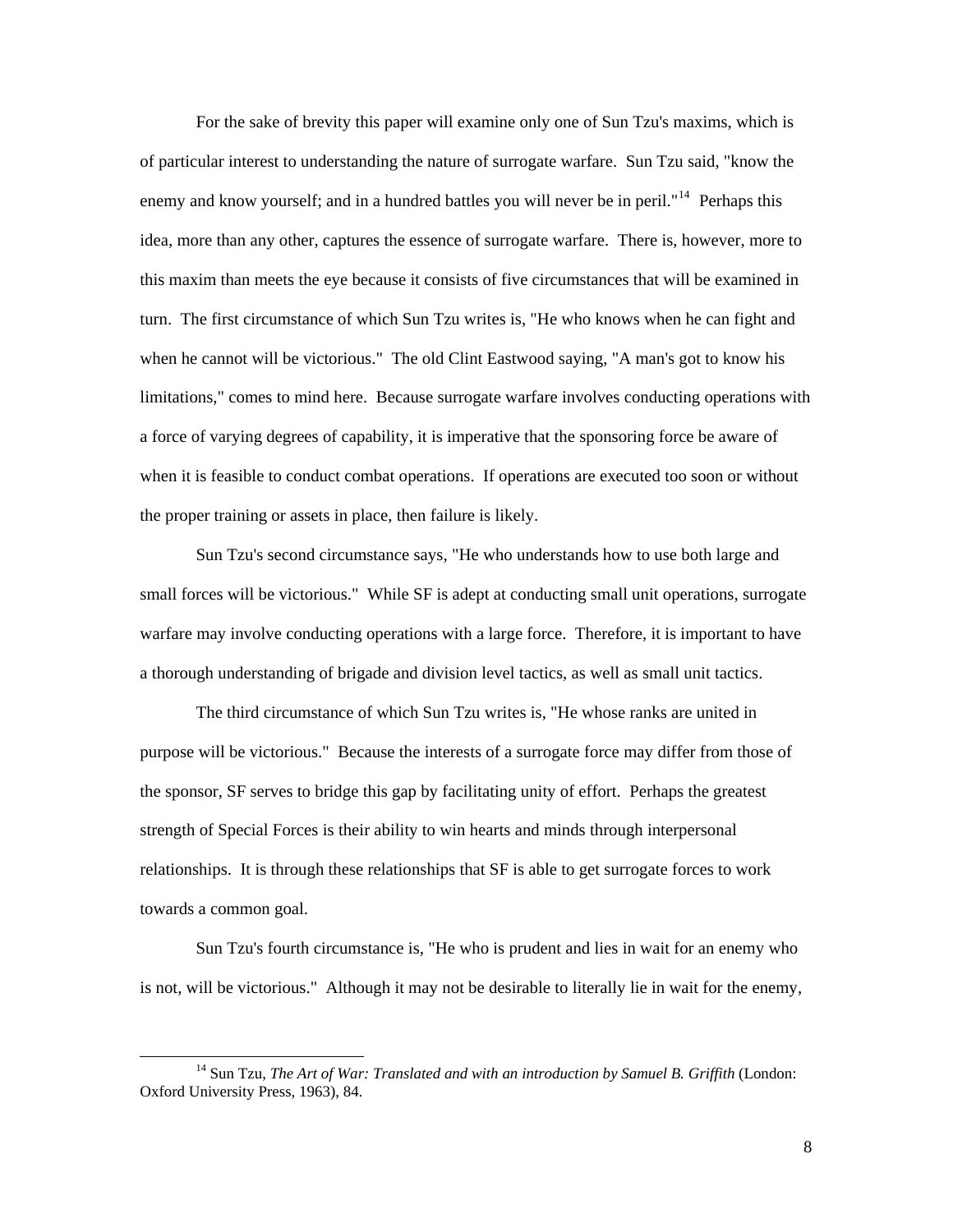SF can maximize the success of surrogate operations by recognizing when the enemy is not being prudent and encouraging their surrogate force to take advantage of it.

The final circumstance Sun Tzu writes is, "He whose generals are able and not interfered with by the sovereign will be victorious." One could argue that Special Forces are given a great deal of latitude in how they conduct a mission as compared to conventional military forces. This is especially important in conducting surrogate warfare because SF must adapt to the environment in which they are working in order to leverage the surrogate force.

With respect to surrogate warfare, perhaps no military theorist proves more insightful than T.E. Lawrence. In *The Seven Pillars of Wisdom*, Lawrence recounts his time spent as a British liaison officer from 1917-1918 in support of the Arab Revolt led by the Emir Feisal. Prior to becoming a liaison officer, Lawrence had been an intelligence officer in Cairo where he became an expert in the Arab nationalist movement. His knowledge of the Arabs and his empathy for the Arab struggle against Turkish imperial rule allowed him to gain the trust and confidence of Emir Feisal. Subsequently, he was able to influence the Arabs to conduct operations to help British forces under the command of General Allenby to defeat the Turks.

Lawrence formed his theory of unconventional warfare to address the unique circumstances of tribal Bedouins fighting against a modern army. Lawrence began by identifying the Arab aim of war as being geographical in nature. For Arabs, success was measured by how much land they controlled, not the number of enemy they killed. To achieve this aim, Lawrence realized that the Arabs would have to leverage their strengths against their enemy's weaknesses. Lawrence identified the Turkish Army's weakness as a shortage of supplies. The Arabs, on the other hand, possessed mobility with their camels and could strike with impunity from the desert against Turkish lines of communication. Based on this, Lawrence came to the conclusion that it was foolish for the Arabs to attack the Turkish Army, which outnumbered and out-gunned them, but rather they should attack the railroads and bridges that the Turks depended upon so heavily for resupply.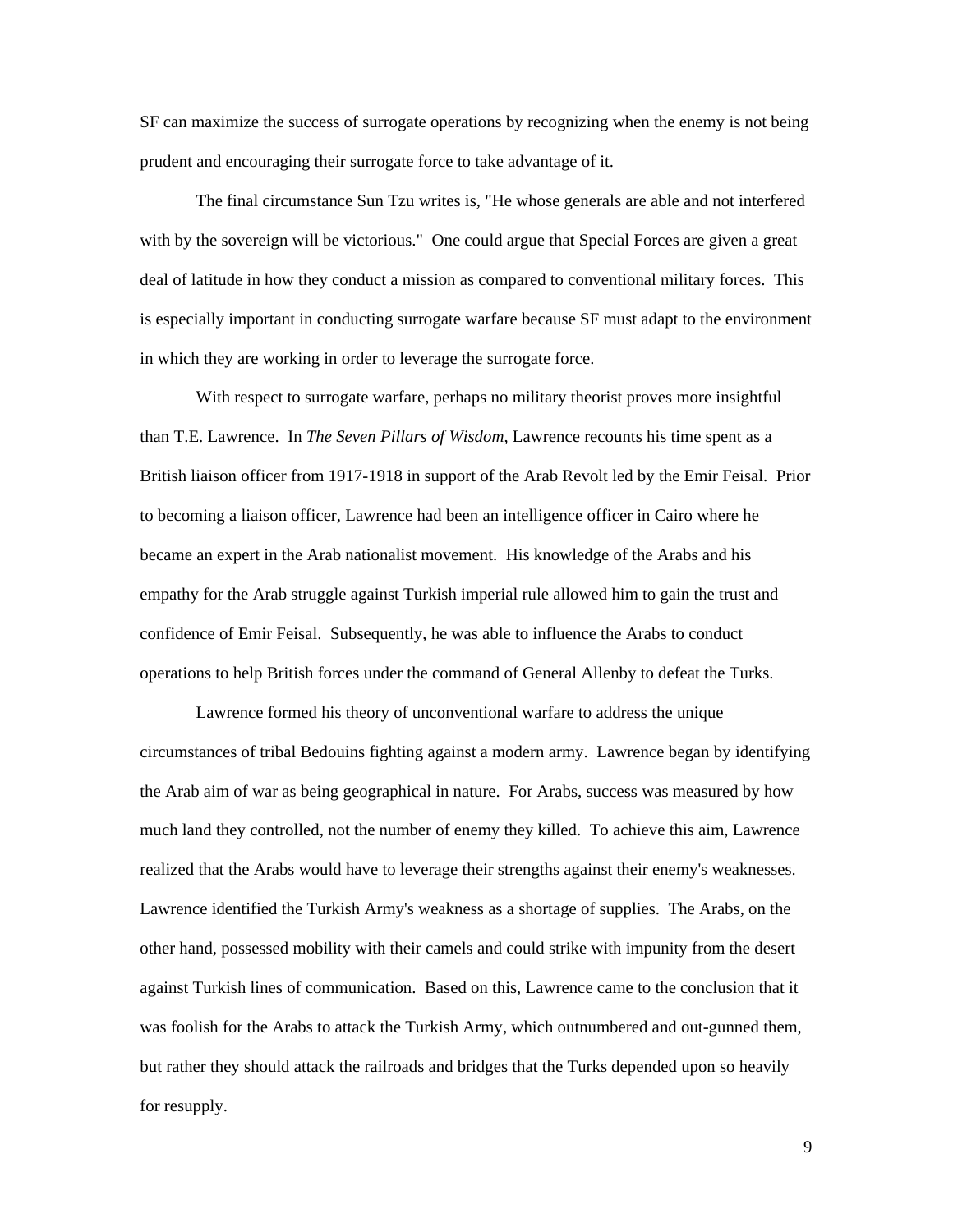<span id="page-14-0"></span>It is essential to understand the importance of culture to understand Lawrence's theory of unconventional warfare. Lawrence was keenly aware of the importance of family in Arab culture, their allegiance to clan and tribe, and the role blood feud played in settling disputes. Unlike the Turks, the Arabs valued their people very much and a single death had significant impact on the whole. Thus, Lawrence developed a theory for fighting a war of detachment where the Arabs would avoid direct engagement with the Turkish Army and would concentrate instead on attacking their lines of communication. By doing this, Lawrence reasoned, he could exploit Turkish weakness while at the same time avoiding Arab casualties.

Just as Lawrence capitalized on the strengths and weaknesses of the Arabs, so, too, did U.S. Army Special Forces with their surrogates in Afghanistan and Iraq. Lawrence was able to enable his surrogates to achieve theirs' as well as British goals because he was intimately familiar with Arab culture. Regional focus and language training allows U.S. Army Special Forces to attain similar success. Lawrence possessed immense knowledge of military history, theory and doctrine. This knowledge helped him to develop his UW theories and to effectively leverage his Bedouin surrogates. U.S. Army Special Forces have been described as "PhD's with guns." SF understands the importance of continually studying their region, language, and the culture of the people with whom they work. It is through a process of life-long learning that SF is able to achieve cross-cultural expertise that allows them to achieve U.S. objectives through unconventional means.

#### **DOCTRINE**

Current Joint and Army doctrine addresses the use of surrogates in the context of unconventional warfare, but nowhere does it address surrogate warfare as a separate form of warfare. FM 3-05.20, *Special Forces Operations*, defines unconventional warfare as "a broad spectrum of military and paramilitary operations, predominantly conducted through, with, or by indigenous or surrogate forces organized, trained, equipped, supported, and directed in varying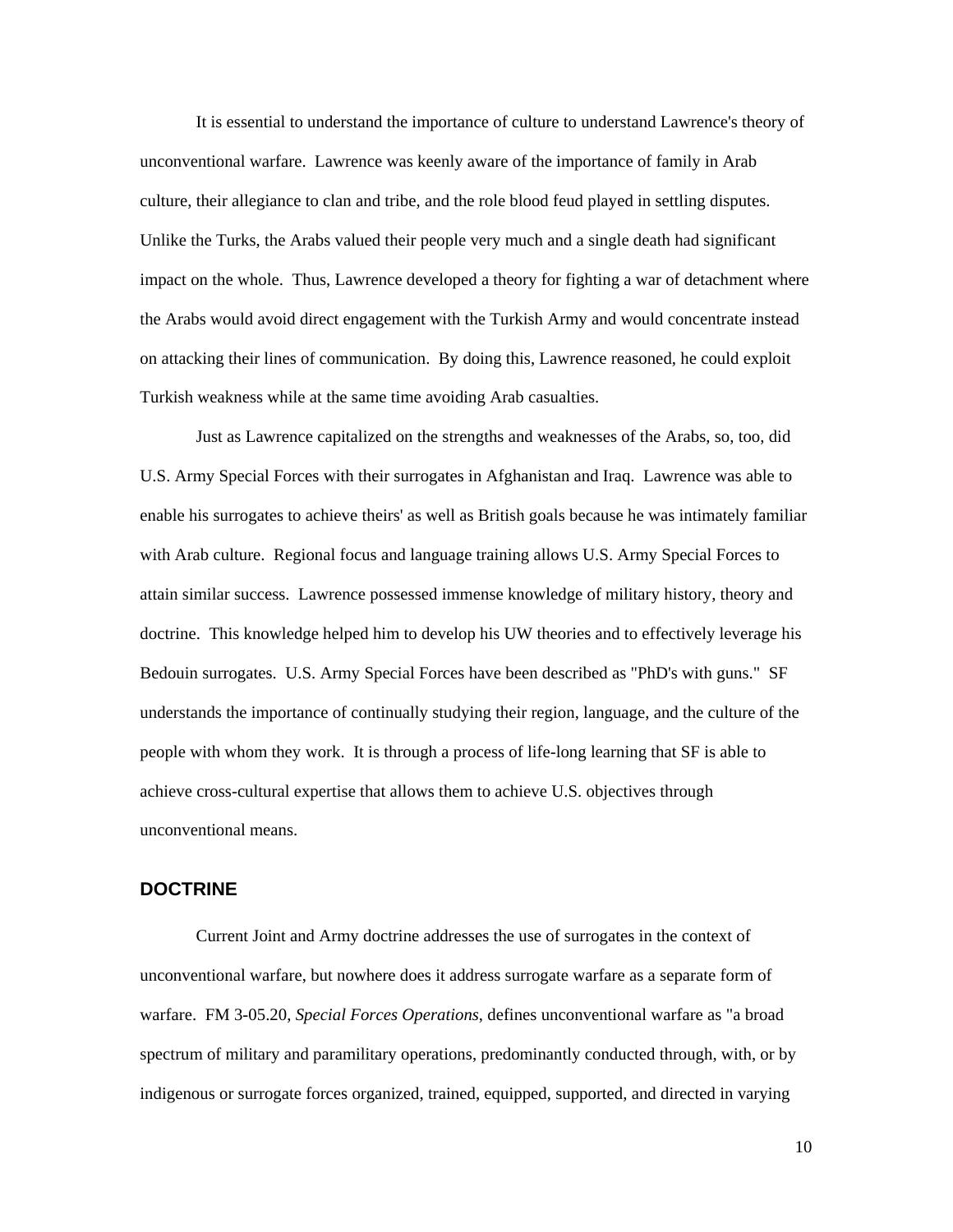degrees by an external source."<sup>[15](#page-15-0)</sup> In this definition, the surrogate force or indigenous force serves as the action element used to conduct unconventional warfare. Current Army doctrine defines a surrogate as a substitute, or one that takes the place of or acts for another and it defines indigenous as being native or intrinsic to an area or region.<sup>[16](#page-15-1)</sup> Current doctrine further classifies indigenous forces as either insurgents or partisans where the former fights against a constituted government and the latter against an occupying power.<sup>[17](#page-15-2)</sup>

Current doctrine tends to lump surrogates into the category of coalition forces. By operating as part of a coalition, the U.S. can garner international support and legitimize U.S. military operations. It is from this point of view that coalition forces are viewed as surrogates acting as substitutes for U.S. forces, and thereby reducing US commitment. According to doctrine, coalitions "consist of standing or rapidly formed conventional forces."<sup>[18](#page-15-3)</sup> Doctrine does not, however, address irregular forces or militias and their potential use as surrogates.

With respect to conventional operations, current doctrine says that unconventional warfare can be used to either augment or reduce U.S. forces required to achieve operational and strategic objectives. Interestingly, doctrine says the way to do this is by developing and sustaining surrogate forces and synchronizing their activities with the U.S. and their allies. Again, the term surrogate is used in a different context that is not consistent with the previous definition. Clearly there is a need to accurately define what a surrogate force means and the warfare conducted by surrogates. But, before this can be done it is necessary to further examine unconventional warfare doctrine.

To gain a better understanding of how surrogate warfare might fit into the doctrinal framework of UW, it is useful to examine the seven "classic" phases of UW as put forth in current doctrine. The figure below comes from FM 3-05.201, *Special Forces Unconventional* 

<sup>&</sup>lt;sup>15</sup> Department of the Army, *FM 3-05.20: Special Forces Operations* (Washington DC, 2001), 2-1.<br><sup>16</sup> Ibid., 2-5.

<span id="page-15-3"></span><span id="page-15-2"></span><span id="page-15-1"></span><span id="page-15-0"></span>

<sup>&</sup>lt;sup>17</sup> Ibid., 2-5.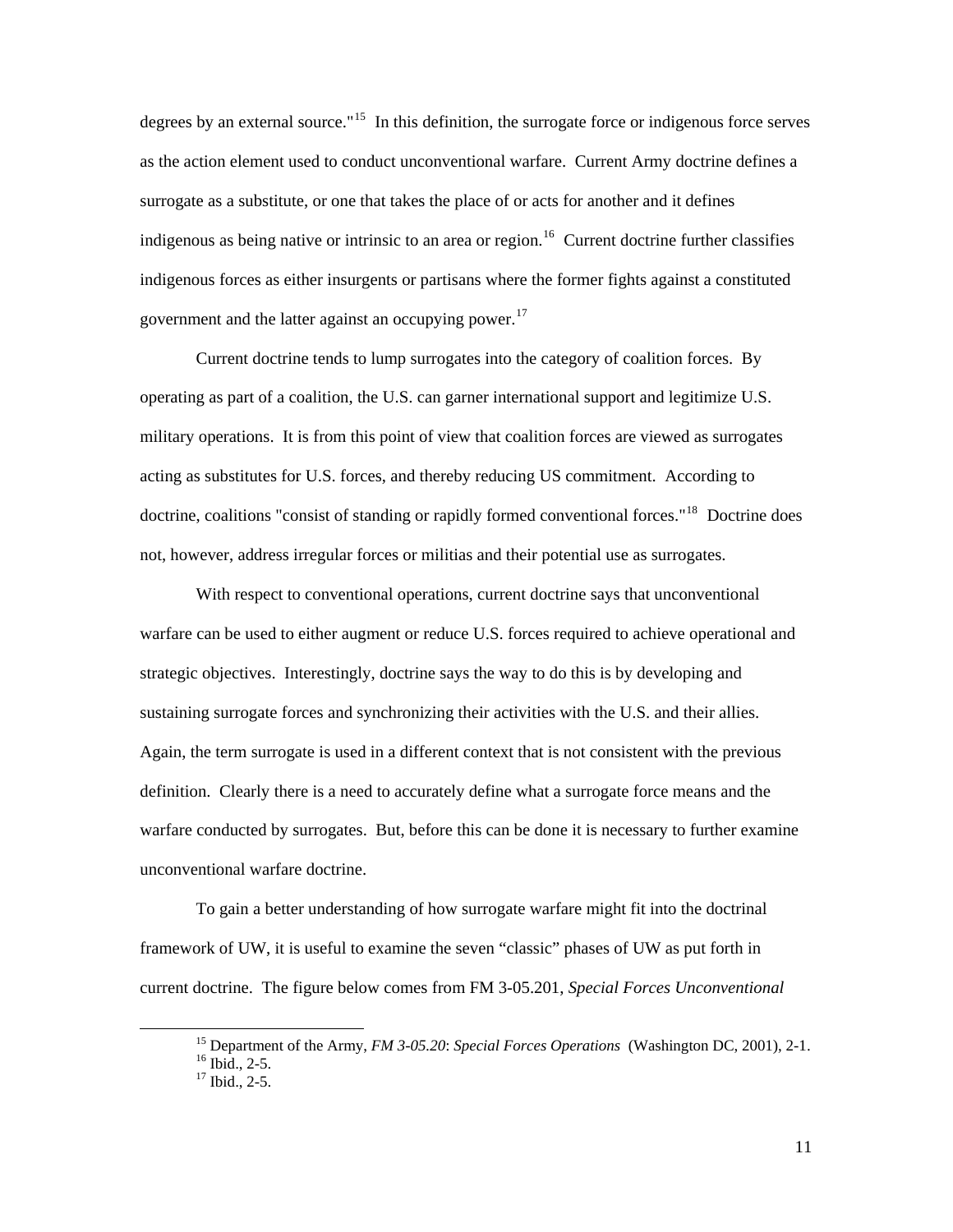*Warfare Operations*, and lays out each of the seven phases of UW. Normally it takes months to plan and execute a UW campaign. However, the phases do not necessarily have to be conducted sequentially, some may be conducted concurrently or not at all, and not all phases are given the same level of effort.<sup>[19](#page-16-0)</sup> All UW campaigns are unique, as the OEF and OIF historical vignettes will show later in this paper.



<span id="page-16-0"></span>**Figure 1. Seven Phases to a U.S.-Sponsored Insurgency** 

 <sup>18</sup> Ibid., 2-6.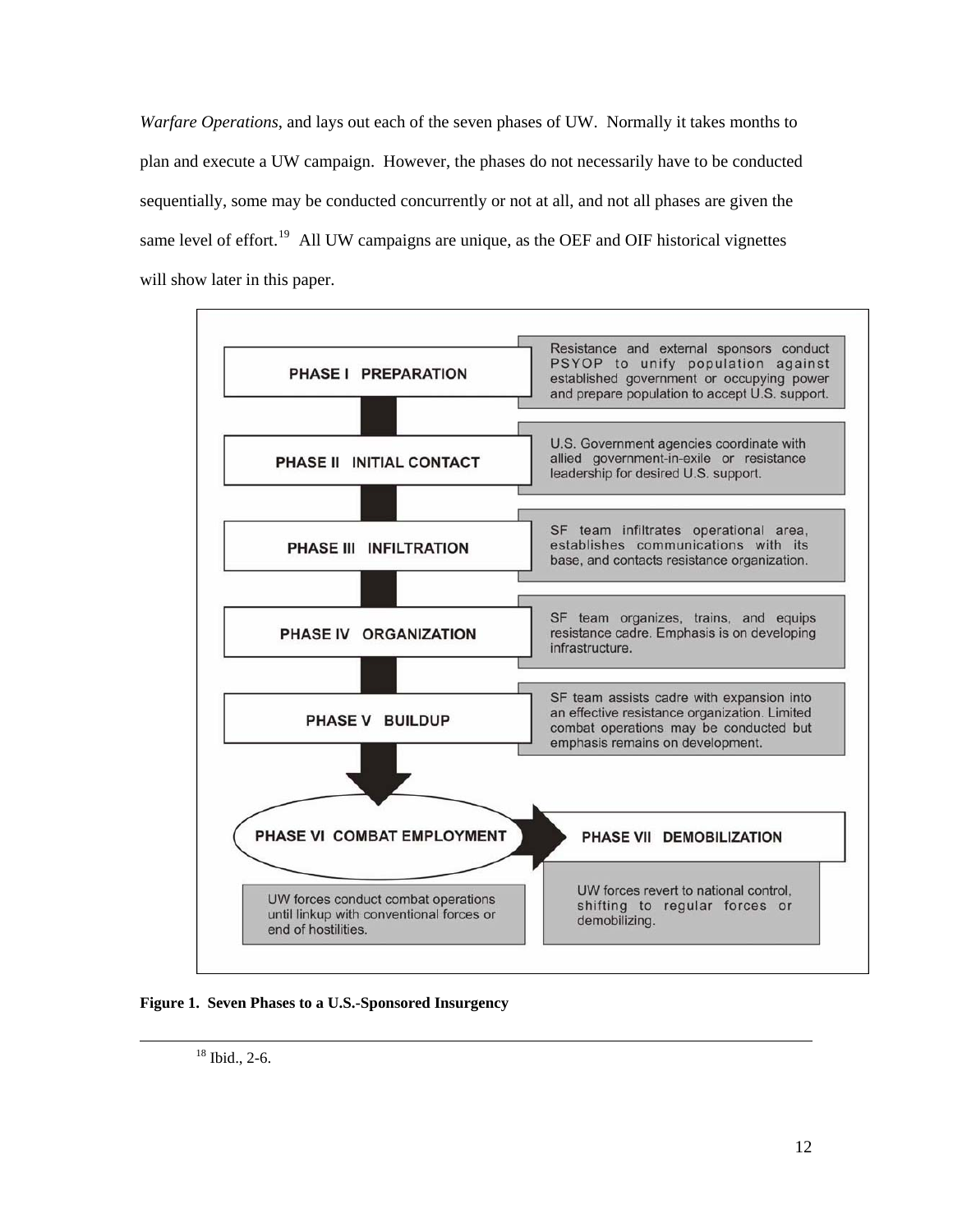#### <span id="page-17-0"></span>**DEFINING SURROGATE WARFARE**

In his paper *Implications of Surrogate Warfare*, Major Allan E, Day, USAF, offers one possible definition of surrogate warfare. According to Day, "surrogate warfare is a major operation involving an ad hoc relationship between a nation-state and a surrogate force when that force takes the place of a joint force component." Day caveats this definition by specifying that a surrogate force is only "indigenous and non-national."<sup>[20](#page-17-1)</sup> One could argue that this definition, while on its own is quite good, the conditions he applies to the definition are somewhat restrictive. A surrogate force does not necessarily have to be indigenous, nor does it have to be non-national. Rather, any force, regardless of whether it is indigenous to an area or not, that conducts an operation on behalf of another is probably a more accurate definition of a surrogate. Obviously, there are many advantages to having a surrogate force that is indigenous to a region. They have inherent knowledge of the terrain, people and culture. They also may lend legitimacy to the operation because they are not viewed as outsiders.

In his essay *Surrogate Armies: Redefining the Ground Force*, Brian L. Thompson defines a surrogate army as "a military arm that is integrated into the joint force requirements, but is not specifically a part of the joint force."<sup>[21](#page-17-2)</sup> He contends that surrogate armies provide the President and Secretary of Defense a force option if they choose not to use a U.S. military force. The problem with this definition is that sometimes using a surrogate force is the only option available. For the purposes of this paper a surrogate force is defined as any force that acts on behalf of another and surrogate warfare is any operation that involves using a surrogate force as the primary means to accomplish the mission.

 <sup>19</sup> Department of the Army, *FM 3-05.201*: *Special Forces Unconventional Warfare Operations* (Washington DC, 2001), 1-12. 20 Major Allen E. Day, USAF, *Implications of Surrogate Warfare* (Newport, R.I.: Naval War

<span id="page-17-1"></span>College, 2002), 4. 21 Brian L. Thompson, *Surrogate Armies: Redefining the Ground Force* (Newport, R.I.: Naval

<span id="page-17-2"></span>War College, 2002), 1.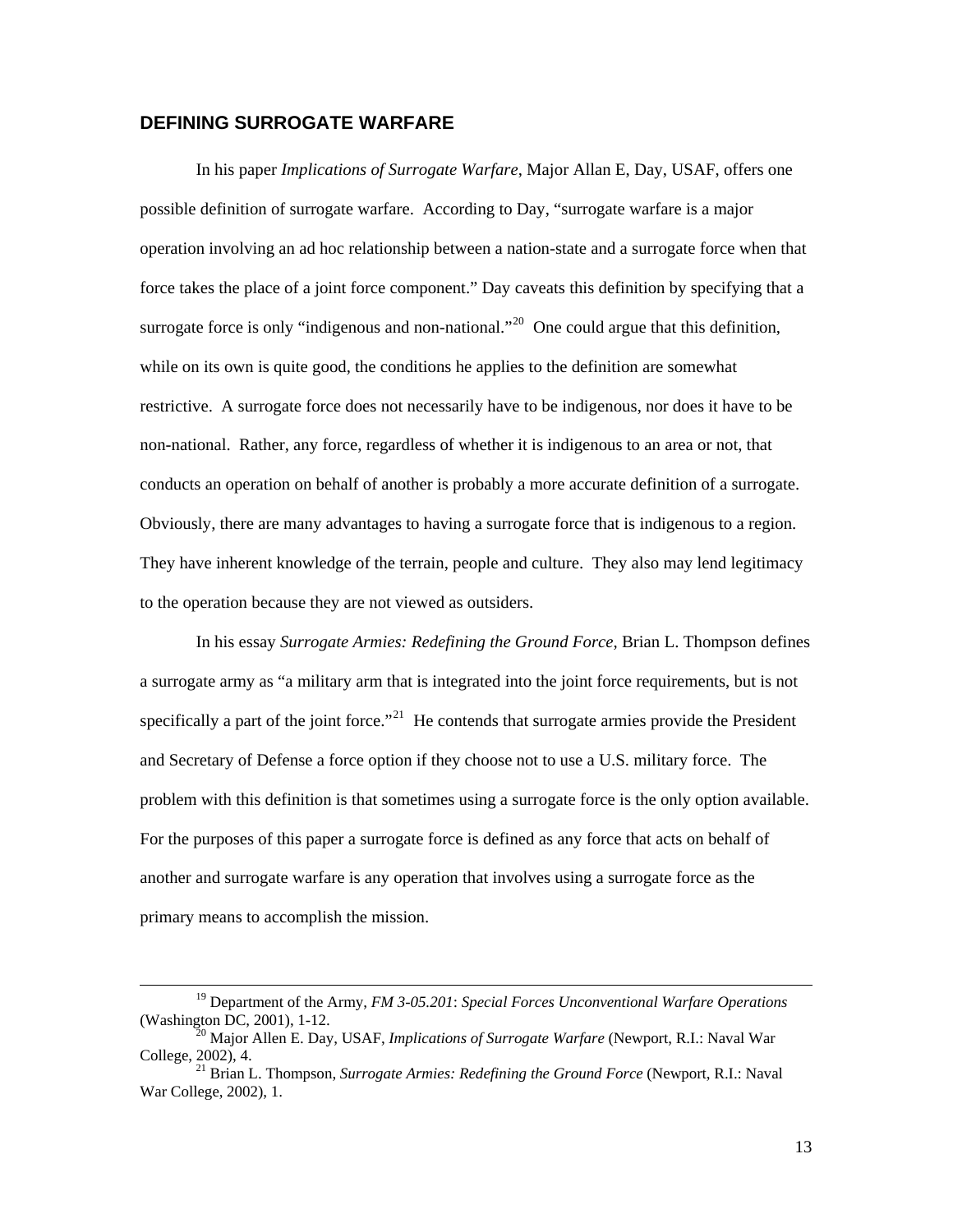# **CHAPTER THREE: Task Force Dagger – Afghanistan**

<span id="page-18-0"></span>Once the decision was made to go to war with Afghanistan, Secretary of Defense Donald Rumsfeld and General Tommy Franks were not going to occupy Afghanistan with a large army.<sup>[22](#page-18-1)</sup> The Soviet's had occupied Afghanistan from 1979-1989 and their 625,000-man army became embroiled in a difficult and costly counterinsurgency.

While the Department of Defense was figuring out how it was going to come up with a military response to 9/11, the CIA had a plan to conduct a covert operation to overthrow the Taliban. Prior to 9/11 the CIA had been conducting operations in Afghanistan and had established contacts with various Afghan factions. The CIA's plan was to insert paramilitary teams into Afghanistan, link-up with anti-Taliban factions and secure their allegiance with millions of dollars and the promise of technology and firepower forthcoming.<sup>[23](#page-18-2)</sup>

CENTCOM did not have an on-the-shelf plan for Afghanistan.<sup>[24](#page-18-3)</sup> Initial planning efforts indicated that a conventional military response would take months to implement. Rumsfeld was not satisfied and demanded an unconventional approach to solving the problem and he wanted a plan fast.<sup>[25](#page-18-4)</sup> CENTCOM gave the mission to its Special Operations Command (SOCCENT), who in turn directed the 5th Special Forces Group (SFG) to establish a Joint Special Operations Task Force (JSOTF).<sup>[26](#page-18-5)</sup> 5th SFG's mission was to conduct unconventional warfare (UW) to overthrow the Taliban and destroy al-Qaeda forces.<sup>[27](#page-18-6)</sup> The UW campaign waged in Afghanistan would involve many elements of Army Special Operations Forces (ARSOF). This chapter will focus on the Green Berets of the 5th Special Forces Group and the unconventional war they waged using surrogate forces.

<sup>&</sup>lt;sup>22</sup> Franks, 271.<br><sup>23</sup> Bob Woodward, *Bush at War* (New York: Simon and Schuster, 2002), 75.

<sup>&</sup>lt;sup>24</sup> General Tommy Franks, "Campaign Against Terror," interview with *FRONTLINE*, 2002.<br><sup>25</sup> Woodward, 43.

<sup>26</sup> Charles H. Briscoe, Richard L. Kiper, James A. Schroder, and Kalev I. Sepp, *Weapon of* 

<span id="page-18-6"></span><span id="page-18-5"></span><span id="page-18-4"></span><span id="page-18-3"></span><span id="page-18-2"></span><span id="page-18-1"></span>*Choice: ARSOF in Afghanistan* (Fort Leavenworth: Combat Studies Institute Press, 2003), 370. <sup>27</sup> Ibid.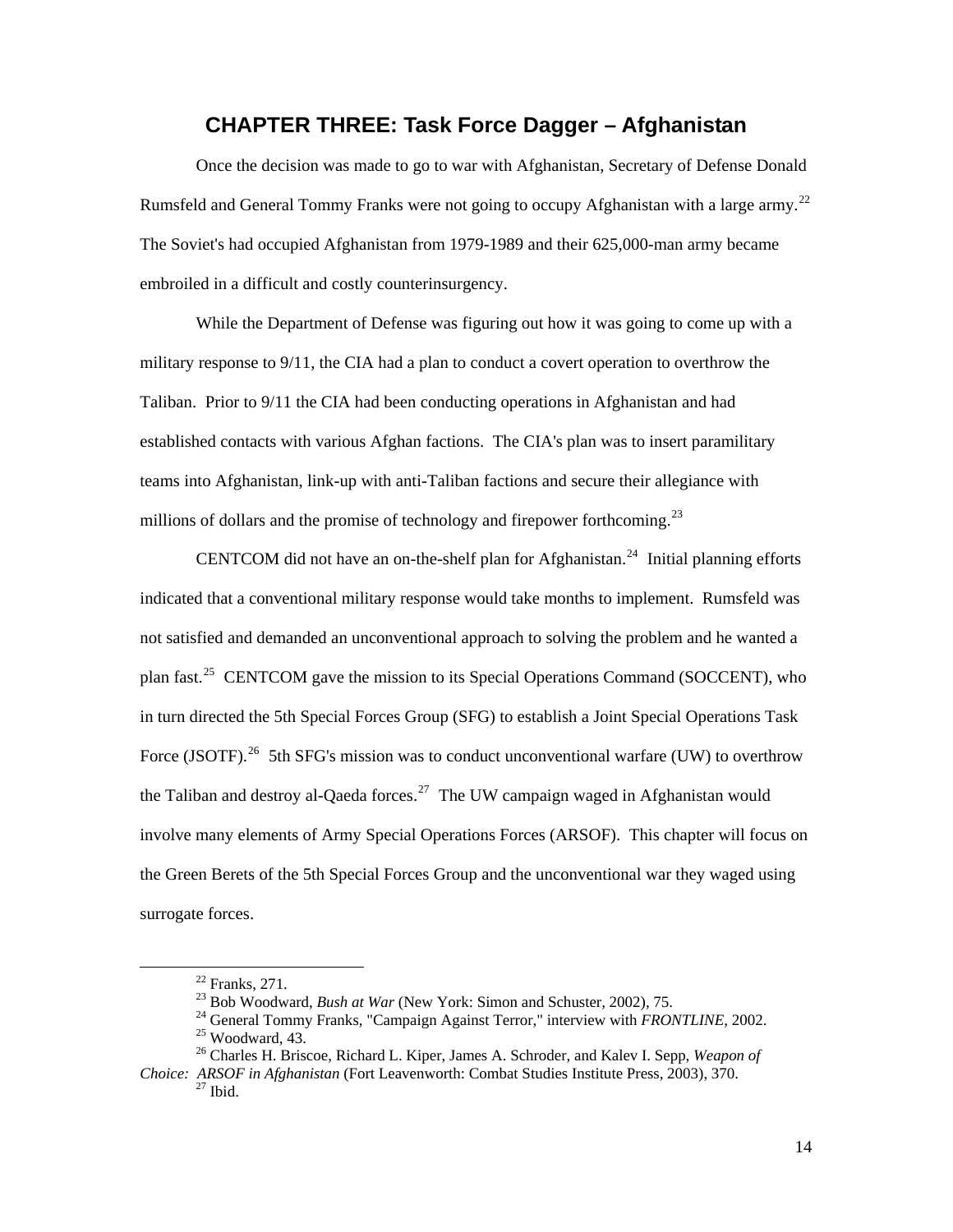#### <span id="page-19-0"></span>**STANDING UP A JSOTF**

Within two days of 9/11, the 5th Special Forces Group was directed to form Joint Special Operations Task Force-North (JSOTF-N).<sup>[28](#page-19-1)</sup> The 5th SFG immediately began preparations for deployment and on 10 October 2001, less than a month after 9/11, the 5th SFG main body arrived at Karshi Kanabad (K2), an old Soviet airbase in Uzbekistan. The 5th SFG was preceded by elements of the U.S. Air Force's 16th Special Operations Wing (SOW). The 16th SOW had already established a JSOTF headquarters to plan and command and control Combat Search and Rescue (CSAR) operations in support of the air campaign. Upon arrival, COL Mulholland, the 5th SFG commander, assumed command of the JSOTF and the 16th SOW commander became the deputy JSOTF commander. The JSOTF was renamed "Task Force Dagger," which henceforth will be used to refer to JSOTF-North.

Special Forces Groups normally command and control their forces through a network of operational bases.[29](#page-19-2) When a Special Forces Group establishes a Special Forces Operational Base (SFOB), they are purely organic. A Special Forces Group may also serve as an Army Special Operations Task Force (ARSOTF), where they direct and support only the Army Special Operations Forces assigned to a Joint Special Operations Task Force (JSOTF). When properly augmented, a Special Forces Group may also serve as the nucleus for a JSOTF.<sup>[30](#page-19-3)</sup> To help 5th SFG stand up as a JSOTF, the Special Operations Command Joint Forces Command (SOCJFCOM) provided personnel to augment the Group staff, including the key positions of J2, J3, J4, J5, and assistant J6. $31$ 

<span id="page-19-4"></span><span id="page-19-1"></span>Task Force Dagger was composed of many units. The following Army Special Operations Forces (ARSOF) made up the task force: the 5th Special Forces Group, elements of the  $528<sup>th</sup>$  Special Operations Support Battalion, the  $112<sup>th</sup>$  Signal Battalion, the  $160<sup>th</sup>$  Special

 <sup>28</sup> COL John Mulholland, "Campaign Against Terror," interview with *FRONTLINE*, 2002.

<span id="page-19-3"></span><span id="page-19-2"></span><sup>&</sup>lt;sup>29</sup> Department of the Army, FM  $3-05.20$ , 4-4.

 $30$  Ibid.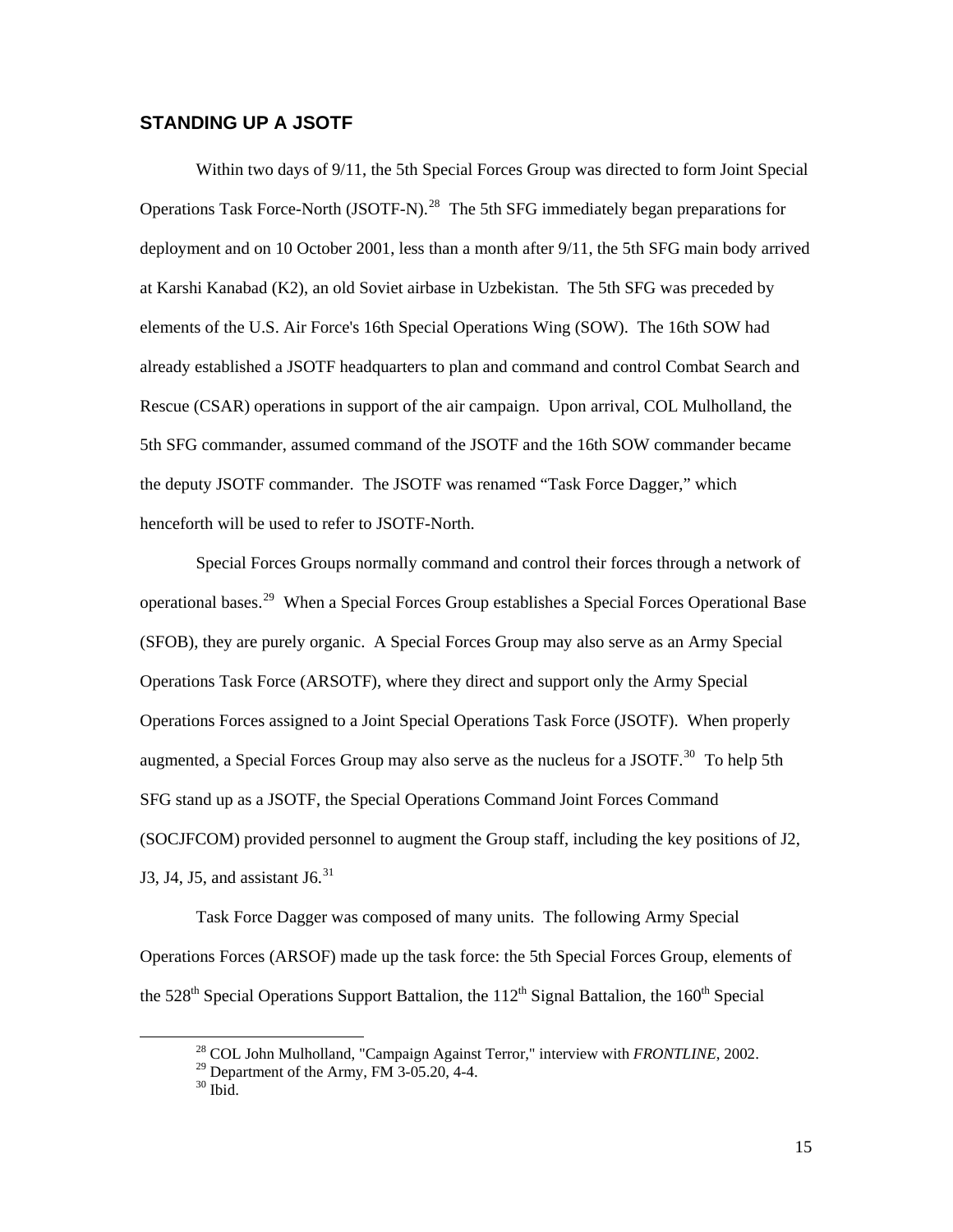<span id="page-20-0"></span>Operations Aviation Regiment (SOAR), the  $4<sup>th</sup>$  Psychological Operations Group, and the  $96<sup>th</sup>$ Civil Affairs Battalion.<sup>[32](#page-20-1)</sup> The task force was also composed of the following Air Force Special Operations Command (AFSOC) units: the 16th Special Operations Wing (SOW), the 9th Special Operations Squadron (SOS), and special tactics squadron (STS) teams from the 23rd STS. Finally, the 1st Battalion, 87th Infantry, 10th Mountain Division, provided base security at K2. Despite the growing pains of standing up a JSOTF, Task Force Dagger successfully infiltrated two Special Forces Operational Detachments into northern Afghanistan within two weeks of arriving at K2.

#### **INITIAL PLANNING**

SOCCENT, with staff augmentation from the United States Army Special Forces Command (USASFC), took the lead on planning the UW campaign for Afghanistan. Using the seven classic phases of UW (Fig. 1) as a foundation, planners envisioned that SF would link-up with Northern Alliance forces, organize and train them through the winter, and begin combat operations in the spring. Planners felt it would take months for the UW campaign to mature. Moreover, the UW campaign was viewed as a supporting effort to the decisive combat operations that would occur later with the introduction of conventional Coalition ground forces. No one envisioned that the air campaign, in conjunction with a UW campaign, would achieve decisive victory over the Taliban. The "light speed" UW that occurred required Task Force Dagger to remain flexible and adaptive.  $33$ 

<sup>&</sup>lt;sup>31</sup> Briscoe, Kiper, Schroder, and Sepp, *ARSOF in Afghanistan*, 57.<sup>32</sup> Ibid., 45.

<span id="page-20-2"></span><span id="page-20-1"></span><sup>33</sup> BG Kenneth Bergquist, *Unconventional Warfare in Afghanistan*, Joint Special Operations University Brief to CGSC, 24 April 2003.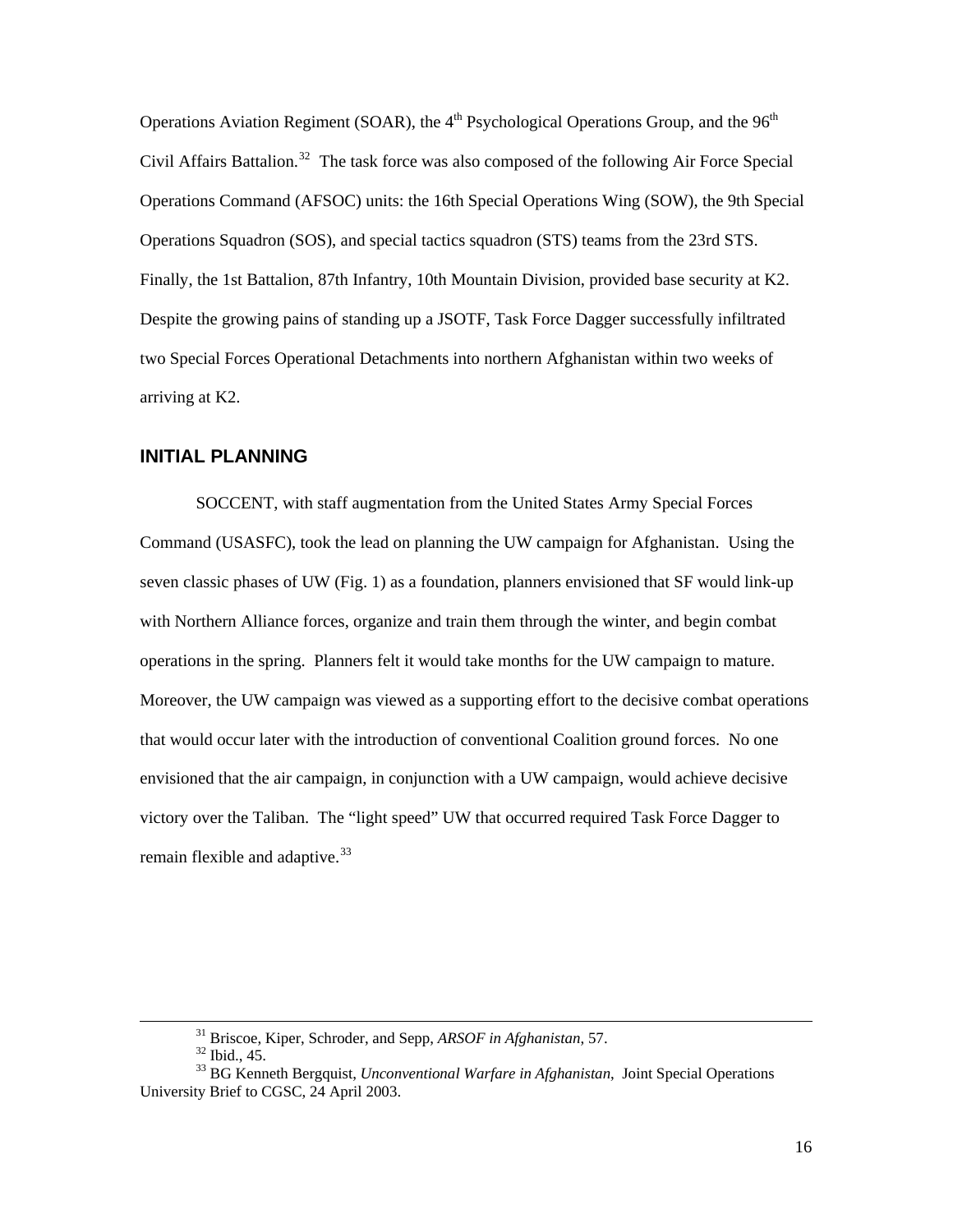#### <span id="page-21-0"></span>**THE NORTHERN ALLIANCE**

The Northern Alliance was an anti-Taliban opposition group consisting of a loose conglomeration of several different ethnic tribes that included the Tajiks, Uzbeks, and the Hazaras. The southern Pashtun tribes, which represent the majority ethnic group in Afghanistan, were not a part of the Northern Alliance, but they also were opposed to the Taliban regime. The two indigenous leaders the 5th SFG had identified as potential partners in their UW campaign were Mohammed Fahim Khan and General Rashid Dostum. Khan had succeeded Ahmad Shah Massoud, as the senior military leader of the Northern Alliance. Massoud, known as the "Lion of Panjshir", had led the mujahideen fight against the Soviet Union. He was assassinated just two days prior to 9/11. General Dostum, an ethnic Uzbek, had served in the Soviet army and fought against the mujahideen until he switched sides and joined Massoud to fight against the communist puppet regime in Afghanistan. Dostum had formed his own militia, which was approximately 10,000 to 15,000 strong.

Many Northern Alliance members got their start as mujahideen fighting against the Soviets. During the Soviet's ten-year occupation, the mujahideen ran an effective insurgency, but the Soviets adapted to the situation by effectively using air power to fight the insurgents. In the mid-eighties, however, the mujahideen regained the advantage when the CIA provided them with Stinger anti-aircraft missiles, effectively neutralizing Soviet air power.<sup>[34](#page-21-1)</sup> The lesson learned from the Soviet's experience in Afghanistan was that large conventional forces are ineffective in restrictive terrain against a determined enemy.

#### **INFILTRATION AND LINK-UP**

<span id="page-21-1"></span>On 20 October 2001, after several aborted attempts to infiltrate Operational Detachments-Alpha (ODA) into Afghanistan, the first two teams were successfully inserted into Afghanistan.

 <sup>34</sup> Briscoe, Kiper, Schroder, and Sepp, *ARSOF in Afghanistan*, 13.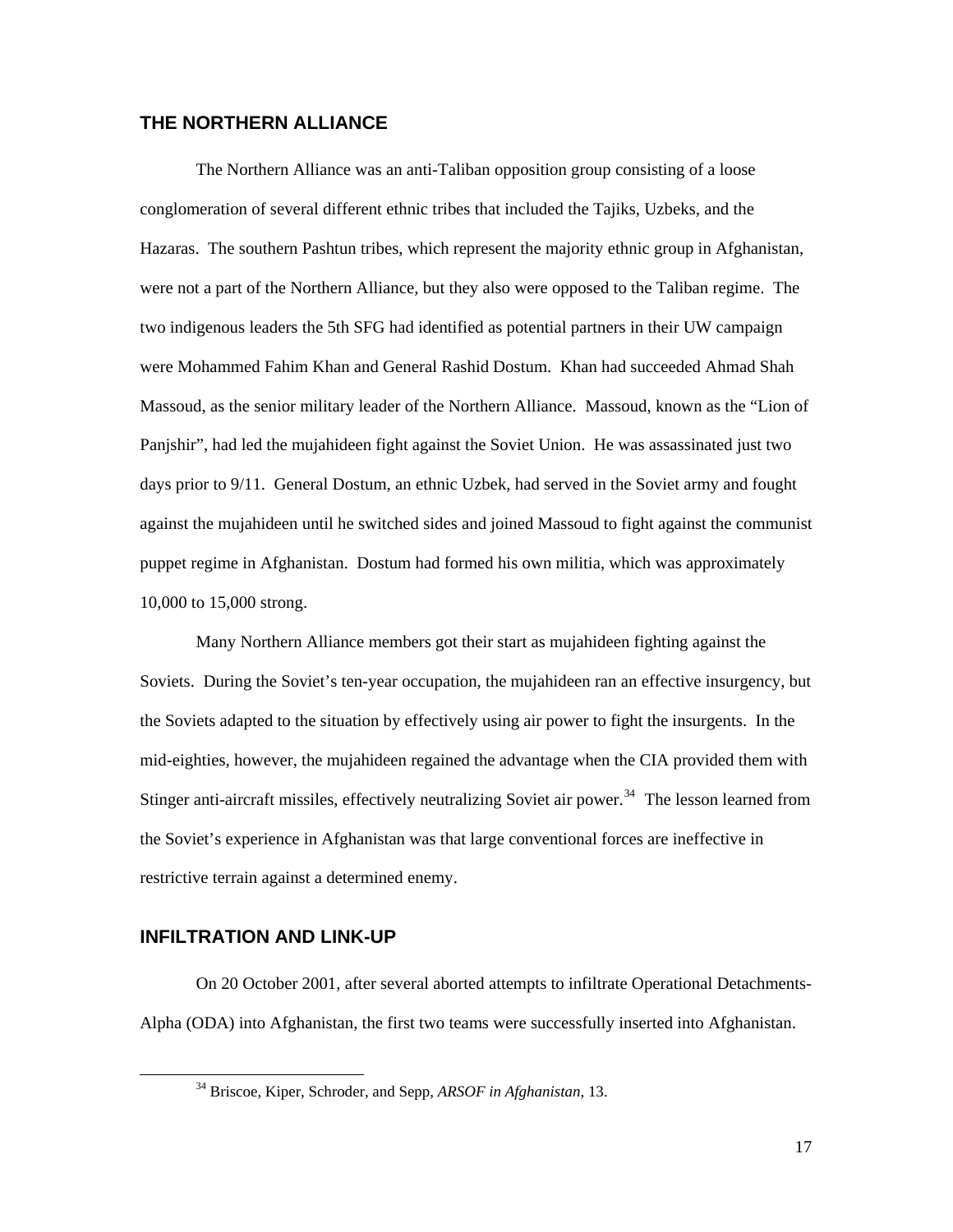The 12-man teams were sent to make contact with Fahim Khan and General Dostum. After successfully linking up with their respective warlords they quickly established rapport. Within 24 hours, at the request of their warlords, both ODAs, with their attached Air Force Special Tactics teams, found themselves directing air strikes on Taliban frontline positions. These air strikes impressed the Northern Alliance and further strengthened rapport with the teams.<sup>[35](#page-22-0)</sup>

Initial assessment of the factions revealed they were ready and willing to begin combat operations. However, the unconventional warfare campaign plan that SOCCENT envisioned did not involve immediate combat operations. The ODAs discovered that the classic approach to conducting unconventional warfare would not work in Afghanistan. Like Lawrence with his Bedouin tribesmen in Arabia, SF in Afghanistan had to adapt their strategy to the people with whom they were working. In keeping with Sun Tzu's maxim of knowing when one can fight and when one cannot, the SF ODAs were not intimidated by this change in plans. They knew the necessary air assets were in place and were able to begin conducting combat operations immediately. Had the air assets not been in place, they would not have been able to achieve overmatching firepower and would not have been able to proceed as they did.

The Northern Alliance commanders took great care to protect their new American friends. For example, General Dostum had his personal bodyguards surround the SF team and initially did not let them get any closer than eight kilometers to the fight.<sup>[36](#page-22-1)</sup> Dostum was well aware of American intolerance for casualties and he was not going to risk America pulling out of Afghanistan because U.S. Special Forces soldiers were killed.<sup>[37](#page-22-2)</sup>

During their first two weeks on the ground the ODAs learned how to effectively support their assigned surrogate forces. They discovered that by splitting the 12-man SF detachment, often into three-man elements, they could cover a broader front and better track the positions of

<sup>&</sup>lt;sup>35</sup> Kaleve I. Sepp, "Meeting the 'G-Chief': ODA 595" *Special Warfare* (September 2002), 12.<br><sup>36</sup> Briscoe, Kiper, Schroder, and Sepp, *ARSOF in Afghanistan*, 126.<br><sup>37</sup> Sepp, 12.

<span id="page-22-2"></span><span id="page-22-1"></span><span id="page-22-0"></span>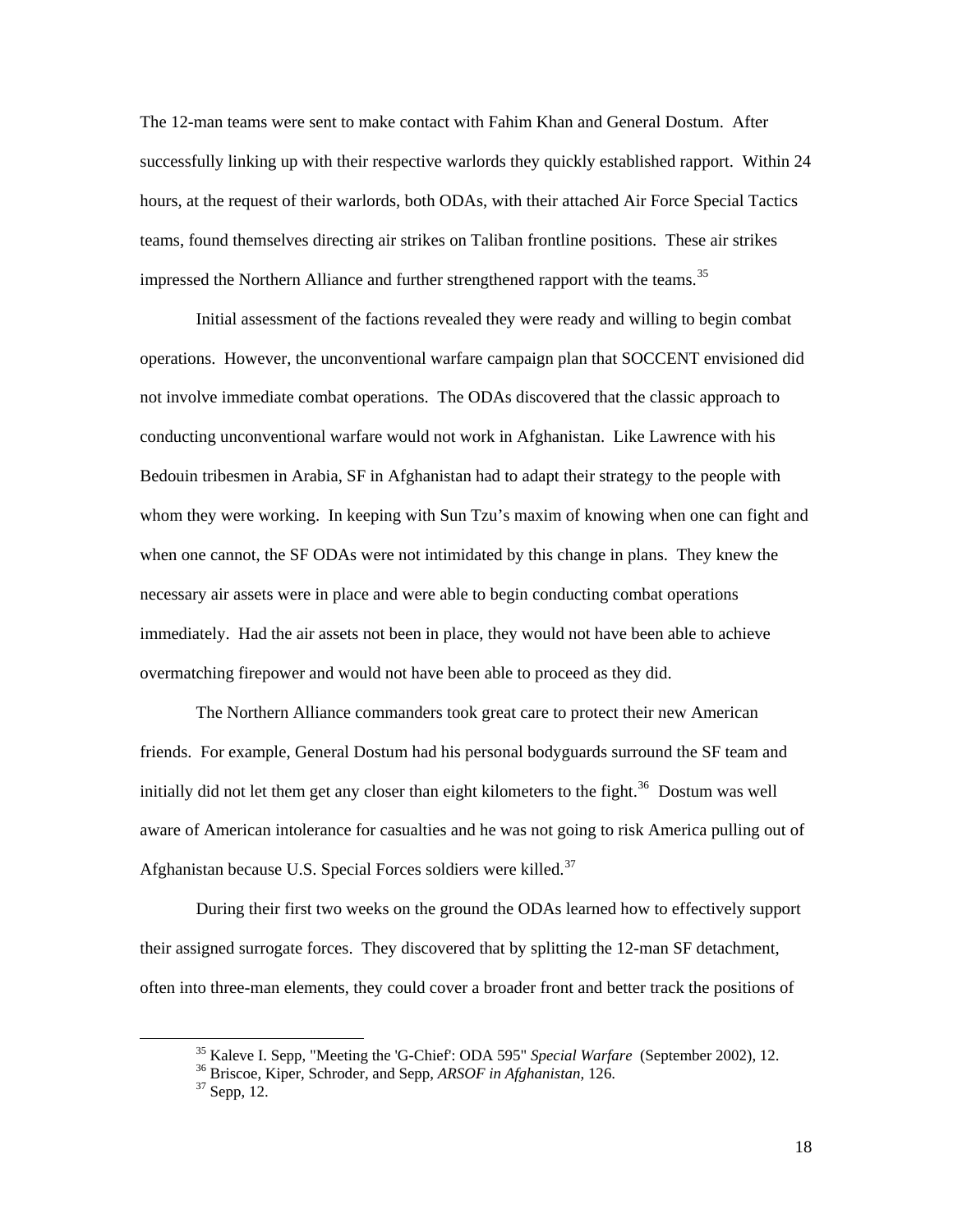<span id="page-23-0"></span>the Northern Alliance Forces. This tactic proved valuable in preventing fratricide. It also facilitated synchronization of operations because the Northern Alliance lacked the means to effectively communicate among units. Because each element of the SF team had communications equipment, they were able to compensate for the Afghans' shortfall. The SF teams were also able to bring in critical supplies such as horse feed, blankets, and cold weather equipment. Eventually, with the assistance of the CIA, the teams received the weapons and ammunition the surrogate forces needed to wage a sustained campaign against the Taliban.

#### **MAZAR-E SHARIF**

Mazar-e Sharif, the second largest city in Afghanistan, was of significant cultural, religious and economic value to the Northern Alliance. The U.S. was also interested in Mazar-e Sharif, because of the airfields located there. If captured, the airfields would provide a critical airhead to bring in additional U.S. troops and supplies.<sup>[38](#page-23-1)</sup> In 1998 the Northern Alliance had been pushed out of Mazar-e Sharif by the Taliban and forced into the mountains. Now the Northern Alliance had American Special Forces and U.S. air power to assist them. In preparation for major offensive operations, Task Force Dagger infiltrated elements of ODC 53, the equivalent of a battalion command post, on 2 November 2001, to provide high-level liaison with General Dostum and the other faction leaders.<sup>[39](#page-23-2)</sup> On 4 November 2001 Task Force Dagger infiltrated another ODA to assist General Mohammed Atta and his faction.

The plan to liberate Mazar-e Sharif consisted of concurrent attacks by different factions through the two river valleys to the south of the city. The factions would link up and combine their forces where the two rivers joined and then together would make a final push to Mazar-e Sharif. On 5 November 2001 they began the offensive. To facilitate command and control and fire support, the ODAs split their teams to provide coverage across the Northern Alliance front.

<span id="page-23-2"></span><span id="page-23-1"></span> <sup>38</sup> CPT Mark, "Campaign Against Terror," interview with *FRONTLINE*, 2002.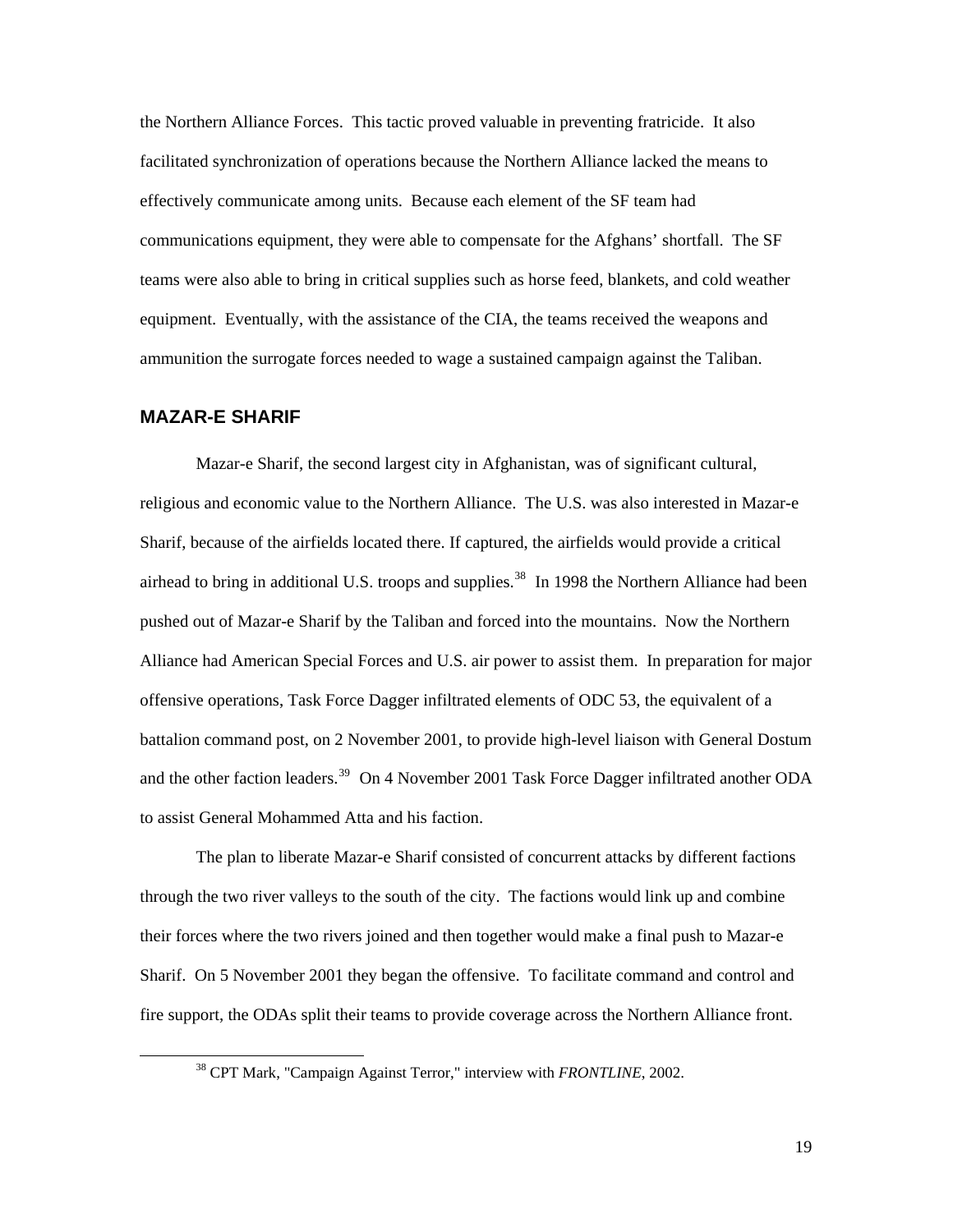As the Northern Alliance advanced, SF and STS continued to call in air strikes against the Taliban defenders in the river valley. The Taliban proved not be very prudent by maintaining the integrity of their formations. This made them easier targets for coalition air strikes. Had they dispersed and reverted to guerilla warfare tactics they may have sustained less damage and prolonged the war.

While the SF teams were directing precision air strikes to reduce Taliban defensive positions, the Northern Alliance commanders were negotiating with Taliban commanders. This is a common practice in Afghanistan, where it is customary to switch sides and change allegiances. While some Taliban commanders took up the offer, others were determined to resist at all costs. Many of these die-hard fighters were foreigners and had ties to al-Qaeda. These non-Afghan forces tended to be better trained and equipped, and they fought the hardest against the Northern Alliance.

After several days of fighting, the Northern Alliance had pushed the Taliban out of the river valleys. The Taliban were now consolidating and reorganizing in defensive positions in the Tangi Gap, the only defensible terrain between the Northern Alliance and Mazar-e Sharif. As SF continued to direct air strikes against the Taliban, the Northern Alliance forces massed and then launched an overwhelming assault on the gap, completely routing the enemy. The offensive maneuver consisted of Northern Alliance forces charging in on horseback while others moved in on foot or by truck, all the while being supported by precision-guided bombs dropped from coalition aircraft under the control of Special Forces. As the Taliban retreated, coalition air power continued to interdict the fleeing forces. The way to Mazar-e Sharif was now open and the SF and the Northern Alliance flowed into the city where they were met by celebrating crowds.

The liberation of Mazar-e Sharif on 10 November 2001, represented the first major victory for the Northern Alliance and their SF advisors and was significant in a number of ways.

<sup>&</sup>lt;sup>39</sup> 3rd Battalion, 5th Special Forces Group, "The Liberation of Mazar-e Sharif: 5th SF Group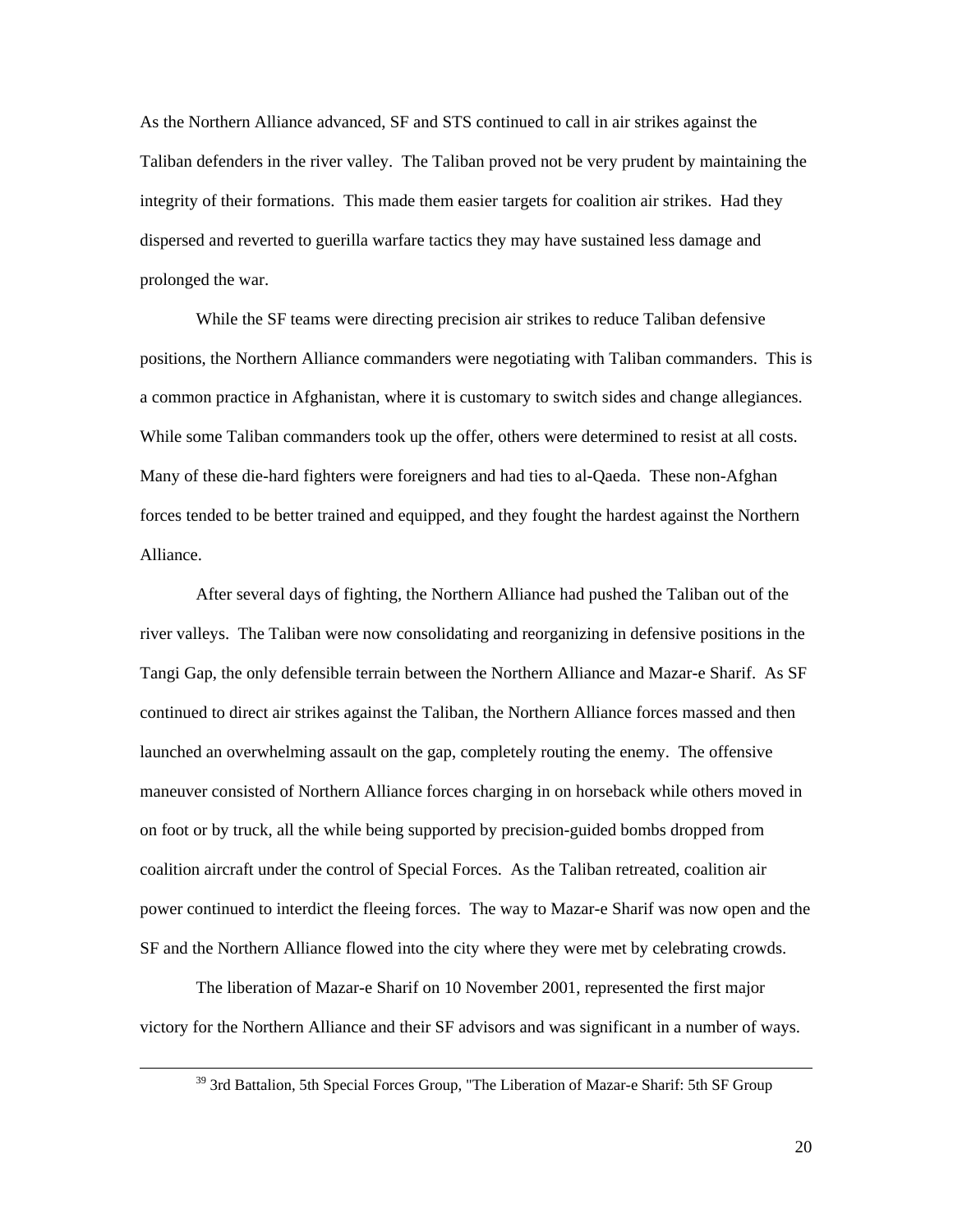<span id="page-25-0"></span>First, it significantly boosted the confidence of the Northern Alliance forces. Second, it started the collapse of the Taliban, not only in the north, but also throughout the country.<sup>[40](#page-25-1)</sup> Third, it indicated the speed with which the UW campaign could be fought as evidenced by the fact that it was only three weeks from the time the first ODAs infiltrated until Mazar-e Sharif was liberated. Finally, it demonstrated that Special Forces could bring together multiple factions under one formation and coordinate a major offensive with surrogate Afghan forces.<sup>[41](#page-25-2)</sup>

#### **ANALYSIS**

The first criterion that will be used to analyze this vignette is training, focusing on several aspects of cultural awareness and regional expertise, which is essential to conducting surrogate warfare. One of the most important aspects of cultural awareness and regional expertise is language skills. All Special Forces soldiers maintain proficiency in a foreign language. To facilitate language proficiency SF Groups have language labs, which provide SF soldiers the necessary materials and instruction they need to maintain proficiency. Additionally, all SF soldiers are required to take the Defense Language Proficiency Test annually. However, because of the high operational tempo, most SF soldiers do not get very much time to dedicate to their language training, although once they deploy they get plenty of on the job training.

In an interview with *FRONTLINE*, COL Mulholland, the 5<sup>th</sup> Group Commander, stated he was concerned about his Group's "lack of precise cultural and tribal knowledge of Afghanistan."<sup>[42](#page-25-3)</sup> 5th SFG's language and cultural focus is on Arabic and the Middle East. The predominant languages in Afghanistan are Pashtun and Dari. Moreover, Afghanistan was a new area for the 5th SFG and consequently they did not have a lot of institutional knowledge of the

<span id="page-25-3"></span><span id="page-25-2"></span><span id="page-25-1"></span>Conducts UW in Afghanistan," *Special Warfare* (June 2002), 36. 40 Ibid., 34.

<sup>41</sup> Ibid., 36.

<sup>42</sup> Mulholland, "Campaign Against Terror," interview with *FRONTLINE*, 2002.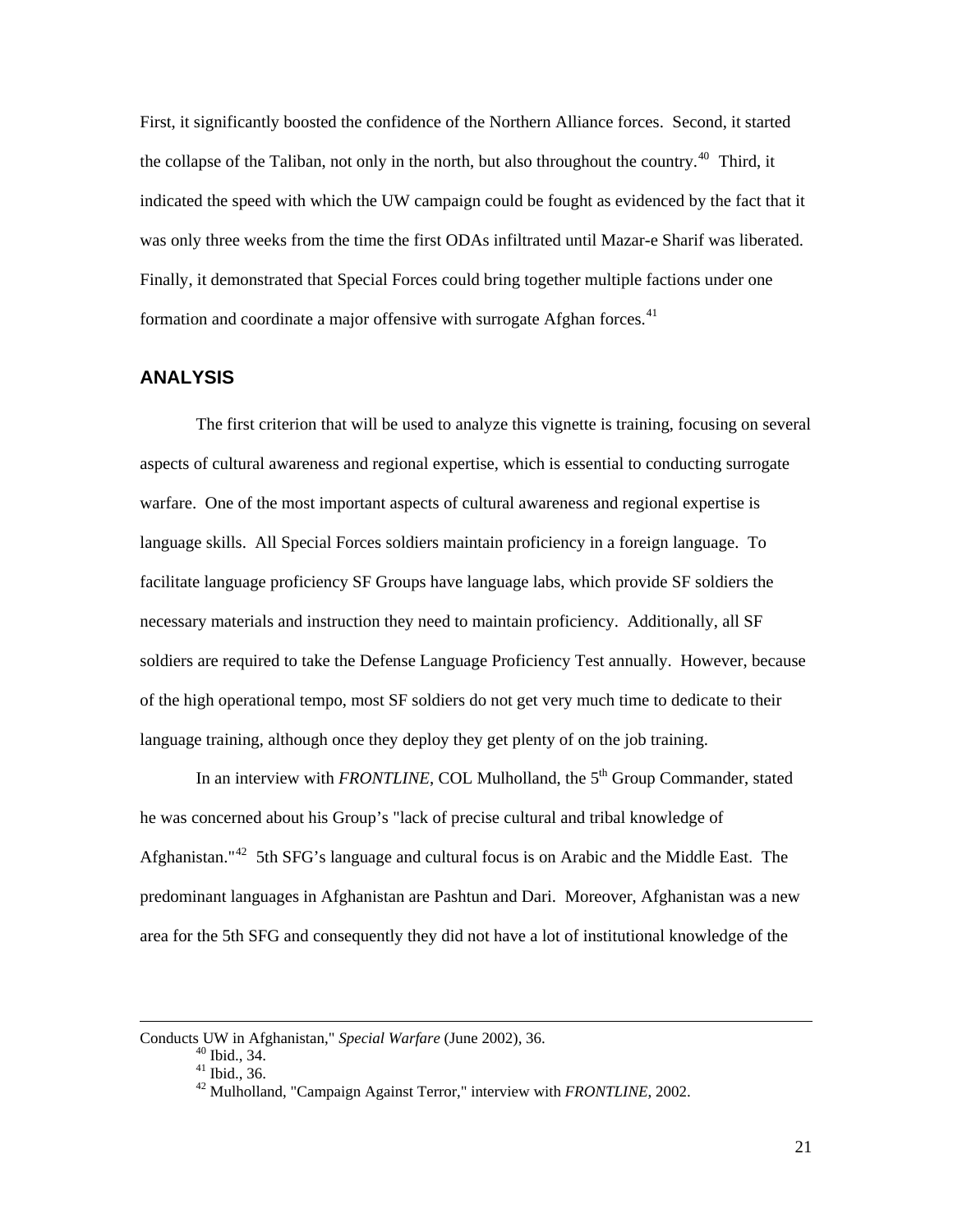country.<sup>[43](#page-26-0)</sup> Special Forces Operational Detachments were forced to improvise. For example, the Detachment Commander for the team assigned to General Dostum, knew enough Russian that he could communicate on a very rudimentary basis until an Afghan translator was found who could speak better English than the commander's Russian.<sup>[44](#page-26-1)</sup> The biggest limiting factor for language and cultural training is time. Because of the quick deployment to Afghanistan there was not sufficient time to gain proficiency in the languages of the region. Despite having limited language and cultural experience with Afghanistan, Special Forces teams were still very successful. The reason for this was they were able to adapt cultural skills and experience developed during other training missions to the Middle East to the situation in Afghanistan.

Task Force Dagger was also sensitive to the implications of cultural awareness. For example, the task force recognized that rivalries existed between the various factions and as more anti-Taliban groups were identified, the task force took care to ensure equitable distribution of ODAs among the various factions, thus preventing any perception of favoritism.<sup>[45](#page-26-2)</sup> This is significant because it demonstrates an operational-level of cultural awareness on the part of Task Force Dagger. By knowing the enemy and knowing themselves as Sun Tzu once said, the task force was able to keep their ranks united in purpose.

The second criterion concerns the organization of a Special Forces Group and their ability to be an operational-level headquarters that plans, supports, and supervises the execution of a UW campaign. The problem was that 5th SFG was directed to establish a JSOTF, an operational-level joint headquarters, not a tactical-level Army SF Command or ARSOTF. They lacked the personnel, communications equipment, and training to run a joint headquarters. In addition to serving as a joint headquarters, the JSOTF was also responsible for the isolation,

<span id="page-26-0"></span> $43$  Ibid.

<span id="page-26-1"></span><sup>44</sup> Briscoe, Kiper, Schroder, and Sepp, *ARSOF in Afghanistan*,126. 45 Ibid., 98.

<span id="page-26-2"></span>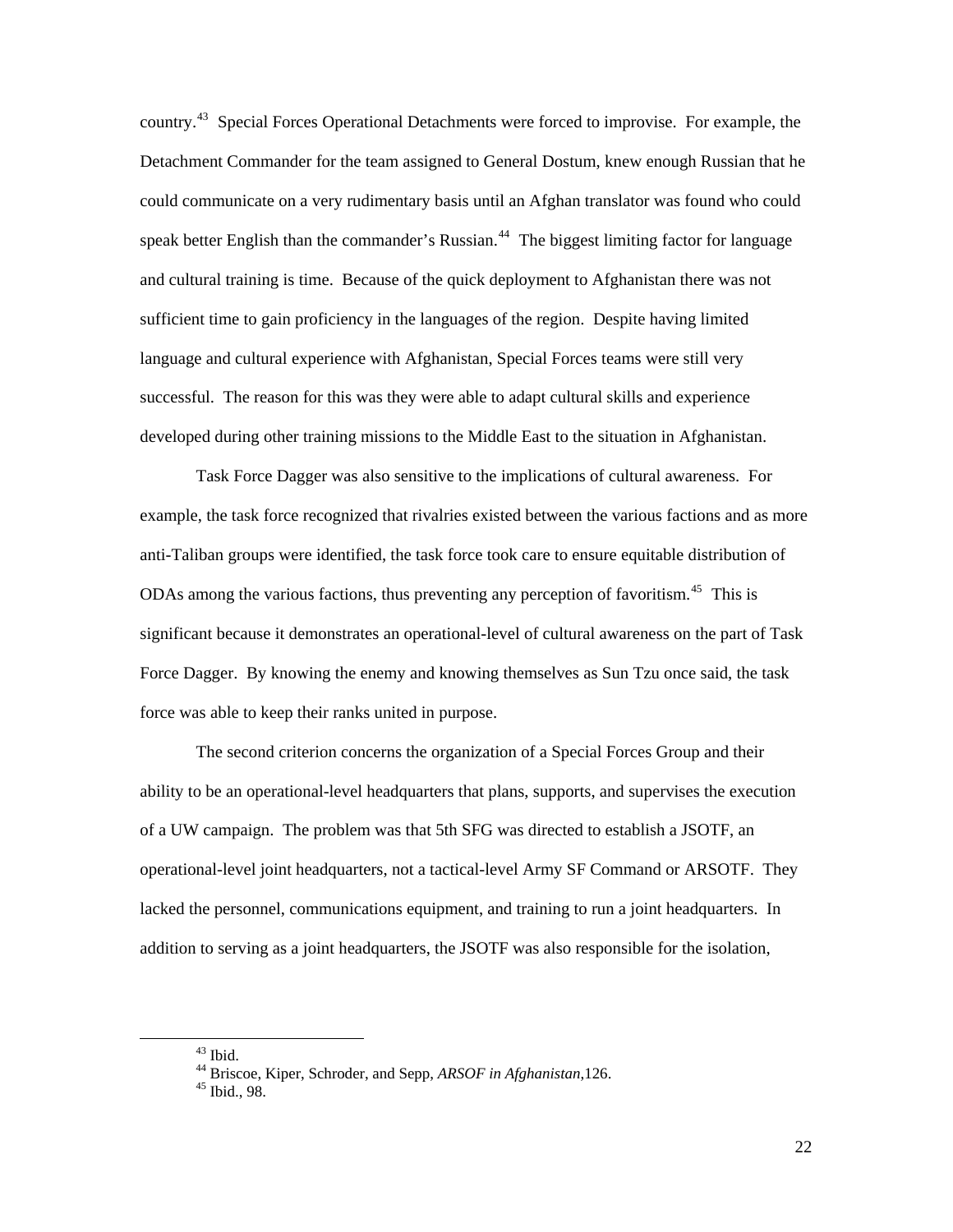infiltration, resupply, command, control and communications for their Special Forces Operational Detachments, a mission that would normally have gone to a separate ARSOTF or SFOB.<sup>[46](#page-27-0)</sup>

The lack of training and personnel would manifest itself in a number of ways during the early days of the JSOTF. For example, within a JSOTF there are many important tasks that must be performed in order to effectively support a UW campaign and the operational detachments. Fire support and air operations are among these. Just as T.E. Lawrence was able to effectively combine British motorized forces with Arab horsemen, the SF ODAs brought U.S. air power to bear on the Taliban. The SF ODAs depended upon air power to destroy Taliban forces and to establish credibility with the Northern Alliance. Also, like Detachment 101 in Burma, SF depended upon air operations to infiltrate and exfiltrate the operational area, as well as to logistically support themselves and the Northern Alliance. Therefore, at the operational level there was a need to be able to effectively plan fire support and air operations. Recognizing the importance of these two missions and the lack of expertise to perform them, COL Mulholland drew upon various units assigned to the JSOTF to form an ad hoc Joint Fires Element and eventually was able to get the Joint Special Operations Aviation Component (JSOAC) to co-locate with the JSOTF to plan all fixed and rotary wing operations.<sup>[47](#page-27-1)</sup>

Although the 5th Special Forces Group experienced initial growing pains, they proved to be an adaptive learning organization. According to Peter M. Senge, author of *The Fifth Discipline*, "the organizations that will truly excel…will be organizations that tap people's commitment and capacity to learn at all levels in an organization."<sup>[48](#page-27-2)</sup> Because of the maturity, professionalism and commitment of the soldiers in a Special Forces Group, they were able to adapt to a complex situation and achieve outstanding success.

 <sup>46</sup> Ibid., 57.

<span id="page-27-2"></span><span id="page-27-1"></span><span id="page-27-0"></span><sup>47</sup> Ibid., 79.

<sup>48</sup> Peter M. Senge, *The Fifth Discipline* (New York: Doubleday, 1990), 4.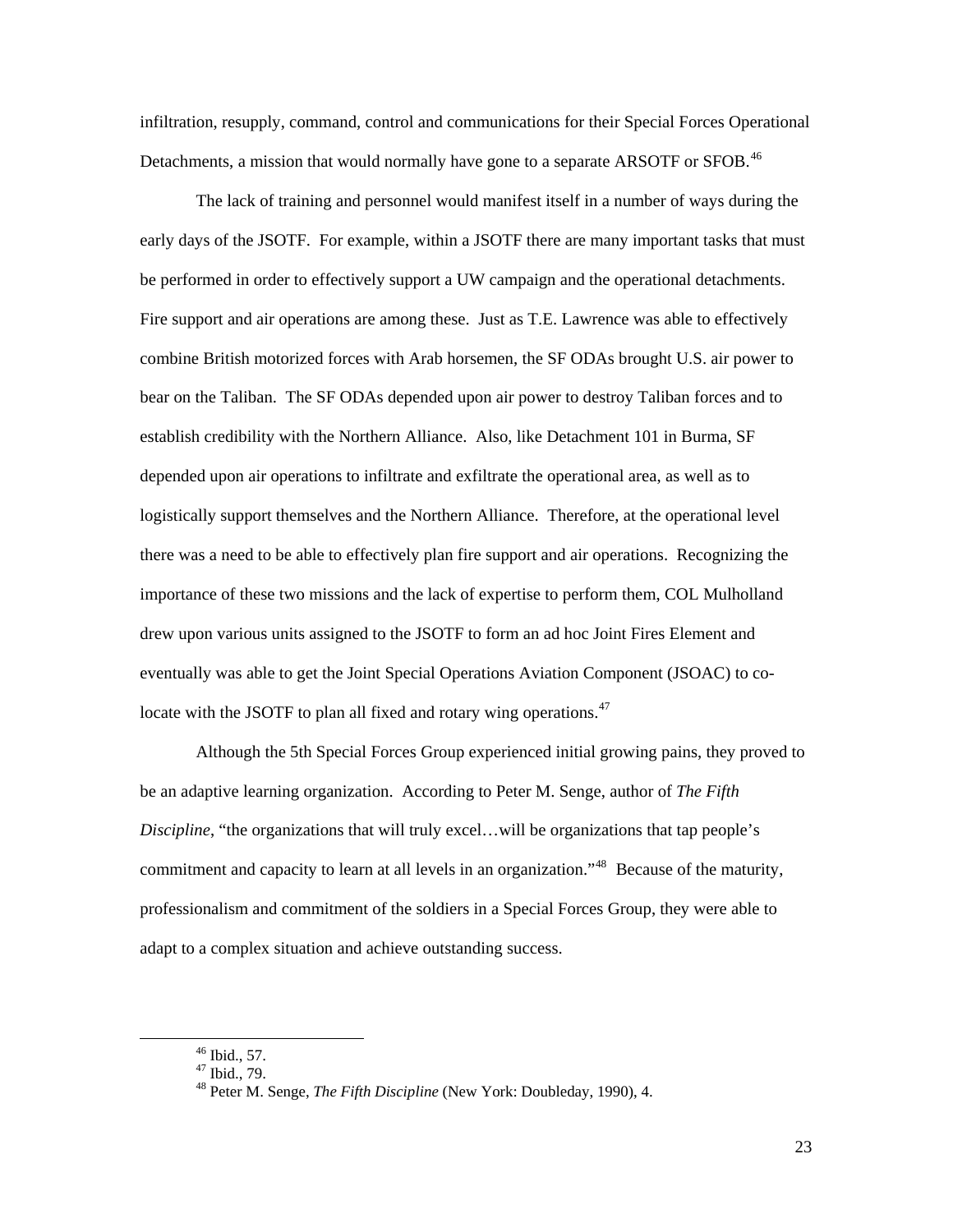## **CHAPTER FOUR: Task Force Viking - northern Iraq**

<span id="page-28-0"></span>OPERATION IRAQI FREEDOM saw many brave and bold actions enroute to toppling Saddam Hussein's regime, but perhaps none was more daring than that of Task Force Viking in northern Iraq. Here in the northern fifth of the country, a Combined Joint Special Operations Task Force (CJSOTF) and 70,000 Kurdish Peshmerga took on 13 Iraqi divisions. Task Force Viking's mission was to conduct unconventional warfare and their key task was to disrupt Iraqi forces positioned along the Green Line, preventing them from going south where they could interfere with the conventional coalition assault on Baghdad. The motto of the task force, "Concede Nothing," captures the spirit in which they took on their mission. Not satisfied with just disrupting the Iraqi forces they faced, the task force took the fight to the enemy. When the dust settled, Task Force Viking had captured two of the largest cities in Iraq, secured key Iraqi oilfields and caused conventional Iraqi forces to either surrender or abandon their posts and melt away into the local population.

#### **A FRIENDSHIP IS FORMED**

The idea of conducting UW with the Kurds was not a new one. During the Persian Gulf War, Brigadier General Richard Potter, commander of Special Operations Command Europe (SOCEUR), deployed "pilot teams" to Turkey to assess the feasibility of organizing Kurds into resistance groups.<sup>[49](#page-28-1)</sup> General Carl Stiner, the SOCOM commander at the time, proposed a UW plan to Generals Schwarzkopf and Powell that entailed attacking Sadam's rear with Kurdish and Shiite rebels organized by Special Forces.<sup>[50](#page-28-2)</sup> According to Stiner, a UW campaign in Saddam's rear area would cause him to divert forces, thus preventing him from invading Saudi Arabia and possibly causing him to pull out of Kuwait.<sup>[51](#page-28-3)</sup> Unfortunately, Special Operations Forces in the

<span id="page-28-3"></span><span id="page-28-2"></span><span id="page-28-1"></span> <sup>49</sup> Douglas C. Waller, *The Commandos: The Inside Story of America's Secret Soldiers* (New York: Simon and Schuster, 1994), 233.

 $\frac{50}{51}$  Ibid., 232.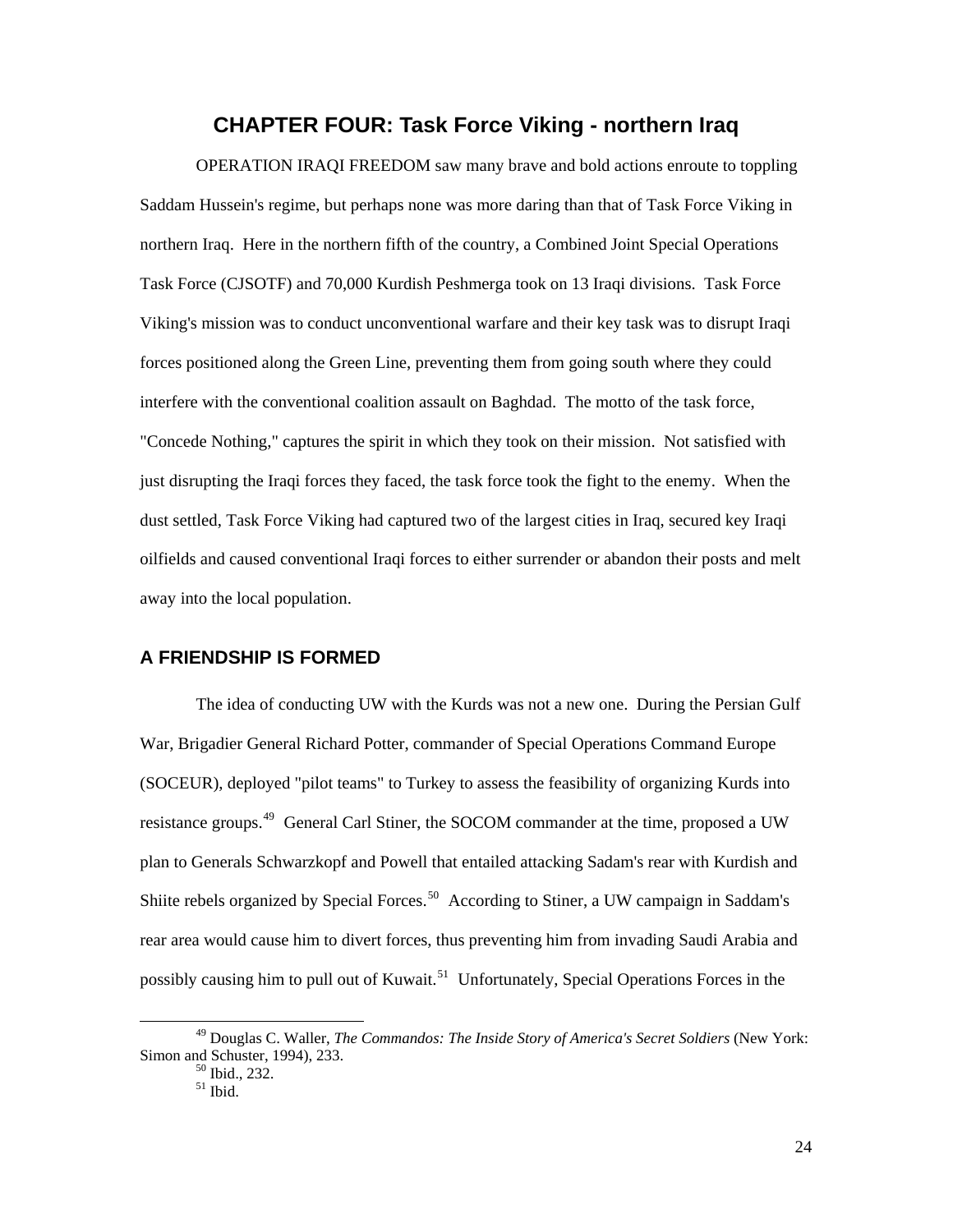early 1990s were not viewed with the same enthusiasm they are today. As a result, Stiner's ideas were met with resistance. Meanwhile, BG Potter laid the groundwork with the Turks and CENTCOM for possibly organizing the Kurds and positioned half of the 10th SFG in Turkey under the pretense of conducting combat search and rescue operations.<sup>[52](#page-29-0)</sup> The Turks were very concerned about the prospect of the U.S. conducting UW in their backyard. Specifically, they were against arming and training the Kurds, which they feared would lead to the unification and establishment of an independent Kurdish state. This same issue would resurface in OIF when Turkish Prime Minister Erdogan said that Kurdish control of Kirkuk and Mosul would be grounds for a Turkish invasion of northern Iraq.<sup>[53](#page-29-1)</sup>

The positive relationship between the Kurds and the 10th Special Forces Group was cemented a decade before OIF, when in early April 1991 the 1st Battalion, 10th SFG deployed to southeast Turkey and northern Iraq to provide humanitarian assistance to over a half a million Kurds. The humanitarian crisis was brought on when Saddam Hussein attacked the Kurds for rising up against his regime following operation DESERT STORM. The Kurds, who were no match for the Iraqi Army, fled to the mountains along the southeast border of Turkey where they suffered from freezing temperatures and starvation. Over the next few weeks both the 2nd and 3rd Battalions of the 10th SFG also deployed to provide relief to the Kurds. This operation would mark the first time the Group would deploy as a whole. General Galvin, the commander of European Command (EUCOM), would remark, "The 10th Special Forces Group saved a half million Kurds from extinction."<sup>[54](#page-29-2)</sup> The compassion 10th SFG showed the Kurds would not be forgotten, and in March 2003 the Kurds provided a warm reception when the 10th SFG returned.

 <sup>52</sup> Ibid., 235.

<span id="page-29-1"></span><span id="page-29-0"></span><sup>53</sup> Ken Dilanian, Kevin G. Hall and Mark Mc Donald, "As Turkey casts wary eye on Kurdish held territory, U.S. forces move into position for a fight with Iraqis," *Philadelphia Inquirer*, online at [www.contracostatimes.com](http://www.contracostatimes.com/). Accessed on 19 July 2004. [54](http://www.contracostatimes.com/) History of the 10th Special Forces Group (Airborne), online at [www.soc.mil.](http://www.soc.mil/) Accessed on 26

<span id="page-29-2"></span>October 2004.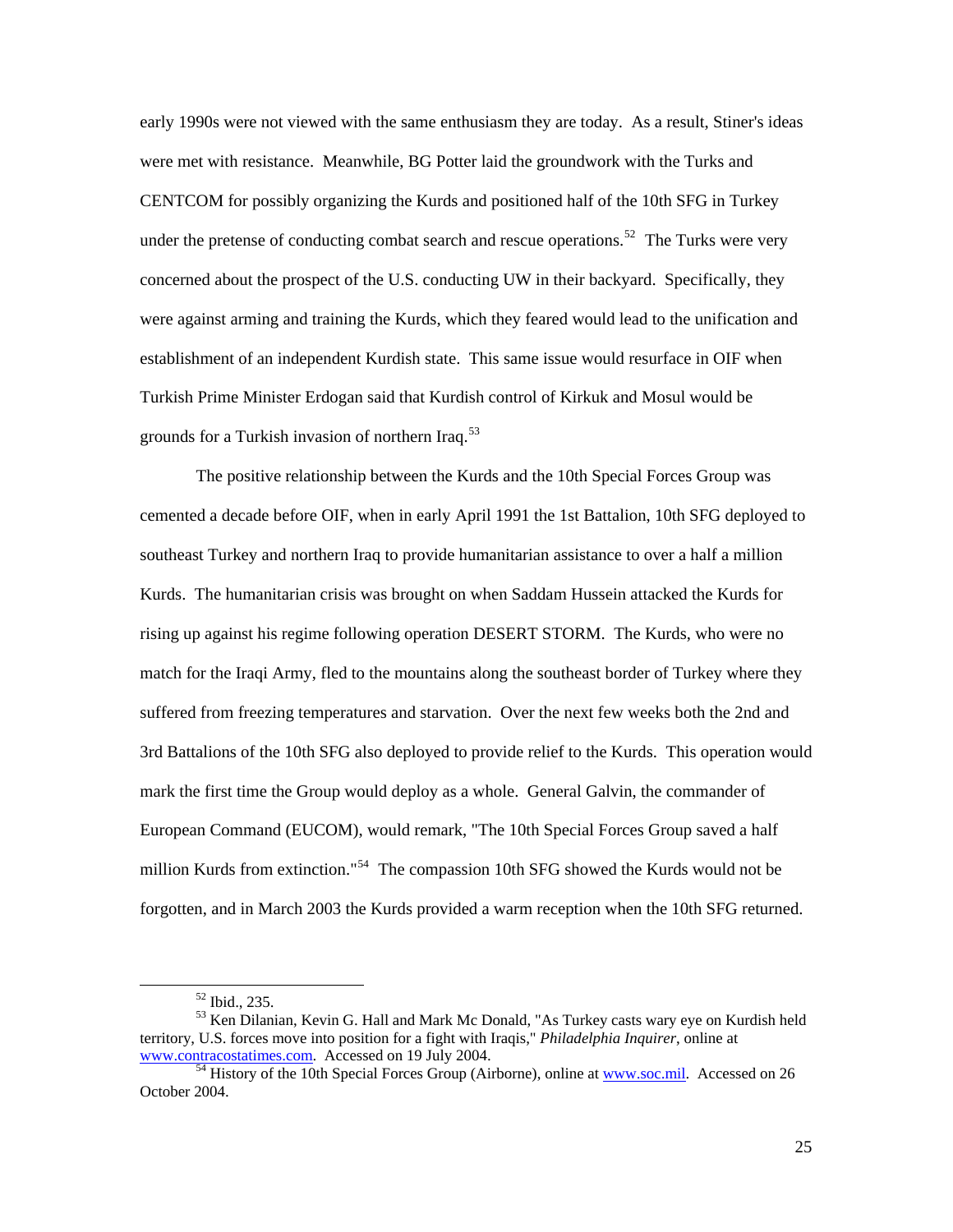### <span id="page-30-0"></span>**THE KURDS**

The situation in northern Iraq had improved considerably since the Gulf War. Under the protection of Operation Northern Watch (ONW), the successor to Operation Provide Comfort II, the Kurds prospered. In 1998 the two main political parties, the KDP led by Massoud Barzani and the PUK led by Jalal Talabani, put aside their differences and agreed to share power. The KDP and PUK both possessed militias called the Peshmerga, which literally translated means "those who face death." Although the Peshmerga primarily had small arms, what they lacked in firepower they made up for in fierceness. By the time Task Force Viking arrived in March 2003, there would be approximately 70,000 Peshmerga available to form a surrogate army to execute the UW campaign in the north.<sup>[55](#page-30-1)</sup>

### **TASK FORCE VIKING**

Task Force Viking was first formed on 26 July 2002 at Fort Carson, Colorado, home of the 10th Special Force Group (Airborne). The 10th SFG, commanded by Colonel Charles Cleveland, formed the nucleus of this Combined/Joint Special Operations Task Force  $(CISOTF)$ .<sup>[56](#page-30-2)</sup> The task force was composed of many units. At its core was the Group Headquarters, the 2nd and 3rd Battalions of the 10th Group, and the 3rd Battalion of the 3rd Special Forces Group. The task force also consisted of the following joint and coalition special operations units: the 404<sup>th</sup> Civil Affairs Battalion, D Company/96<sup>th</sup> Civil Affairs Battalion, Task Force 7 Special Boat Squadron from the United Kingdom, and the  $352<sup>nd</sup>$  Special Operations Group (USAF) in direct support of the task force. The following conventional army and joint forces also contributed to Task Force Viking: the 2nd Battalion/14th Infantry from the  $10<sup>th</sup>$ 

<span id="page-30-2"></span><span id="page-30-1"></span><sup>&</sup>lt;sup>55</sup> Babak Dehghanpisheh, "Now We Have America," *Newsweek* (7 April 2003), 35<br><sup>56</sup> 10th Special Forces Group, *CJSOTF-N After Action Report* (Fort Carson, Colorado, June 2003)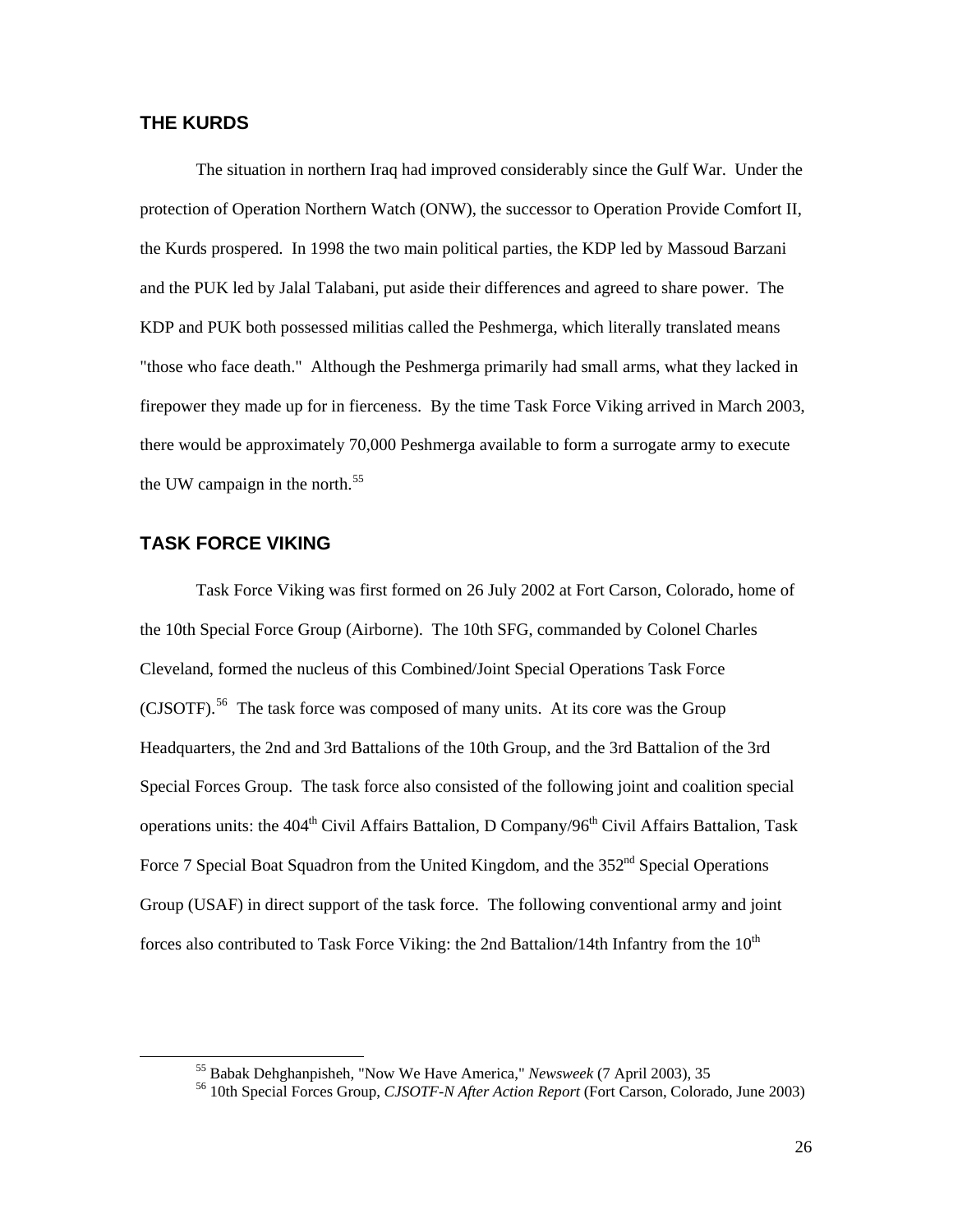<span id="page-31-0"></span>Mountain Division, the 173<sup>rd</sup> Airborne Brigade, and elements of the  $26<sup>th</sup>$  Marine Expeditionary Unit (MEU). At its peak Task Force Viking consisted of approximately 5,200 personnel.<sup>[57](#page-31-1)</sup>

#### **PREPARATION FOR WAR**

Task Force Viking planned to establish a base of operations in Turkey while the 4th Infantry Division was planning to offload from the Mediterranean, transit overland through Turkey and enter Iraq from the north. But, basing rights in Turkey did not seem promising. Nevertheless, General Franks kept negotiations open with Turkey pending a vote in its Parliament.<sup>[58](#page-31-2)</sup> When it became official there would be no Turkish support, plans had to be changed. Because the 4th ID would not be entering Iraq from the north with its 60,000 troops, CENTCOM needed to do something to keep the 13 Iraqi divisions in place and prevent them from reinforcing Baghdad. Task Force Viking was ordered to open up a second front in northern Iraq.[59](#page-31-3)

The Joint Special Operations Area (JSOA) that Task Force Viking established in northern Iraq encompassed over 173,000 square kilometers and was bordered by Turkey to the north, Iran to the East, and to the south by a 350-kilometer de facto boundary called the Green Line, which separated Iraq proper from the Kurdish autonomous zone. The JSOA was further divided into two Special Operations Areas (SOA), which represented the approximate territorial boundaries for the KDP and PUK. Opposing the task force along the Green Line were three Iraqi corps, consisting of 13 Iraqi divisions. Two of these divisions were Republican Guard Divisions, two were mechanized, one was armor and eight were infantry divisions.<sup>[60](#page-31-4)</sup> Also located in the north

<span id="page-31-1"></span> <sup>57</sup> Charles Cleveland, *Global Scouts* (Briefing presented at the NDIA Symposium, 5 February 2004). 58 Williamson Murray and Major General Robert H. Scales, Jr.*, The Iraq War: A Military History*

<span id="page-31-4"></span><span id="page-31-3"></span><span id="page-31-2"></span><sup>(</sup>Cambridge: Harvard University Press, 2003), 186.

 $59$  Ibid.

<sup>60</sup> Linda Robinson, *Masters of Chaos* (New York: Public Affairs, 2004), 299.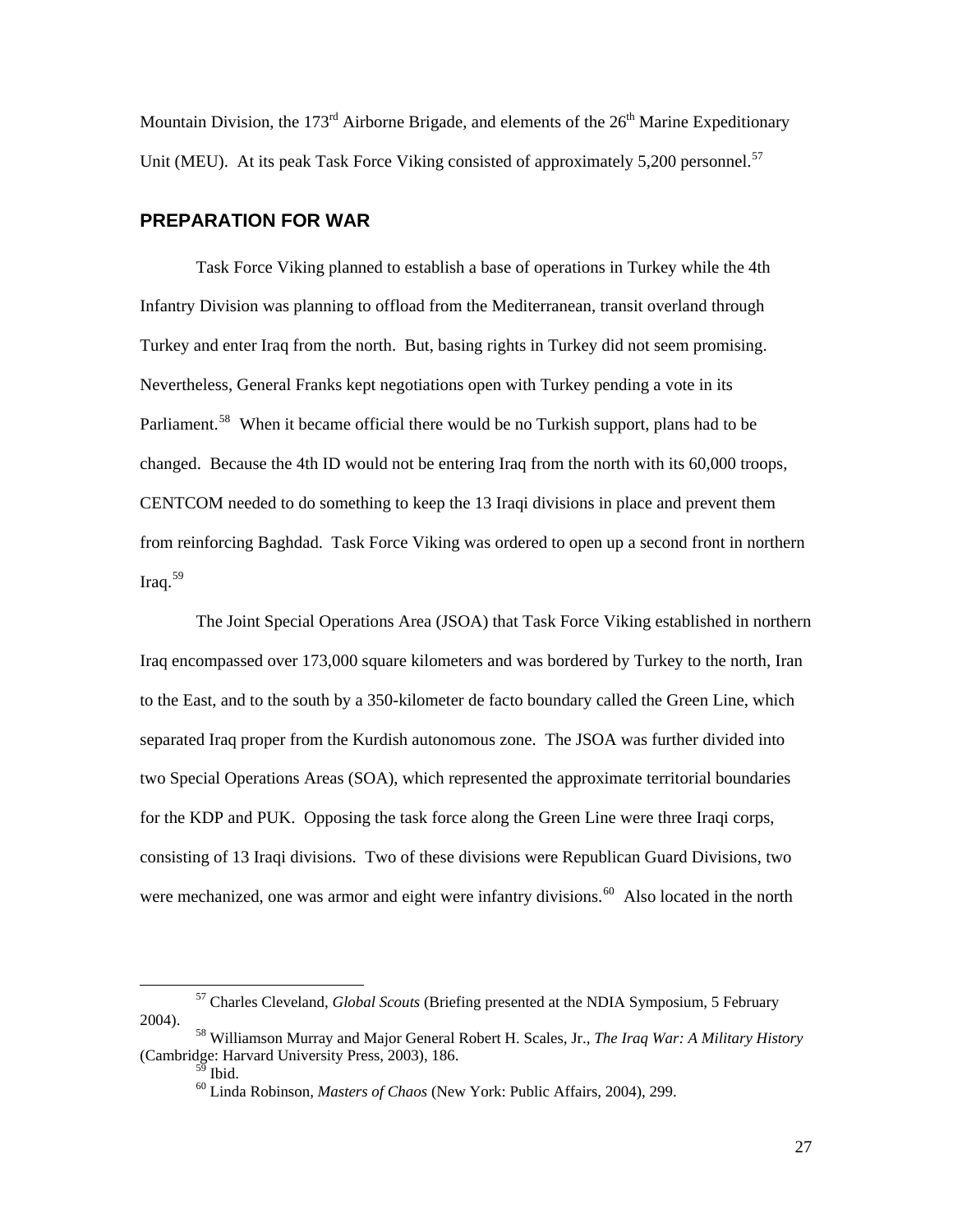<span id="page-32-0"></span>along the Iranian border was a 700-man terrorist organization called Ansar al-Islam, which was believed to have ties to al-Qaeda.

The campaign plan Task Force Viking developed involved assigning a Special Forces battalion to each of the major Kurdish factions, with a third Special Forces battalion available to conduct other special operations. The PUK and the KDP would serve as a surrogate army in place of the conventional U.S. forces originally planned for in the north. The campaign plan consisted of three lines of operations. The first line of operations was air interdiction in which targeting priorities were directed against the two Republican Guard divisions and one armored division, collectively comprising the Iraqi operational center of gravity. The second line of operation was ground operations in which key cities were defended, close air support (CAS) and terminal guidance operations (TGO) conducted, and dislocated civilians were managed. The third line of operation was information operations, which sought to support the deception plan, facilitate capitulation and cease fires, prevent movement of Iraqi forces south, and limit oil infrastructure damage. The end state was Iraqi operational mobility was disrupted and operational success was exploited.

#### **INFILTRATING NORTHERN IRAQ**

Turkey continued to confound the situation by refusing to allow the U.S. overflight rights. The initial infiltration into northern Iraq, dubbed "Ugly Baby," took a circuitous route from Constanta, Romania, over the Mediterranean Sea, down to Jordan, then across the western desert of Iraq just below the Syrian border into Bashur airfield. U.S. Air Force Special Tactics teams had already established airheads at Bashur airfield and As-Sulaymaniyah in northern Iraq. On 22 March, the Special Operations Combat Talon MC-130's flew under Iraqi air defenses. Still, they came under heavy fire and several aircraft were damaged. One aircraft carrying an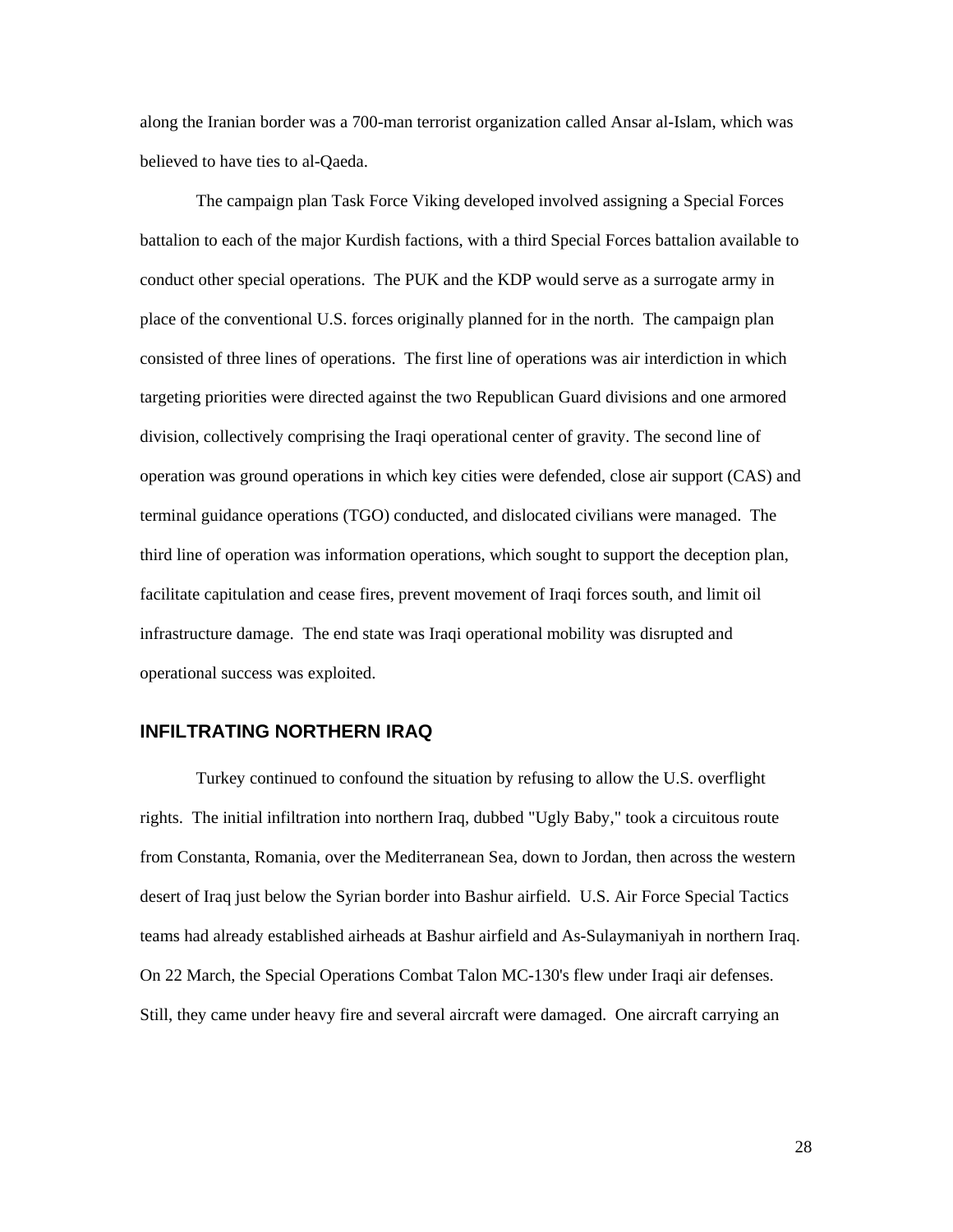<span id="page-33-0"></span>entire SF company was severely damaged and was forced to conduct an emergency landing in Turkey.<sup>[61](#page-33-1)</sup> Turkey granted overflight rights the next day.

Task Force Viking continued to infiltrate their forces via their MC-130s. Because of the distance from Romania, restrictions imposed by the Turks, and the remaining air defense threat, only one infiltration per night was feasible. This required task force planners to modify the plan, balancing the infiltration of ODAs with supplies. Because of the limited lift capacity of the MC-130 and the lack of C-17 support, the build up of combat power occurred slower than desired. Despite these challenges, the task force's MC-130s performed admirably, successfully infiltrating all of Task Force Viking in a matter of weeks.

#### **OPERATION VIKING HAMMER**

The first order of business for Task Force Viking was to defeat Ansar al-Islam, camped in northeastern Iraq near the Iranian border. The Kurds had been battling Ansar al-Islam for several years prior to the arrival of the U.S. in March 2003. Ansar al-Islam's terror campaign against the Kurds escalated in December 2002 when two PUK outposts were overrun, the bodies of the soldiers mutilated, and videotapes of the heinous act distributed in Sulaymaniyah.<sup>[62](#page-33-2)</sup> It was believed that Ansar's terror camps were providing sanctuary to members of al-Qaeda, and the Kurds were adamant that Ansar be destroyed. Using the PUK Peshmerga as a surrogate force the 3rd Battalion, 10th Special Forces Group under the command of LTC Kenneth Tovo planned Operation VIKING HAMMER to destroy Ansar al-Islam.

<span id="page-33-2"></span>Operation VIKING HAMMER commenced on 28 March and ended on 30 March 2003. The operation was an impressive display of U.S. firepower, which included strikes by Tomahawk missiles, B-52s, F-14s and F-18s. Perhaps the most impressive display came from the AC-130 gunships that were in direct support of the task force. Despite receiving anti-aircraft fire, they

<span id="page-33-1"></span> <sup>61 10</sup>th Special Forces Group, *CJSOTF-N After Action Report.*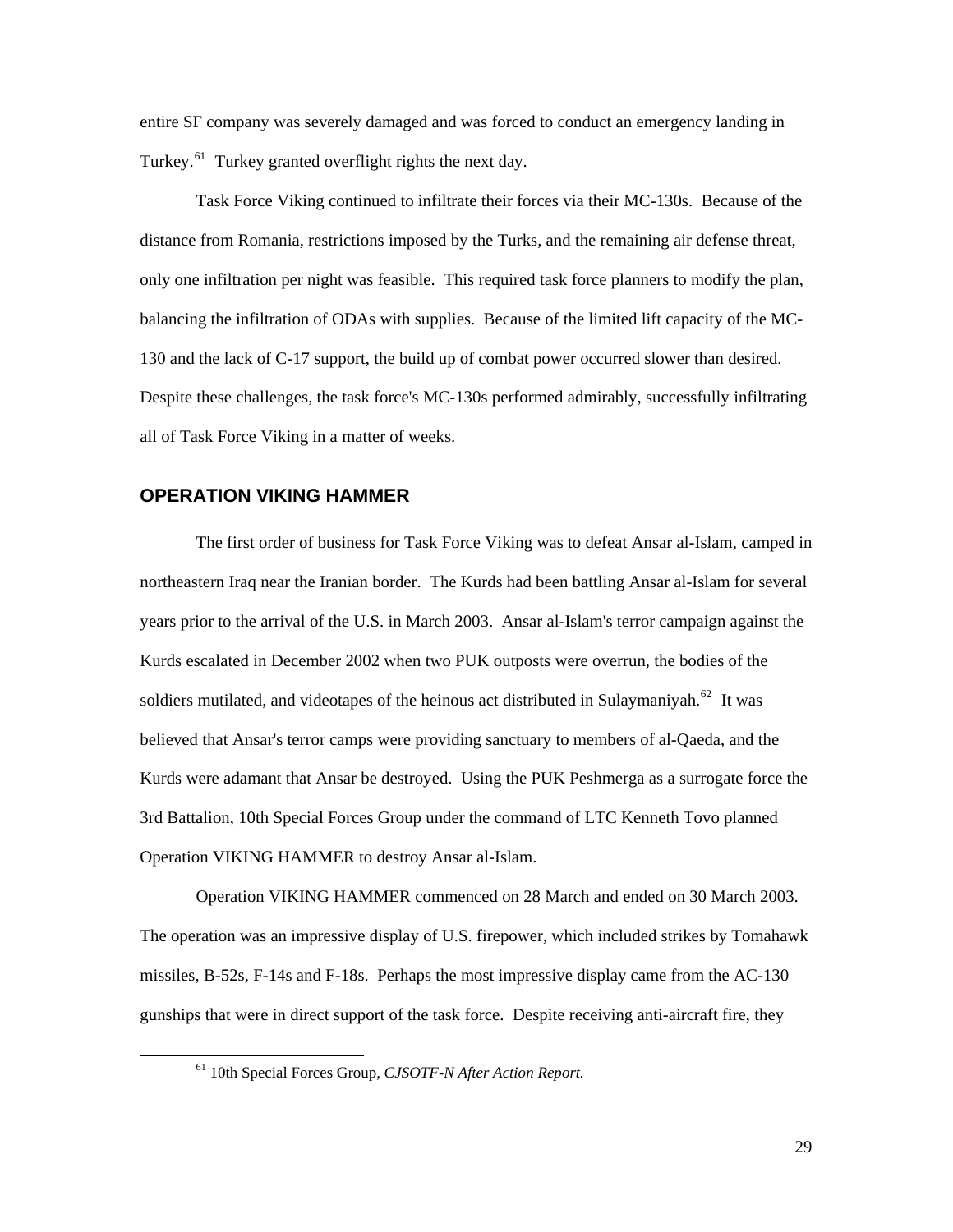<span id="page-34-0"></span>loitered on target all night until they expended all their ammunition. The assault force consisted of approximately 7,000 Peshmerga and was conducted along several prongs with two SF soldiers per approximately 360 Peshmerga.<sup>[63](#page-34-1)</sup> Like Task Force Dagger with the Northern Alliance, Task Force Viking also successfully combined U.S. air power with surrogate forces to accomplish both U.S. and surrogate objectives.

Operation Viking Hammer was a huge success and accomplished several important tasks. It demonstrated U.S. commitment to the Kurds, just as T.E. Lawrence and the British Expeditionary Force had done with the Arabs in 1918 and Task Force Dagger had done with the Northern Alliance in 2001. The Peshmerga also proved themselves to their SF advisors by continually advancing under heavy fire.<sup>[64](#page-34-2)</sup> Routing Ansar al-Islam eliminated a significant rear area threat, which allowed Kurdish and U.S. forces to focus combat power against regular Iraqi forces positioned along the Green Line.<sup>[65](#page-34-3)</sup> In the operation, Task Force Viking and their Kurdish surrogates seized over 300 square kilometers of terrain and killed over 300 Ansar al-Islam fighters. Only three Kurds were killed and 23 were wounded, with no American casualties.<sup>[66](#page-34-4)</sup>

#### **ATTACKING THE GREEN LINE**

With the Kurds fully on board, Task Force Viking turned south and commenced operations against Iraqi forces positioned along the Green Line. Operation MOUNTAIN THUNDER was planned to be a series of aggressive attacks utilizing all of the task force's U.S. and surrogate assets. In the southern portion of the JSOA, the 3rd Battalion, 10th Group with their PUK forces attacked to seize Chamchamal, pushing Iraqi forces to the outskirts of Kirkuk. In the center, the 3rd Battalion of the 3rd Special Forces Group, along with elements of the 2nd

 <sup>62</sup> Paul McEnroe, "Arrival of U.S. troops suggests a move soon in northern Iraq" *Star Tribune* (24 March 2003).<br><sup>63</sup> Dehghanpisheh, 35.

 $64$  Ibid.

<span id="page-34-4"></span><span id="page-34-3"></span><span id="page-34-2"></span><span id="page-34-1"></span><sup>65</sup> Gregory Fontenot, E.J. Degen, and David Tohn, *On Point: The United States Army in Operation Iraqi Freedom* (Fort Leavenworth: Combat Studies Institute Press, 2004), 250.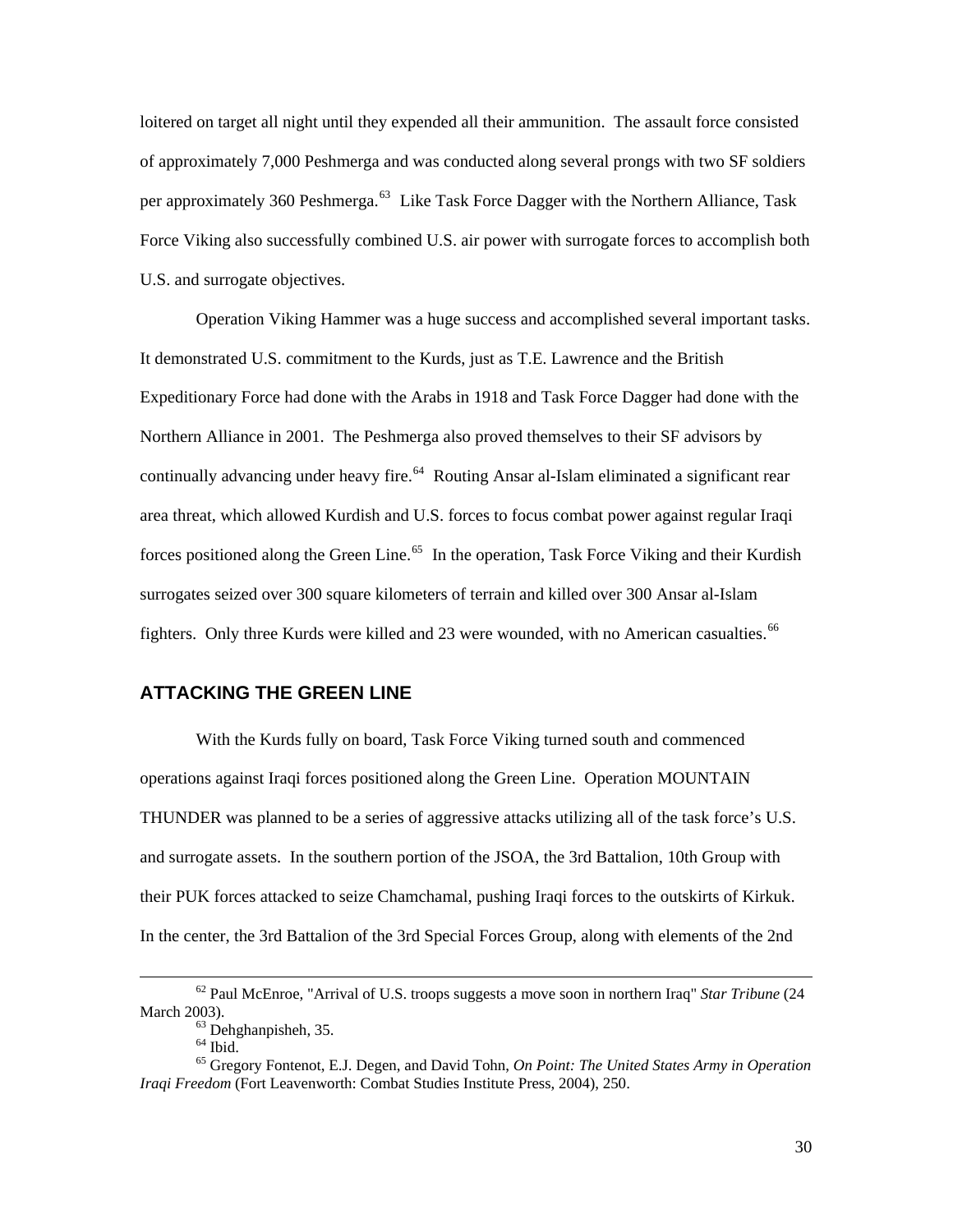Battalion, 10th Group and their Kurdish Peshmerga, attacked an armor brigade and defeated several counterattacks. In the north the 2nd Battalion with KDP Peshmerga attacked towards Mosul. All along the Green Line, Iraqi units remained dug in and presented themselves as lucrative targets to coalition airpower.

In response to Turkish demands that Kirkuk and Mosul not fall into Kurdish hands, the task force ordered their ODAs to only advance beyond the Green Line with a maximum of 150 Peshmerga fighters.<sup>[67](#page-35-0)</sup> Because the ODAs depended upon their Kurdish surrogates as their only maneuver force, they had to use their interpersonal and cross cultural communications skills to bridge the gap between policy objectives and military reality. As Lawrence discovered with the Arabs, the key to conducting warfare with surrogates rests in the ability to strike a balance between the goals of the surrogates with those of the sponsor.

Once Iraqi Forces had retreated past Kirkuk, the relationship between the task force and the Kurds would once again be tested with the securing of the oil fields and the occupation of the city. Because of the political danger of Turkish intervention, the oil fields were initially secured with elements of the 3rd Battalion, 3rd Group and 2-14 Infantry. The U.S. 173rd Airborne Brigade soon conducted a relief in place and assumed responsibility for securing the oil fields. After Kirkuk fell, SF ODAs began moving their Peshmerga forces back behind the Green Line and transitioned control of the city to the 173rd Airborne Brigade.

Meanwhile the battle for Mosul raged on. SF with their Kurdish Peshmerga were taking and giving ground with Iraqi forces in a series of battles.<sup>[68](#page-35-1)</sup> Whereas Kirkuk had a predominantly Kurdish population, Mosul was mostly Arab and strongly supported the Iraqi army. Resistance in the city was much more significant and the arrival of Kurdish Peshmerga only served to aggravate the situation. However, there was also a Kurdish population in the city and the Kurd's

 $66$  Robinson, 323.

<span id="page-35-1"></span><span id="page-35-0"></span><sup>67 10</sup>th Special Forces Group, *CJSOTF-N After Action Report*. 68 Robinson, 328.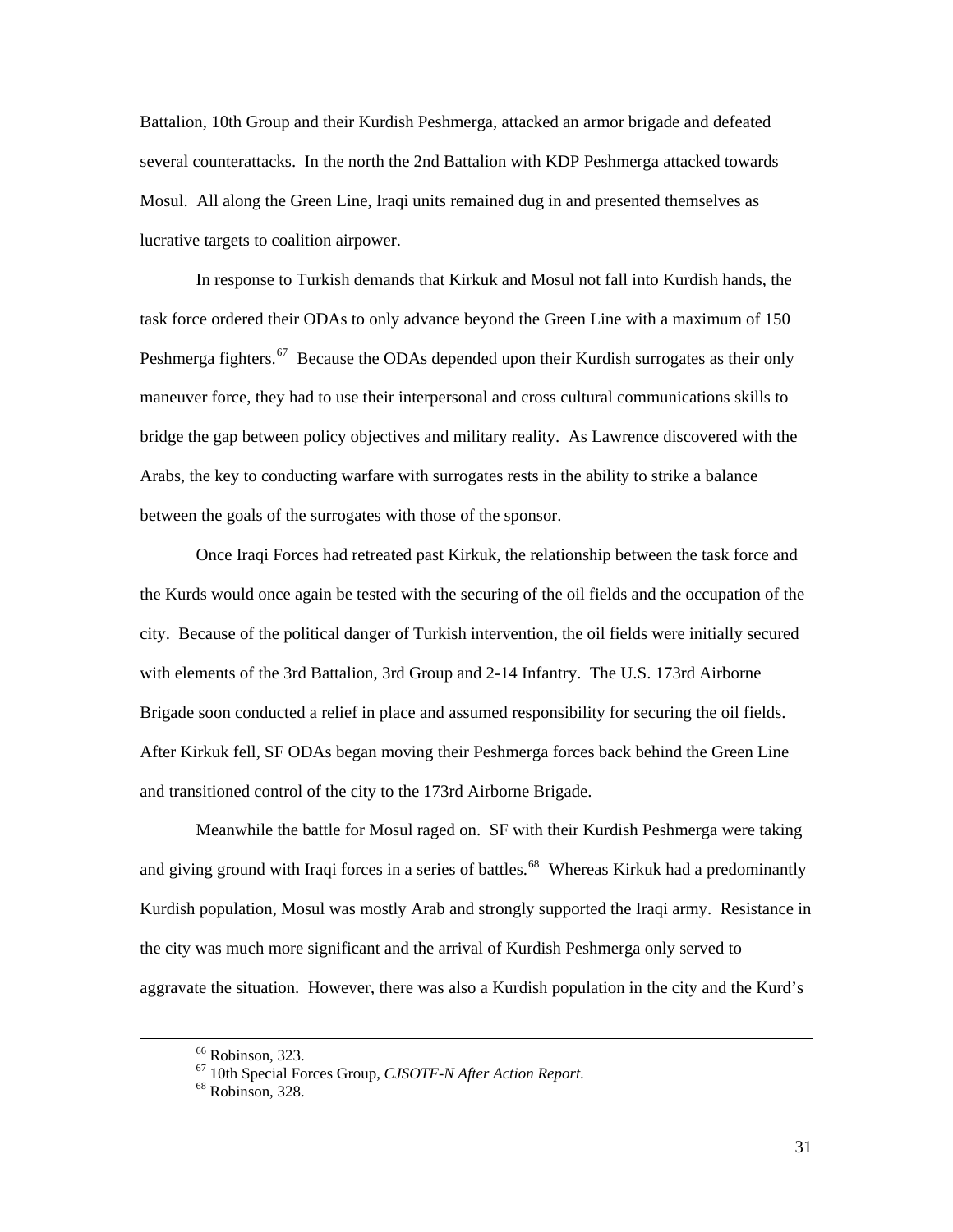<span id="page-36-0"></span>interest in reuniting with them was strong. The 2nd Battalion, 10th SFG, under the command of LTC Robert Waltemeyer, was in an awkward situation. While he needed the Kurds to fight the Iraqi forces, he did not want them advancing into Mosul, triggering a Turkish response. The 2nd Battalion would struggle to keep the Kurds out of the city. But, a city of two million people is impossible for an SF battalion to secure alone. In order to balance the competing national goals; Task Force Viking developed a plan to introduce the  $26<sup>th</sup>$  MEU to secure the city and satisfy U.S., Kurdish, and Turkish interests. The 26th MEU would continue their efforts to secure Mosul until the 101<sup>st</sup> Airborne Division (Air Assault) arrived and assumed control of the city. Meanwhile the ODAs would continue to move their Peshmerga forces back behind the Green Line.

#### **ANALYSIS**

<span id="page-36-1"></span>Applying the criterion of training, focusing specifically on cultural awareness and regional expertise, insight can be gained into how Task Force Viking successfully conducted surrogate warfare in northern Iraq. For Task Force Viking, the ability to rapidly gain the trust and confidence of the Kurdish Peshmerga proved vital to their success. Operation PROVIDE COMFORT had paved the way for a positive relationship with the Kurds. For example, the commanders of both 2nd and 3rd Battalions, 10th SFG, participated in PROVIDE COMFORT as detachment commanders.<sup>[69](#page-36-1)</sup> This went a long way in giving them credibility with senior KDP and PUK leadership. This experience was not limited to the battalion commanders, as many of the senior NCOs and warrant officers on the ODAs had participated in PROVIDE COMFORT as junior NCOs. They also capitalized on this experience to establish rapport with the Peshmerga. This reinforces the value of employing SF in areas where they have previously operated. Institutional knowledge of the area of operations and interpersonal relationships formed during prior deployments allowed SF to quickly integrate and commence operations. This also suggests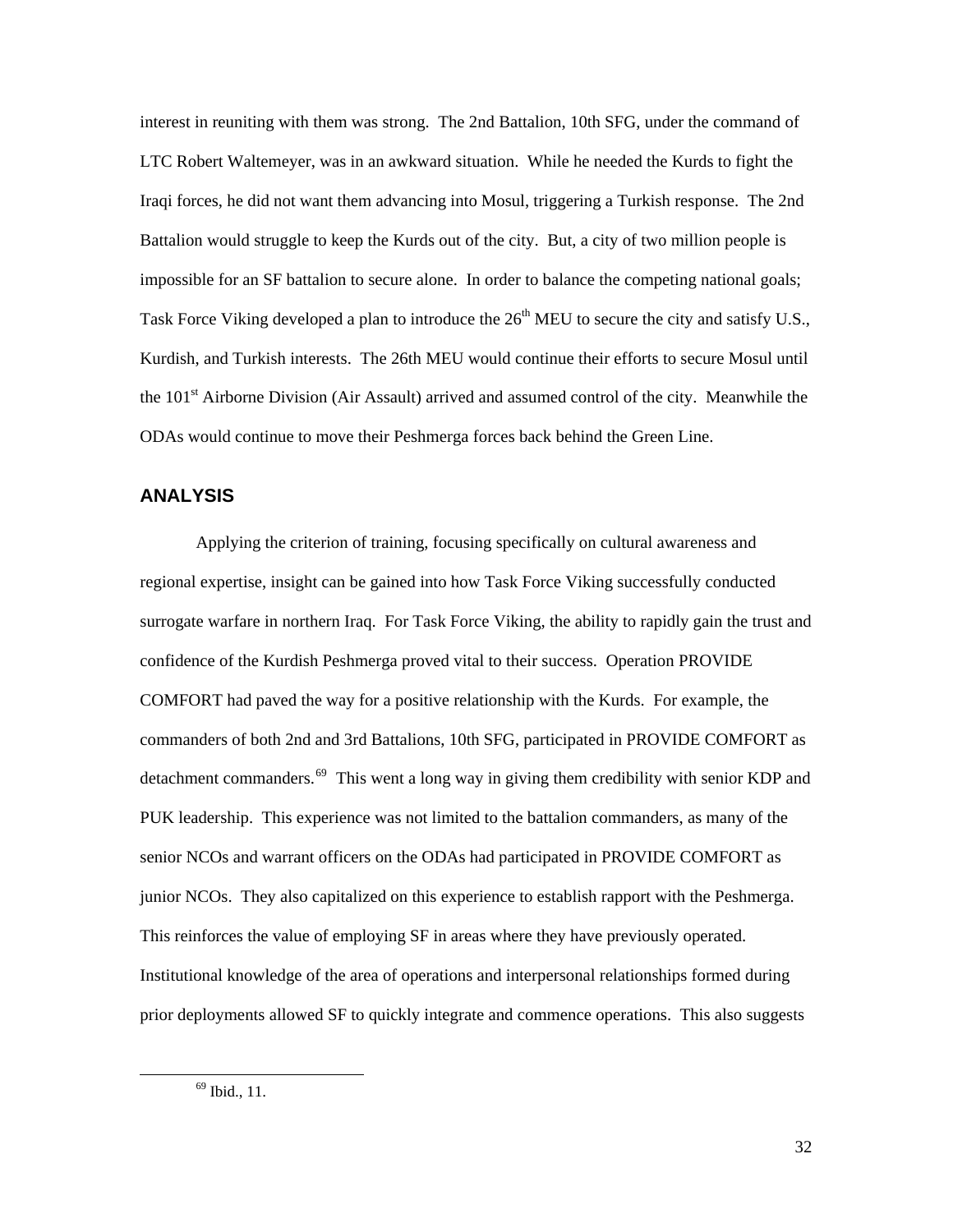that regional expertise and cultural awareness is not created overnight, but rather takes years build.

Like the 5th Special Forces Group in Afghanistan, 10th SFG faced challenges with language. Part of the reason for this is because 10th SFG's geographic area of responsibility is Europe, not the Middle East, and Arabic and Kurdish are not languages they typically focus on. Recognizing this shortcoming and learning from the challenges the 5th SFG faced in Afghanistan, 10th SFG incorporated language training as part of their pre-mission training for OIF. Because the 10th SFG had more time to prepare for operations in Iraq than 5th Group did for Afghanistan, their soldiers received accelerated language training in Turkish, Kurdish and Arabic from the Group Language Institute (GLI). Although they learned only enough language to be able to survive and communicate on a very primitive basis, even rudimentary language skills went a long way towards building rapport and establishing credibility with their Kurdish hosts.

In addition to receiving language training, 10th SFG soldiers also received cultural awareness training. Professors from the Joint Special Operations University (JSOU), located at Hurlburt Air Force Base in Florida, traveled to Fort Carson and conducted a series of cultural awareness seminars over a three-day period.<sup>[70](#page-37-0)</sup> With respect to Muslim culture, 10th SFG soldiers already had a wealth of experience to draw upon from operations conducted in Bosnia and Kosovo. This is significant because it demonstrates that the cultural skills and experience developed over years of deployments are easily transferable to other regions and cultures.

At the operational level, Task Force Viking planners were also cognizant of the importance of cultural awareness. They recognized the volatile dynamic that existed between the Turks, Kurds and Iraqi Arabs. The task force maintained peace between the three ethnic groups by controlling the actions of the Kurds. They did this by limiting the number of Kurds that crossed the Green Line by directing each ODA to only take 150 Kurdish fighters with them. As

<span id="page-37-0"></span> <sup>70 3</sup>rd Battalion, 10th SFG, *After Action Report*, (Fort Carson, Colorado, June 2003).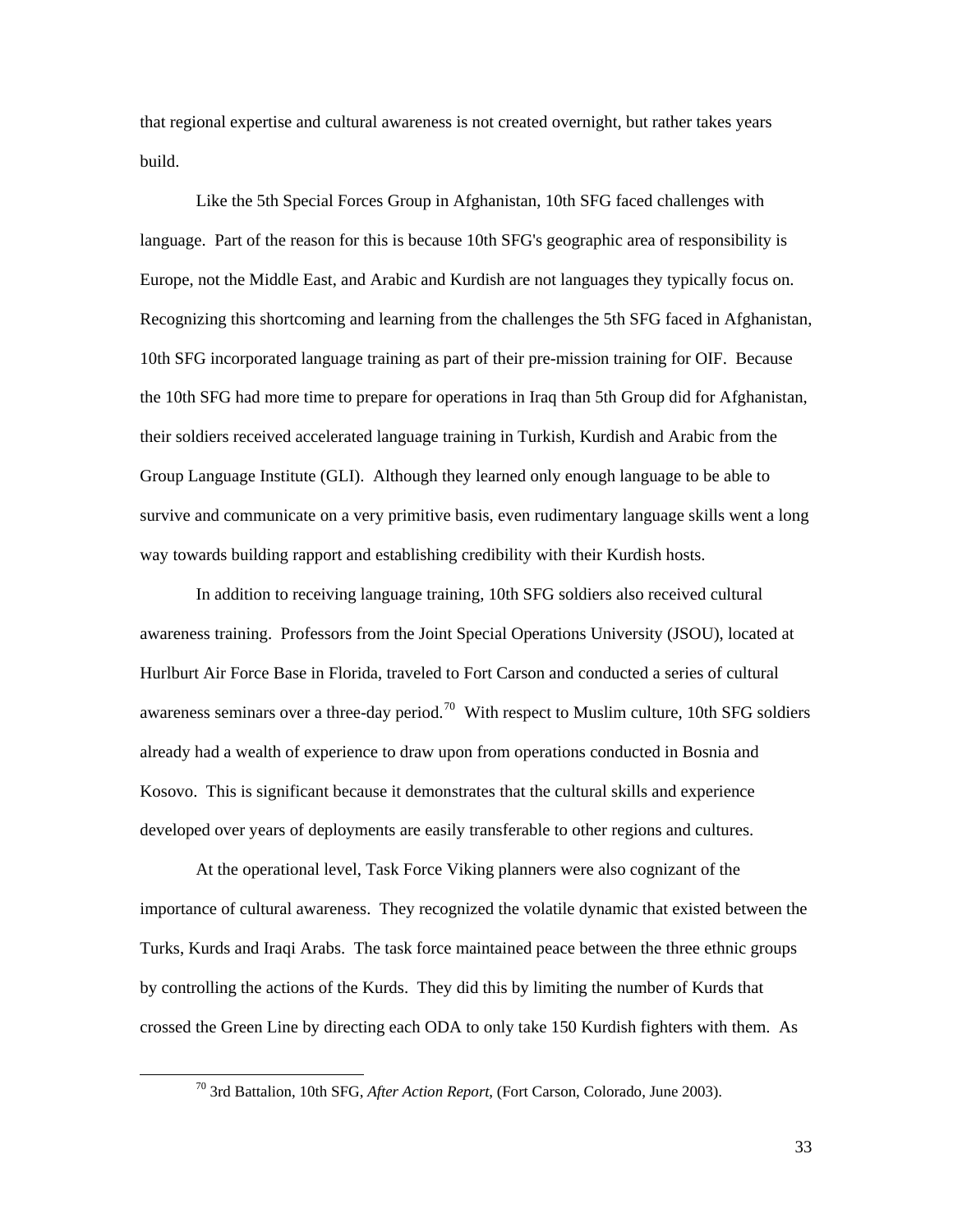soon as Kirkuk and Mosul were liberated, Task Force Viking directed the ODAs to remove their Peshmerga from the two cities and back behind the Green Line. This was not always easy because tension existed between the different Kurdish factions. However, through interpersonal skills SF was able to maintain balance between the groups and leverage their surrogates to accomplish the mission. The following example illustrates this.

During a meeting between the task force commander, his battalion commanders and the KDP and PUK leadership, the PUK contingent began celebrating about the fall of Kirkuk. The KDP leader, Barzani, left the meeting in anger.<sup>[71](#page-38-0)</sup> The KDP were concerned about the PUK making a grab for Kirkuk, a city both factions wanted. In response to this, the task force commander gathered up the PUK and KDP leaders and retired them to a private room, away from their lieutenants, where he proceeded to lay out the campaign plan. He explained to them how they each were contributing to the campaign and that if either of them wished to have a role in a post-Saddam Iraq, then they had better watch how they conducted themselves. By taking the time to explain the significance of the campaign in the north, the task force commander was able to defuse the situation while at the same time enrolling them into his vision for the conduct of the campaign.

The second criterion has to do with the organization of the Special Forces Group and their ability to serve as an operational-level headquarters that can plan, support and execute a UW campaign. Like the 5th SFG the 10th SFG was directed to form a JSOTF, an operational-level joint headquarters, not a tactical level SFOB or ARSOTF. Although they initially lacked the personnel, communications equipment, and training to run a joint headquarters, the biggest difference between the experience of 10th SFG and 5th SFG was time.

<span id="page-38-0"></span>Task Force Viking had significantly more time to prepare to become a JSOTF. They not only had the benefit of the lessons learned by 5th SFG in Afghanistan, they also had the

 $71$  Robinson, 332.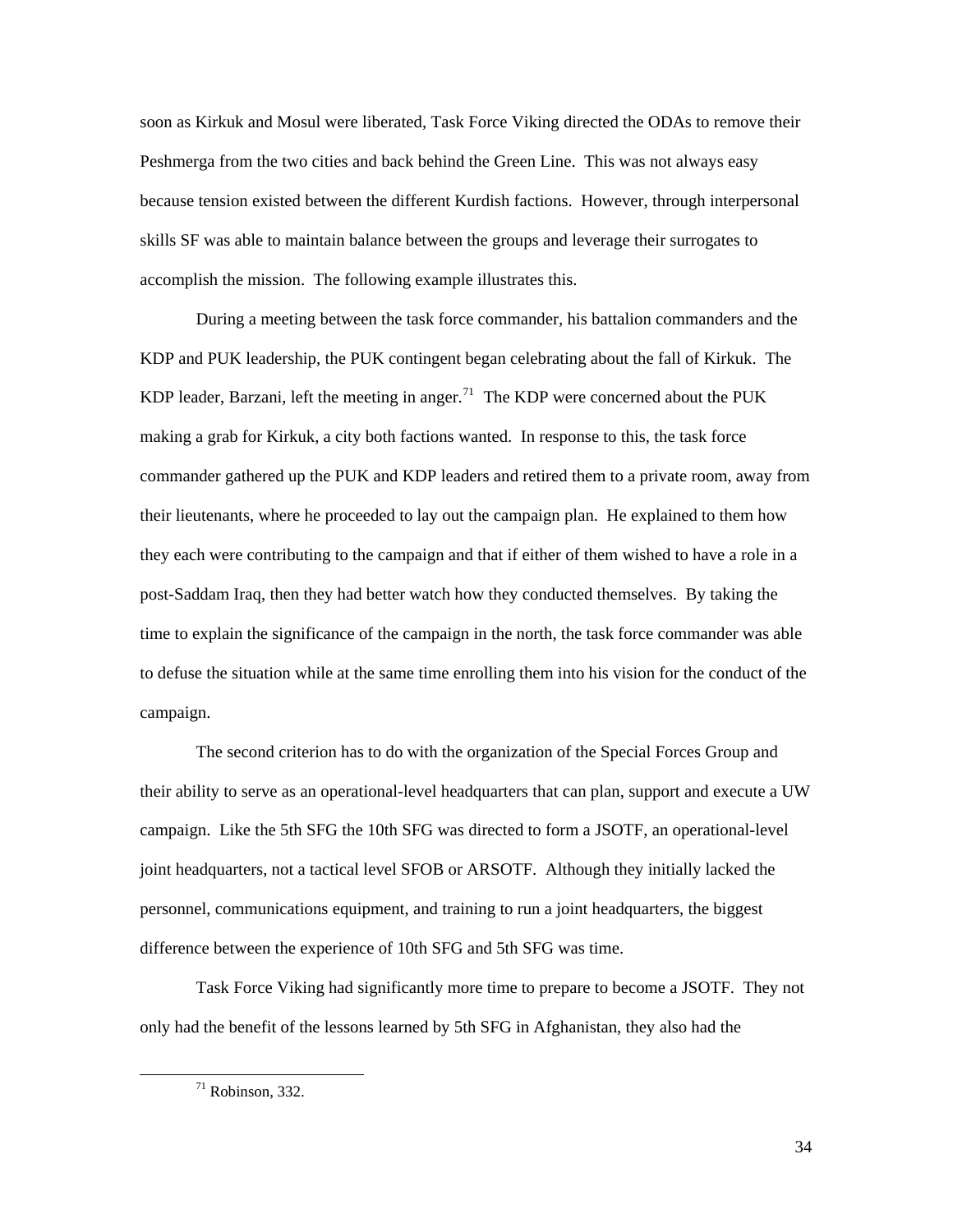opportunity to rehearse as a JSOTF. For example, in December 2002, Task Force Viking participated in CENTCOM's INTERNAL LOOK exercise, which focused on joint and coalition operations in support of the Operation Iraqi Freedom campaign plan.<sup>[72](#page-39-0)</sup> This was essentially a dress rehearsal for the war and although there were many growing pains and mistakes made, the experience proved invaluable in helping Task Force Viking function as a JSOTF.

Because of the recent operations in Afghanistan and Iraq there is now a wealth of institutional knowledge in the Special Forces Group with respect to running a JSOTF. Additionally, much of the necessary equipment required to run a JSOTF has been acquired. However, a SFG still only forms the nucleus of a JSOTF and as such the SFG staff needs time to bring all of the other joint and combined participants together to train prior to deploying.

Another operational-level issue Task Force Viking faced was logistics. Because of a lack of strategic airlift, Task Force Viking was forced to rely solely on their MC-130s for infiltrating personnel and supplies. As Task Force Viking built combat power in northern Iraq, they had to constantly balance what supplies were pushed forward. For example, initial heavy fighting along the Green Line required the task force to push forward more .50 caliber ammunition and Javelin anti-tank missiles at the expense of food, water and other requirements. To help alleviate the logistical strain, the task force relied on the Kurds for much of their initial logistical requirements. The Kurds were very helpful in providing everything from lodging, sustenance, and vehicles. In this regard, the Kurds proved to be more than just good fighters, but gracious hosts who provided critical life support to the task force as they built up combat power during the early days of the war.

<span id="page-39-0"></span> <sup>72</sup> Fontenot, Degen, and Tohn, *On Point*, 54.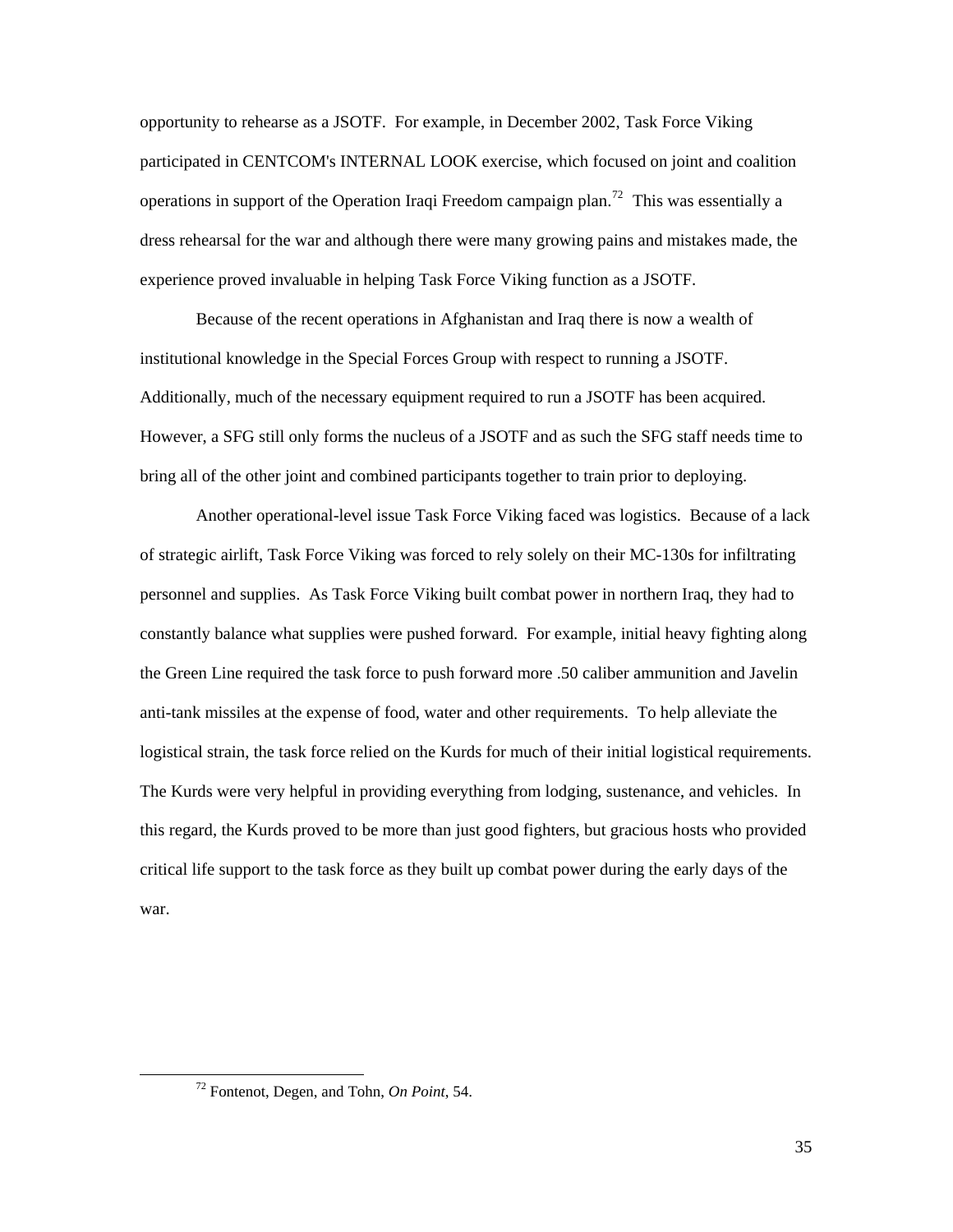## **CHAPTER FIVE: Conclusion and Recommendations**

<span id="page-40-0"></span>U.S. Army Special Forces have played a critical role in prosecuting the Global War on Terror. Their ability to wage unconventional war remains their trademark. Operations in Afghanistan and northern Iraq demonstrated SF's ability to successfully leverage a surrogate force to achieve U.S. objectives. These UW campaigns were unique and suggest what future operations in the Global War on Terror may look like.

Although the use of surrogates in Afghanistan and northern Iraq was unique in many ways, the concept of using surrogates is not new. Chapter Two examined history, theory and doctrine in arriving at an understanding of surrogate warfare. The U.S. Army has a long history of using surrogates to achieve their objectives. Indian scouts were used to defeat renegade Indian tribes on the frontier. Indians provided the U.S. Army knowledge of the terrain, culture, and valuable human intelligence. During World War Two, Detachment 101 organized and trained Kachin tribesmen to fight the Japanese in China and Burma. They functioned as a surrogate army, performing a valuable economy of force mission in support of the Allies in the China-Burma-India Theater of Operations.

Chapter Two also examined the theories of Sun Tzu and T.E. Lawrence. Sun Tzu's maxim of know your enemy and know yourself offers valuable insight to understanding surrogate warfare. Whether working with a large force like the Kurdish Peshmerga or a smaller force like the Northern Alliance, Special Forces must understand the capabilities of their surrogate force and employ them accordingly. Special Forces must also maintain unity of effort by dealing with their surrogates fairly and by communicating openly with them about their expectations and the role they play in achieving broader objectives.

T.E. Lawrence's theory of unconventional warfare further emphasizes the importance of understanding the culture of the indigenous force with which one works. His understanding of the importance of family in Arab culture, for example, led him to develop a theory of fighting a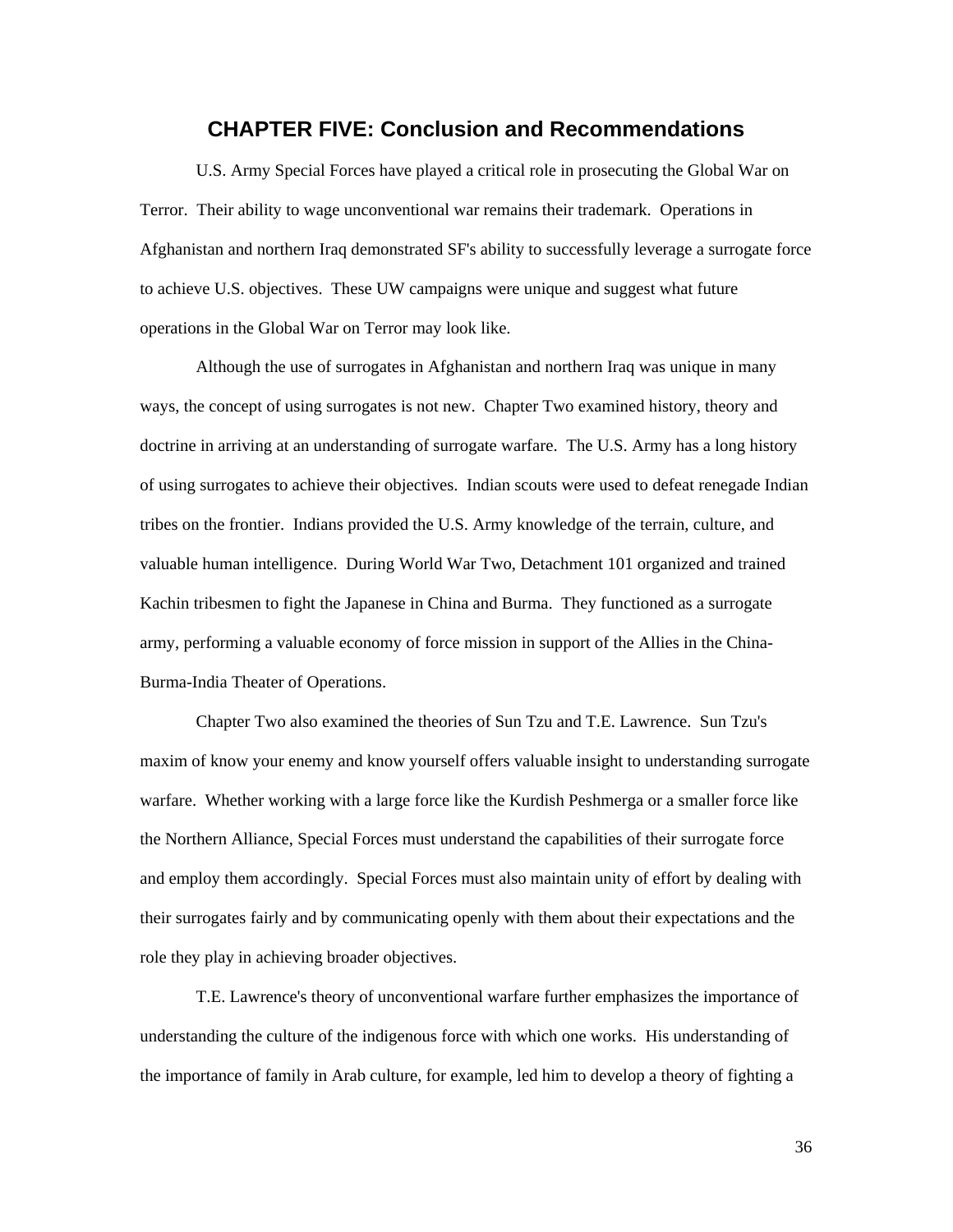war of detachment. His theory stressed maintaining offensive initiative and avoiding the defense. Both the Northern Alliance and Kurdish Peshmerga faced a numerically superior force, yet they took the fight to the enemy. With the help of SF and coalition air power they were able to maintain offensive initiative and ultimately defeated Taliban and conventional Iraqi forces.

An examination of current Joint and Army doctrine reveals that surrogate warfare is not addressed as a distinct form of warfare. However, under the umbrella of unconventional warfare, which encompasses many different types of operations to include guerilla warfare, surrogate warfare fits. Clearly, the UW operations conducted in Afghanistan and Iraq were unique and represent a distinct departure from the model of guerilla warfare put forth in current doctrine. It is in this context that surrogate warfare emerges as a unique form of unconventional warfare.

This monograph presented two historical vignettes of UW operations conducted in Afghanistan and Iraq. Chapter Three examined U.S. Army Special Forces in Afghanistan and the role they played in leveraging the Northern Alliance as a surrogate army. The unconventional warfare campaign that Task Force Dagger waged was unique in many ways. The pace of UW operations was faster than anyone anticipated. Within 24 hours of linking up with Northern Alliance factions, Special Forces Operational Detachments were calling in air strikes against the Taliban. Within three weeks the first major combat operation began to liberate Mazar e-Sharif. The UW experience in Afghanistan did not follow the "classic" seven phases of UW described in current doctrine. SF essentially went straight into the combat employment phase and advised their surrogate force in the conduct of conventional type operations.

Chapter Four examined Task Force Viking and the UW operations they conducted with the Kurds in northern Iraq. Together with 70,000 Kurdish Peshmerga, SF led the way in disrupting 13 Iraqi divisions along the Green Line. Although the 10th Special Forces Group's focus is on the European Command Area of Responsibility, they successfully adapted to the CENTCOM AOR. Operation PROVIDE COMFORT proved invaluable in helping to make this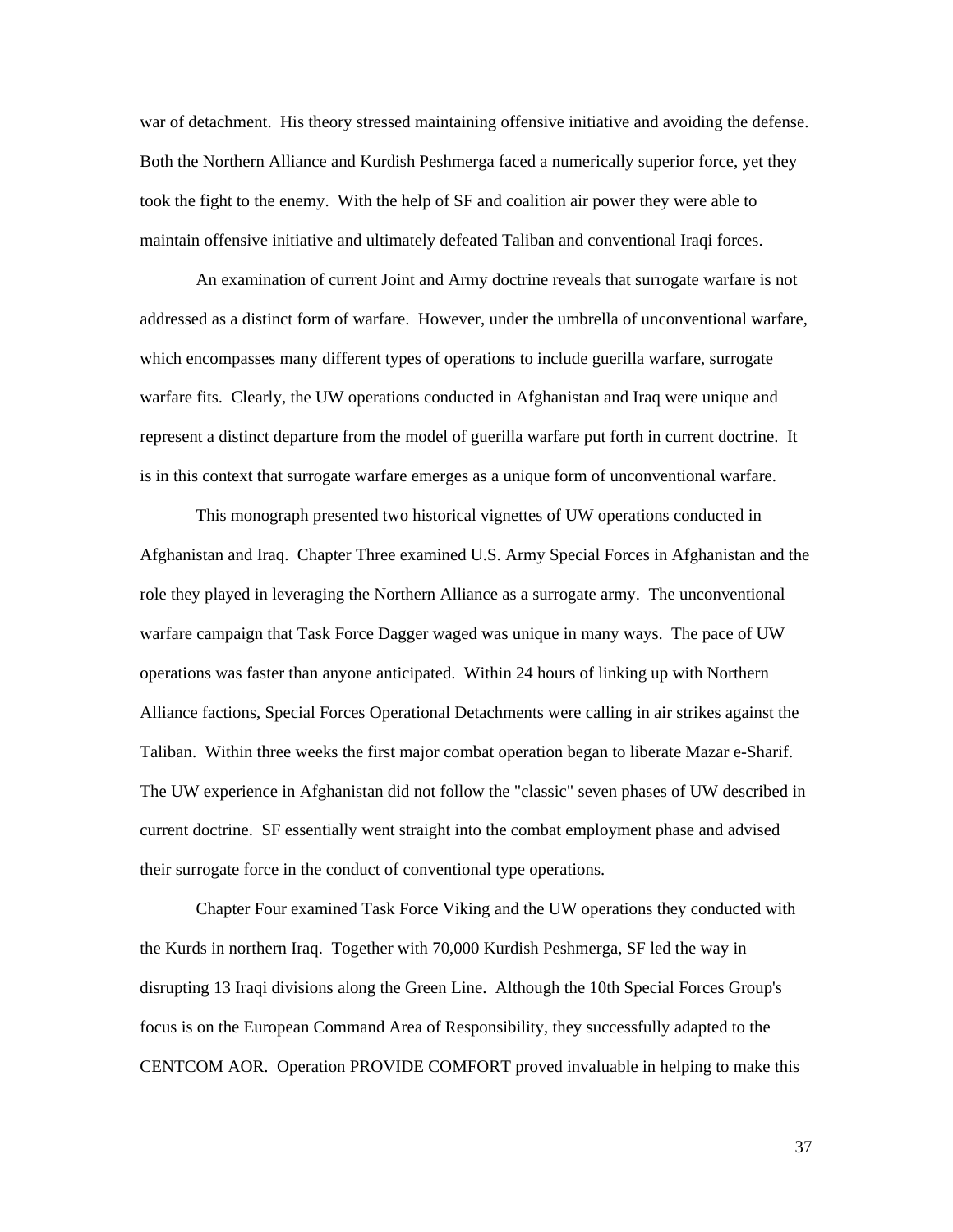transition. Many 10th SFG soldiers, to include two of the battalion commanders, were veterans of Operation Provide Comfort, giving them instant credibility with their Kurdish counterparts.

The primary research question of this monograph was what does SF need to do to prepare for surrogate warfare in the future? The criterion of training, specifically cultural awareness and regional expertise, was used to analyze SF's experience in Afghanistan and Iraq. Analysis revealed that while SF were successful in applying cross-cultural skills developed over years of deployments, they still had challenges. Although SF conducted "crash course" language training in preparation for their UW operations, they still had to improvise to overcome language barriers by utilizing other non-native language skills until translators could be found. Based on this, the following conclusion is drawn. Although SF is capable of transferring cross-cultural and language skills, this is not sufficient for future UW operations. Too often, SF relies on translators and rudimentary communications in third languages as a workaround. Investment needs to be made to increase SF's language capability. Four to six months of initial language training is insufficient. Selected NCOs and officers should be sent for more comprehensive language training. Additionally, all SF soldiers should conduct immersion training to fully develop their language and cultural awareness skills. Finally, analysis of future threats should dictate what languages and cultures to invest in, rather than cycling SF soldiers through a group of core languages.

The second criterion, organization, was used to assess the ability of a Special Forces Group to function as an operational-level joint headquarters. Analysis of the experience of the 5th and 10th Special Forces Groups revealed that while they successfully accomplished their missions and established Joint Special Operations Task Forces, there were significant growing pains. The primary reasons for this were a lack of equipment, personnel and training. Much of the required equipment has now been acquired and there is increased institutional knowledge within the Special Forces Groups with respect to operating a JSOTF. However, there will always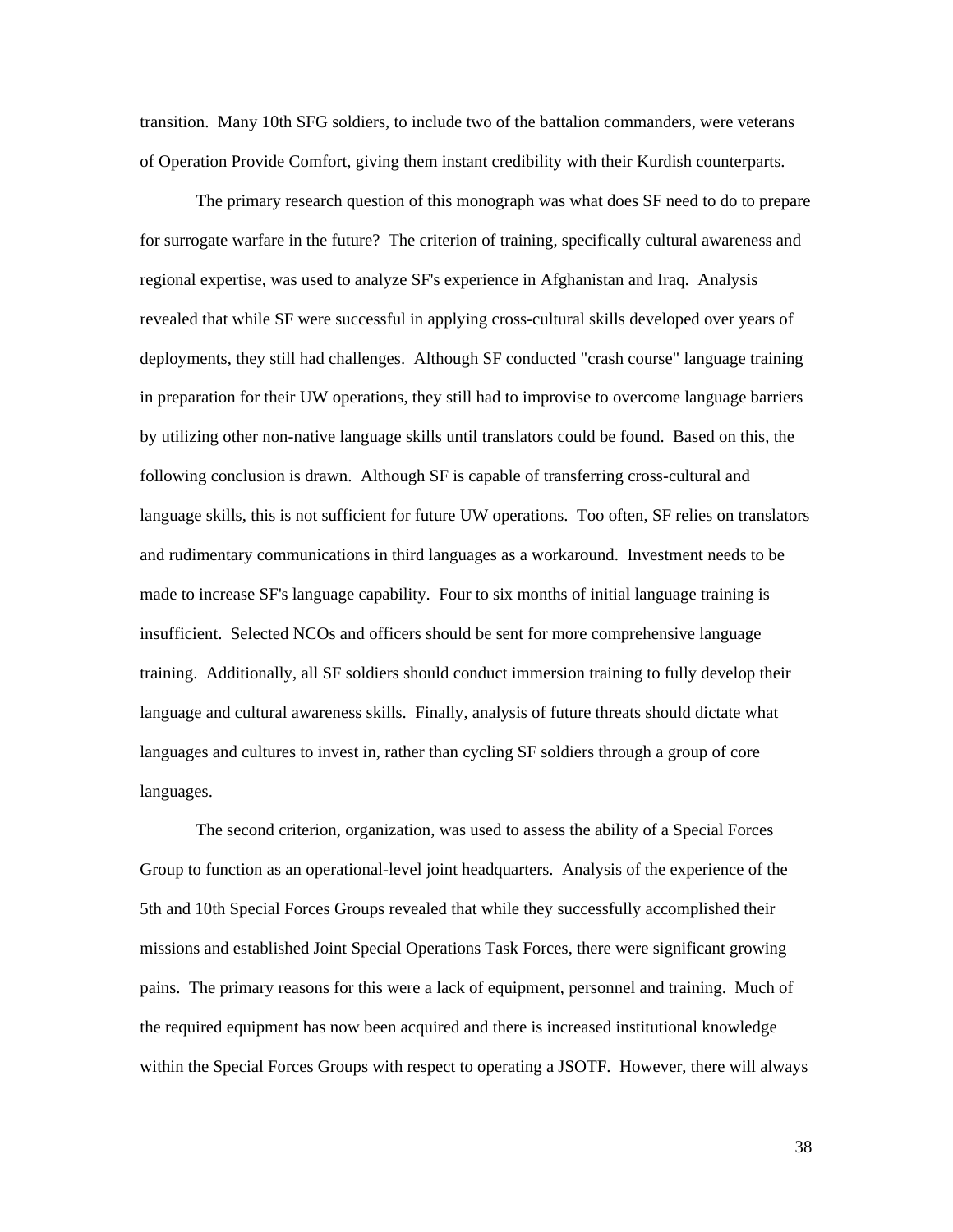be a requirement to bring the army, joint and combined personnel together in a timely manner to train as JSOTF prior to deploying.

The unconventional warfare campaigns SF waged in Afghanistan and Iraq were unique and established a trademark for UW operations in the 21st Century. Because of the cultural divide that currently exist between eastern and western cultures, the use of surrogates abroad may become increasingly more attractive. U.S. Army Special Forces are clearly the force of choice to leverage surrogates to achieve U.S. objectives. In order to prepare for future surrogate warfare SF must increase their cultural and regional expertise. SF must also be better able to function as an operational-level joint headquarters that can plan and support a UW campaign.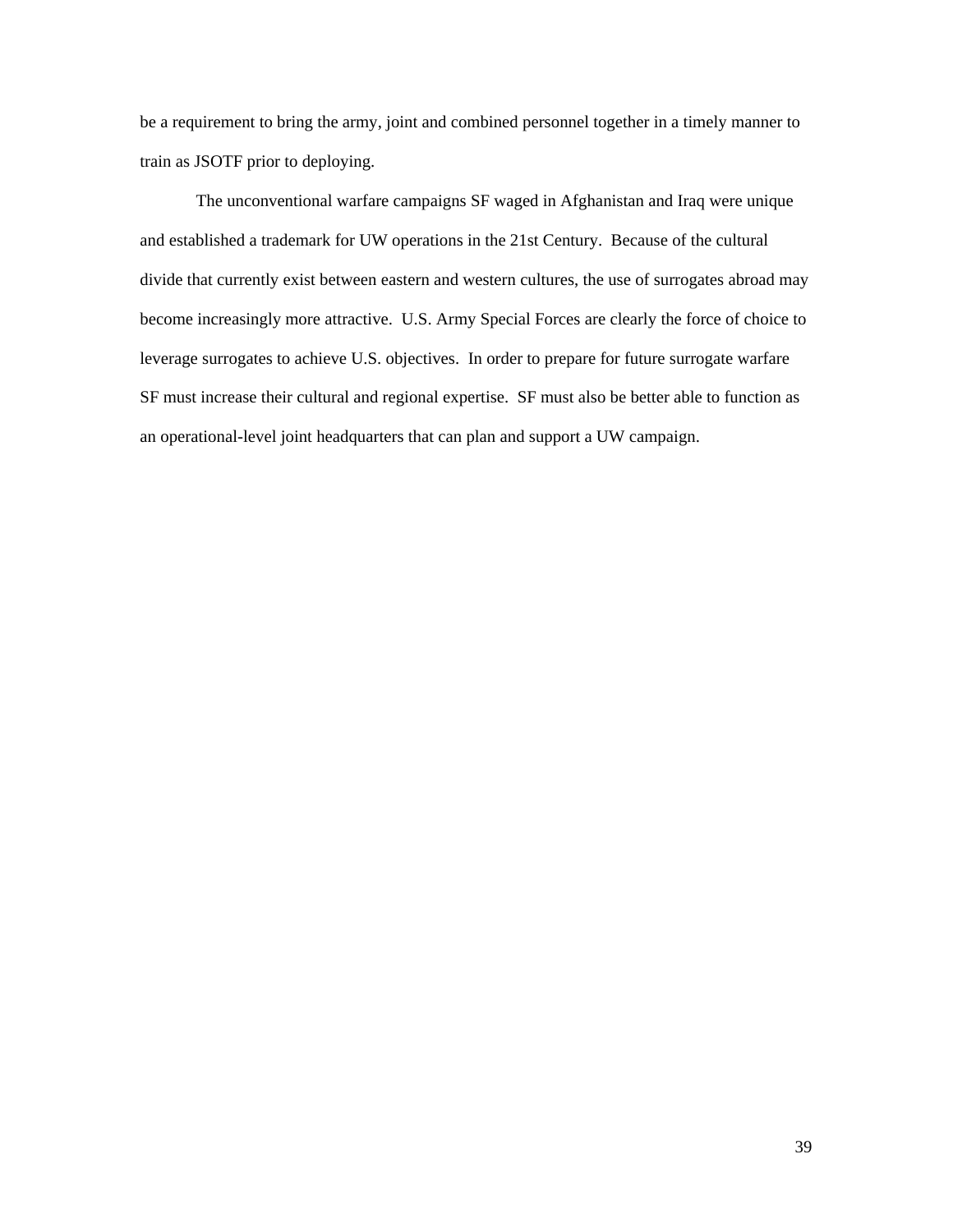# **BIBLIOGRAPHY**

- <span id="page-44-0"></span>Bank, Aaron. *From OSS to Green Berets: The Birth of Special Forces*. New York: Pocket Books, 1986.
- Birtle, Andrew J. *U.S. Army Counterinsurgency and Contingency Operations Doctrine 1860- 1941*. Washington D.C.: Center Of Military History, United State Army, 2001.
- Boyatt, Mark D. "Unconventional Operations Forces of Special Operations." *Special Warfare*, Autumn, 1994.
- Briscoe, Charles H., Richard L. Kiper, James A. Schroder, and Kalev I. Sepp. *Weapon of Choice: U.S. Army Special Operations Forces in Afghanistan*. Fort Leavenworth: Combat Studies Institute Press, 2003.
- Bush, George. "Statement by the President in Address to the Nation." Accessed 1 October 2004 at http://www.whitehouse.gov.
- Cleveland, Charles. "Global Scouts." Briefing presented at the NDIA Symposium, 5 February 2004.
- Cockburn, Patrick. "Dozens killed as US special forces overrun 'terrorist' camps." *The Independent*, 31 March 2003, Accessed 3 September 2004 at http://www.independent.co.uk.
- Day, Allan E., *Implications of Surrogate Warfare*. Naval War College, Newport RI, February 2002.
- Dehghanpisheh, Babak. "Another Front." *Newsweek*, 1 April 2003, Accessed 3 September 2004 at http://msnbc.msn.com.

\_\_\_\_\_\_\_\_. "Now We Have America." *Newsweek*, 7 April 2003, Accessed 3 September 2004 at http://msnbc.msn.com.

- Dickson, Keith. "The New Asymmetry: Unconventional Warfare and Army Special Forces." *Special Warfare* (Fall 2001): 14-19.
- Dilanian, Kevin, Kevin G. Hall, and Mark McDonald. "As Turkey casts a wary eye on Kurdish held territory, U.S. forces move into position for a fight with Iraqis." *Philadelphia Inquirer*. Accessed on 19 July 2004 at http://www.contracostatimes.com.
- Ewing, Jonathan. "Special Forces Fight Iraqis in North." *Associated Press*, 1 April 2003, Accessed 3 September 2004 at http://www.sfahq.com.
- Fontenot, Gregory, E.J. Degen, and David Tohn. *On Point: The U.S. Army in Operation Iraqi Freedom*. Fort Leavenworth: Combat Studies Institute Press, 2004.
- Fort Huachuca Museums, "Apache Scouts: A Guide to understanding History at Fort Huachuca." Fort Huachuca: U.S. Army Intelligence Center.
- Franks, Tommy. *American Soldier*. New York: HarperCollins Publishers, 2004.
	- \_\_\_\_\_\_\_\_. "Campaign Against Terror." Interview with *FRONTLINE*, 2002.
- Garamone, Jim. "Iraqi Freedom Largest Special ops Effort Since Vietnam." *American Forces Press Service,* 4 April 2003, Accessed 3 September 2004 at http://www.defenselink.mil.
- Gordon, John and Jerry Solinger. "The Army's Dilemma." *Parameters*, Summer, 2004, 33-45.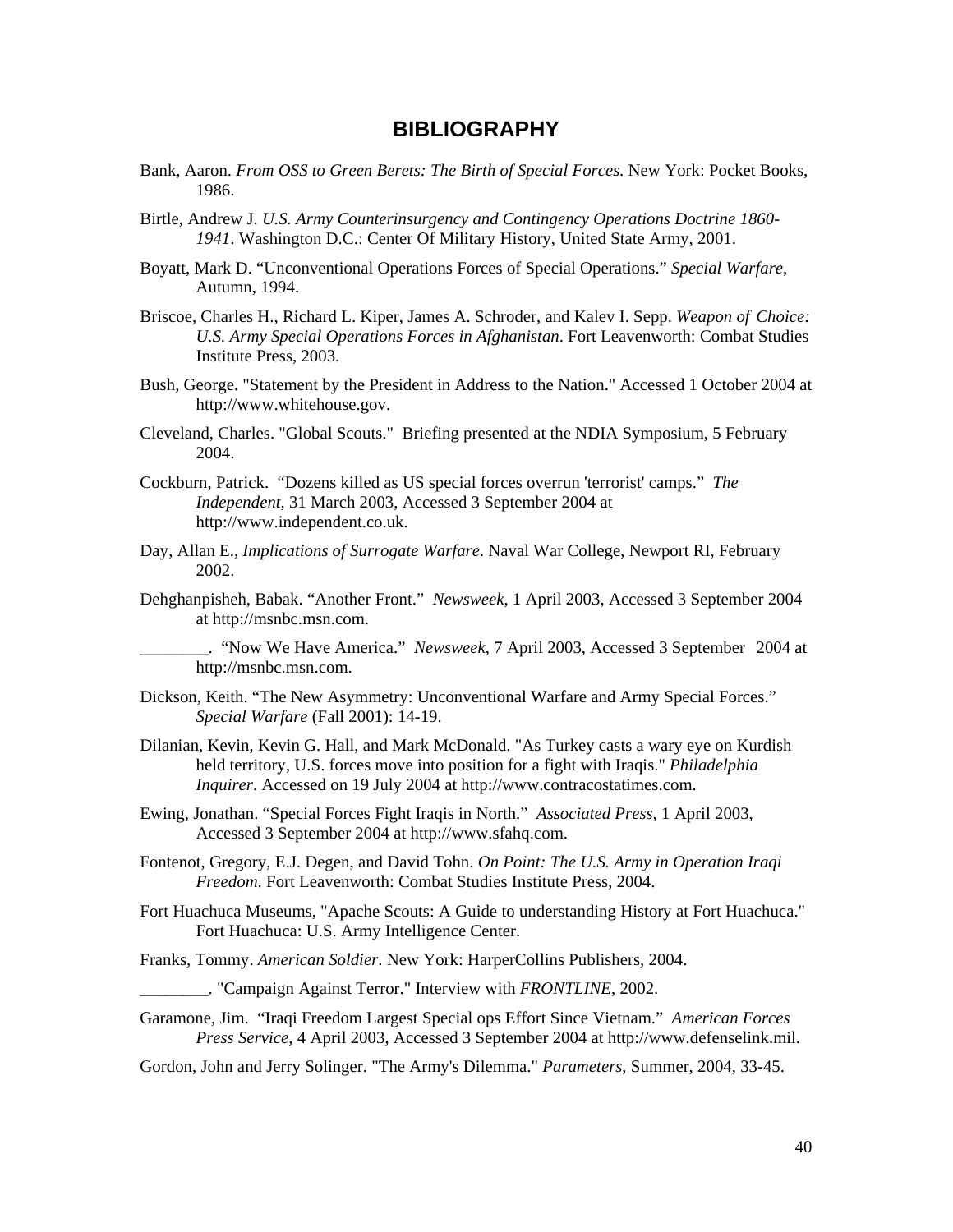- *History of the 10th Special Forces Group (Airborne).* Accessed on 26 October 2004 at www.soc.mil/SF/History.pdf.
- Holland, Charles R. *Statement before the Senate Armed Services Committee Emerging Threats and Capabilities Subcommittee on the State of Special Operations Forces*. The U.S. Senate, 12 March 2002.
- Joes, Anthony James. *Guerilla Warfare: A Historical, Biographical, and Bibliographical Sourcebook*. Westport: Greenwood Press, 1996.
- Jones, Frank L. "Army SOF in Afghanistan: Learning the Right Lessons." *Joint Force Quarterly*, Winter 2003, 16-22.
- Jones, Gary M. and Christopher Tone. "Unconventional Warfare: Core Purpose of Special Forces." *Special Warfare*, Winter, 1999, 1-13.
- Kershner, Michael R. "Special Forces in Unconventional Warfare." *Military Review*, January-February, 2001, 1-4.

\_\_\_\_\_\_\_\_. "Unconventional Warfare: The Most Misunderstood Form of Military Operations." *Special Warfare*, Winter, 2001, 2-7.

Lawrence, T.E. *Seven Pillars of Wisdom*. Privately printed: 1926. Reprint, New York: 1962.

- \_\_\_\_\_\_\_\_. *The Evolution of a Revolt*. Tavistock: Army Quarterly and Defence Journal, 1920. Reprint, Fort Leavenworth: Combat Studies Institute, 1990.
- Lambert Geoffrey C. "The Cody Conference: Discussing the War on Terrorism and the Future of SF." *Special Warfare*, 2004.
- Mark, CPT. "Campaign Against Terror." Interview with *FRONTLINE*, 2002.
- McEnroe, Paul. "Arrival of more U.S. troops suggests a move soon in northern Iraq." *Star Tribune*, 24 March 2003, Accessed 3 September 2004 at http://startribune.com/Iraq.

\_\_\_\_\_\_\_\_. "Iraqis retreat from Kurdish front line." *Star Tribune*, 28 March 2003, Accessed 3 September 2004 at http://startribune.com/Iraq.

- McIntrye, Jamie. Pentagon officials: Special Forces in Northern Iraq, CNN Washington Bureau, 30 January 2003, Accessed 3 September 2004 at http://www.cnn.com.
- Mulholland, John. "Campaign Against Terror." Interview with *FRONTLINE*, 2002.
- Murray, Williamson and Robert H. Scales, Jr. *The Iraq War*. Cambridge, Mass.: Harvard Univ. Press, 2003.
- 10th Special Forces Group. *After Action Report for 10TH Special Forces Group (Airborne) (Combined Joint Special Operations Task Force – North) ISO Operation IRAQI FREEDOM*. 6 June 2003.
- Record, Jeffrey. "Collapsed Countries, Casualty Dread, and the New American Way of War." *Parameters*, Summer, 2002, 4-23.
- Robinson, Linda. *Masters of Chaos: The Secret History of the Special Forces*. New York: Public Affairs, 2004.
- Saner, Cagaptay. "US and Kurdish Forces keep Iraq Northern Front Stable," Washington Institute for Near East Policy, 7 April 2003.
- Sepp, Kalev I. "The Campaign in Transition: From Conventional to Unconventional War." *Special Warfare*, September, 2002, 24-26.